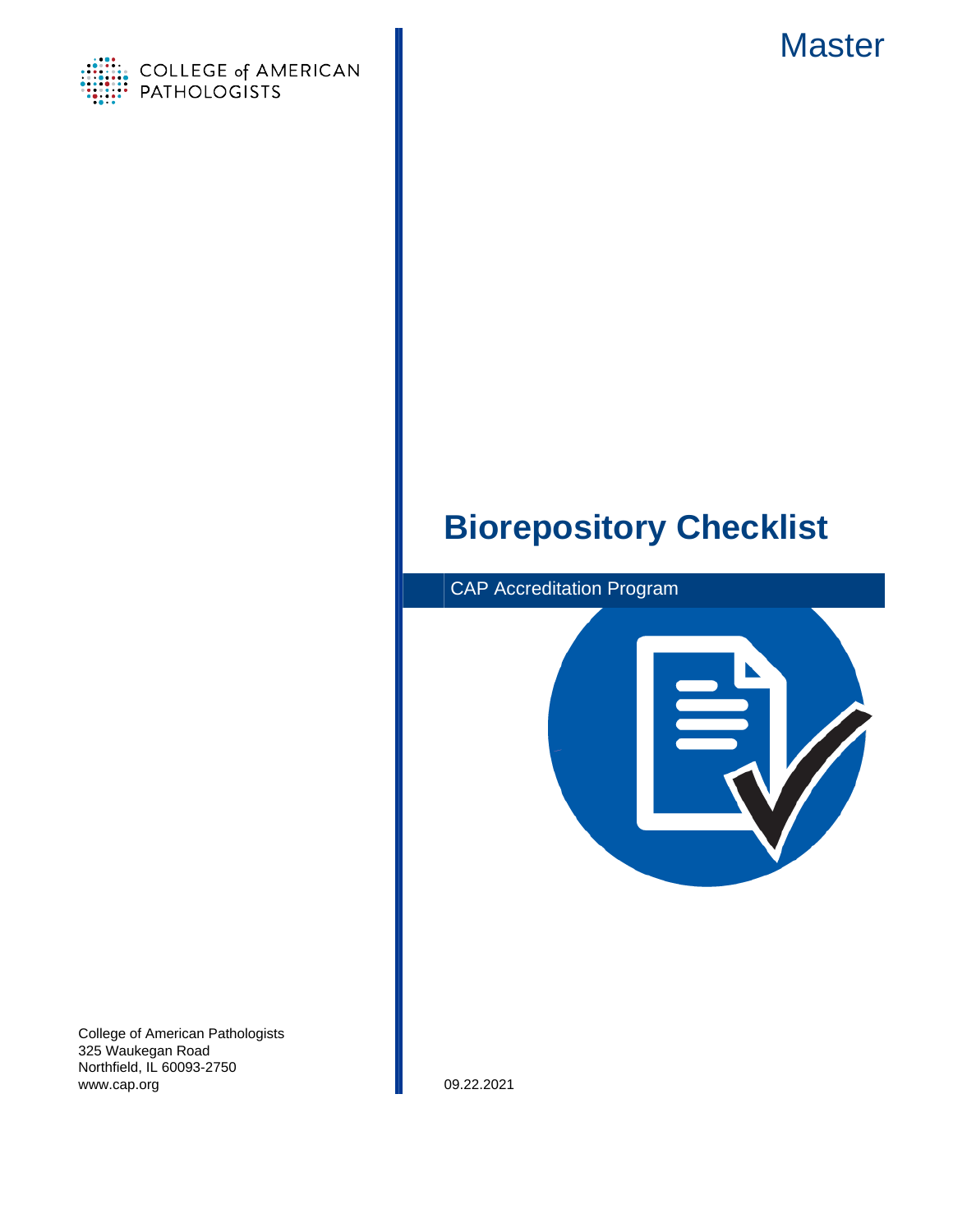# **Disclaimer and Copyright Notice**

On-site inspections are performed with the edition of the Checklists mailed to a facility at the completion of the application or reapplication process, not necessarily those currently posted on the website. The checklists undergo regular revision and a new edition may be published after the inspection materials are sent.

For questions about the use of the Checklists or Checklist interpretation, email [accred@cap.org](mailto:accred@cap.org) or call 800-323-4040 or 847-832-7000 (international customers, use country code 001).

The Checklists used for inspection by the College of American Pathologists' Accreditation Programs have been created by the CAP and are copyrighted works of the CAP. The CAP has authorized copying and use of the checklists by CAP inspectors in conducting laboratory inspections for the Council on Accreditation and by laboratories that are preparing for such inspections. Except as permitted by section 107 of the Copyright Act, 17 U.S.C. sec. 107, any other use of the Checklists constitutes infringement of the CAP's copyrights in the Checklists. The CAP will take appropriate legal action to protect these copyrights.

All Checklists are ©2021. College of American Pathologists. All rights reserved.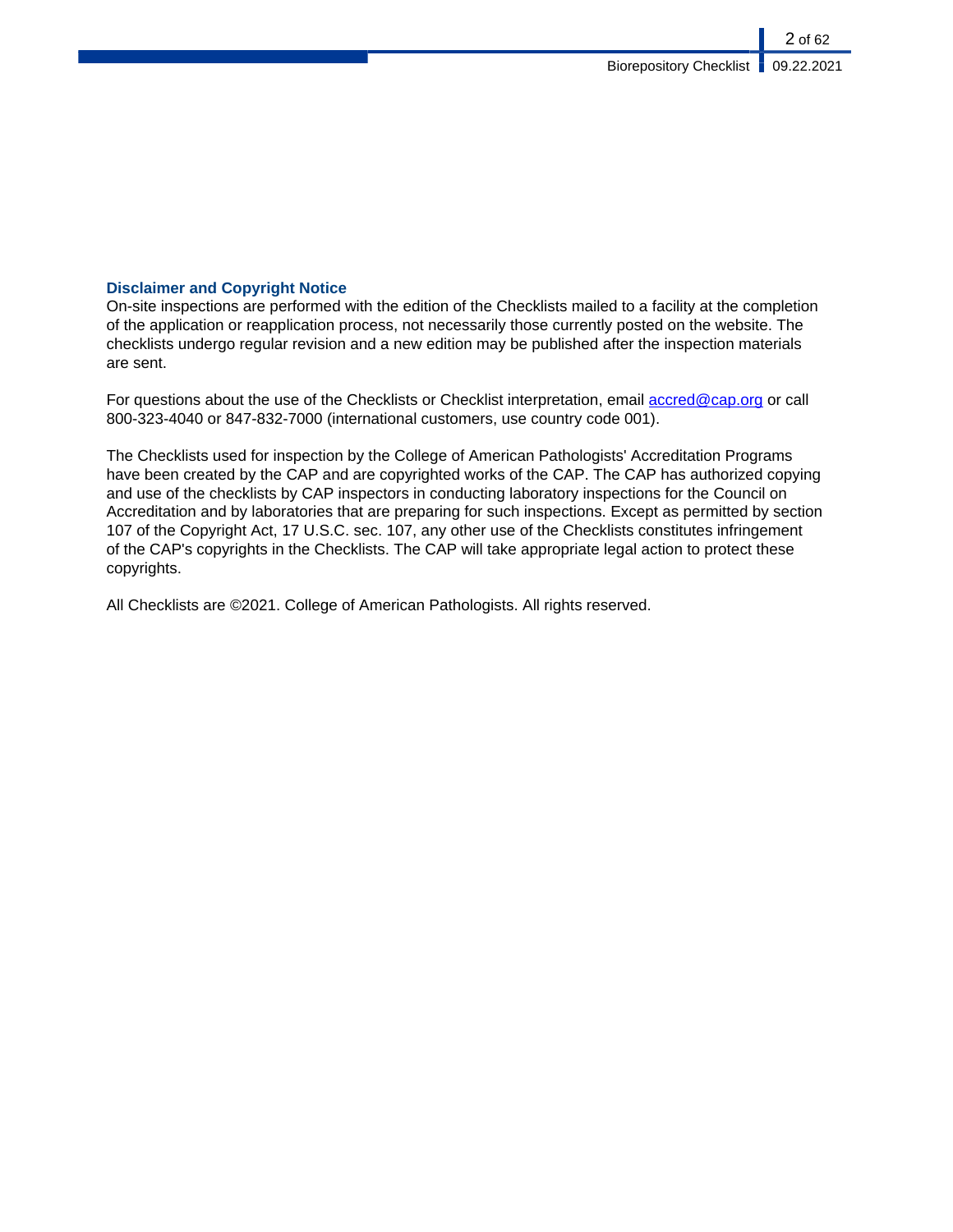# **Biorepository Checklist**



# TABLE OF CONTENTS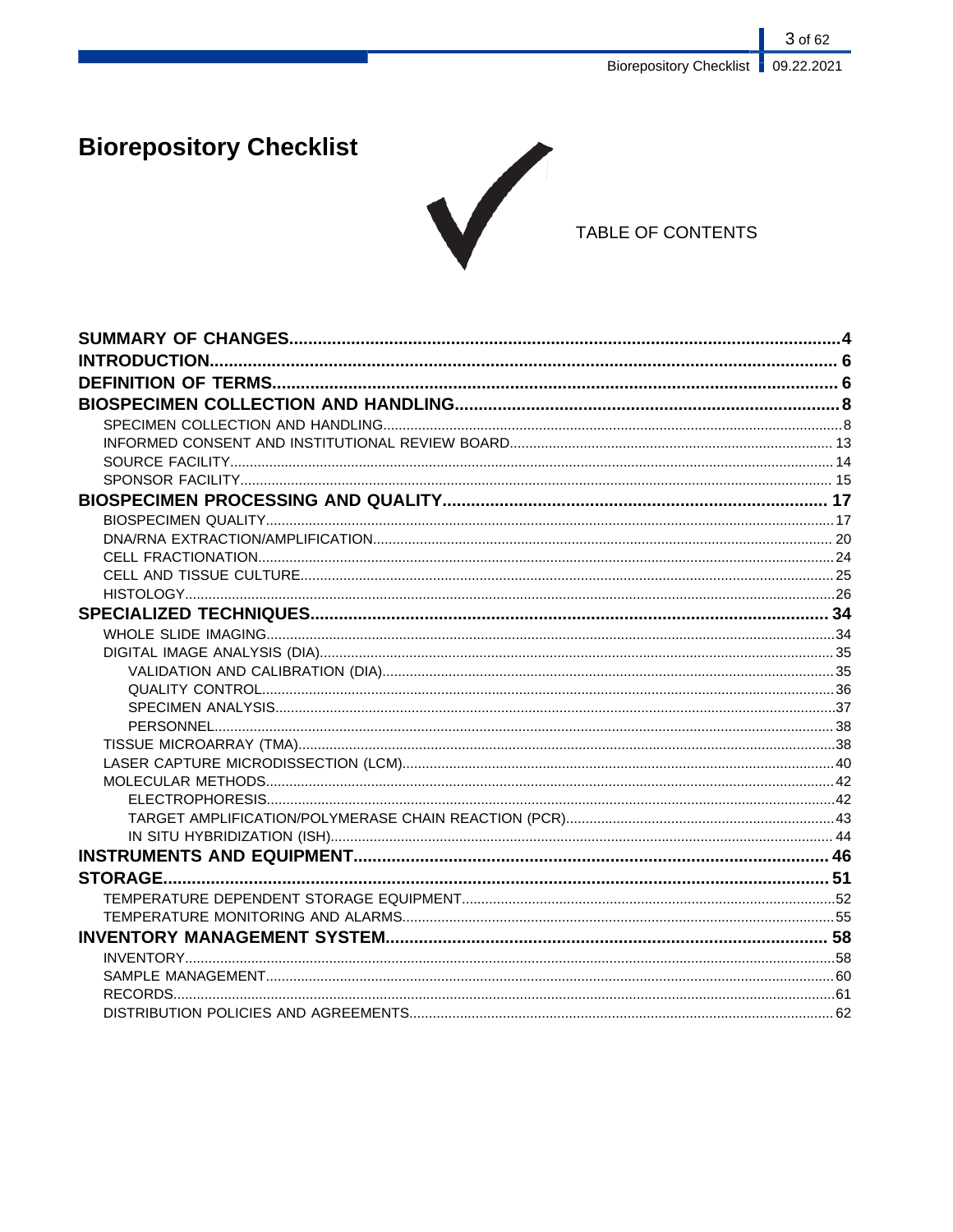# **ON-LINE CHECKLIST AVAILABILITY AND RESOURCES**

Participants of the CAP accreditation programs may download the checklists from the CAP website (cap.org) by logging into e-LAB Solutions Suite. They are available in different checklist types and formatting options, including:

- Master contains ALL of the requirements and instructions available in PDF, Word/XML or Excel formats
- Custom customized based on the laboratory's activity (test) menu; available in PDF, Word/XML or Excel formats
- Changes Only contains only those requirements with significant changes since the previous checklist edition in a track changes format to show the differences; in PDF version only. Requirements that have been moved or merged appear in a table at the end of the file.

A repository of questions and answers and other resources is also available in e-LAB Solutions Suite under Accreditation Resources, Checklist Requirement Q & A.

# **SUMMARY OF CHECKLIST EDITION CHANGES Biorepository Checklist 09/22/2021 Edition**

The information below includes a listing of checklist requirements with significant changes in the current edition and previous edition of this checklist. The list is separated into three categories:

- 1. New
- 2. Revised:
	- Modifications that may require a change in policy, procedure, or process for continued compliance; or
	- A change to the Phase
- 3. Deleted/Moved/Merged:
	- Deleted
	- Moved Relocation of a requirement into a different checklist (requirements that have been resequenced within the same checklist are not listed)
	- $Mered$  The combining of similar requirements

NOTE: The requirements listed below are from the Master version of the checklist. The customized checklist version created for on-site inspections and self-evaluations may not list all of these requirements.

# NEW Checklist Requirements

None

REVISED Checklist Requirements

| Requirement | <b>Effective Date</b> |
|-------------|-----------------------|
| BAP.02300   | 06/04/2020            |
| BAP.05100   | 06/04/2020            |
| BAP.05440   | 09/22/2021            |
| BAP.06790   | 06/04/2020            |
| BAP.07200   | 09/22/2021            |
| BAP.07400   | 09/22/2021            |
| BAP.08600   | 09/22/2021            |
|             |                       |

DELETED/MOVED/MERGED Checklist Requirements

Requirement Effective Date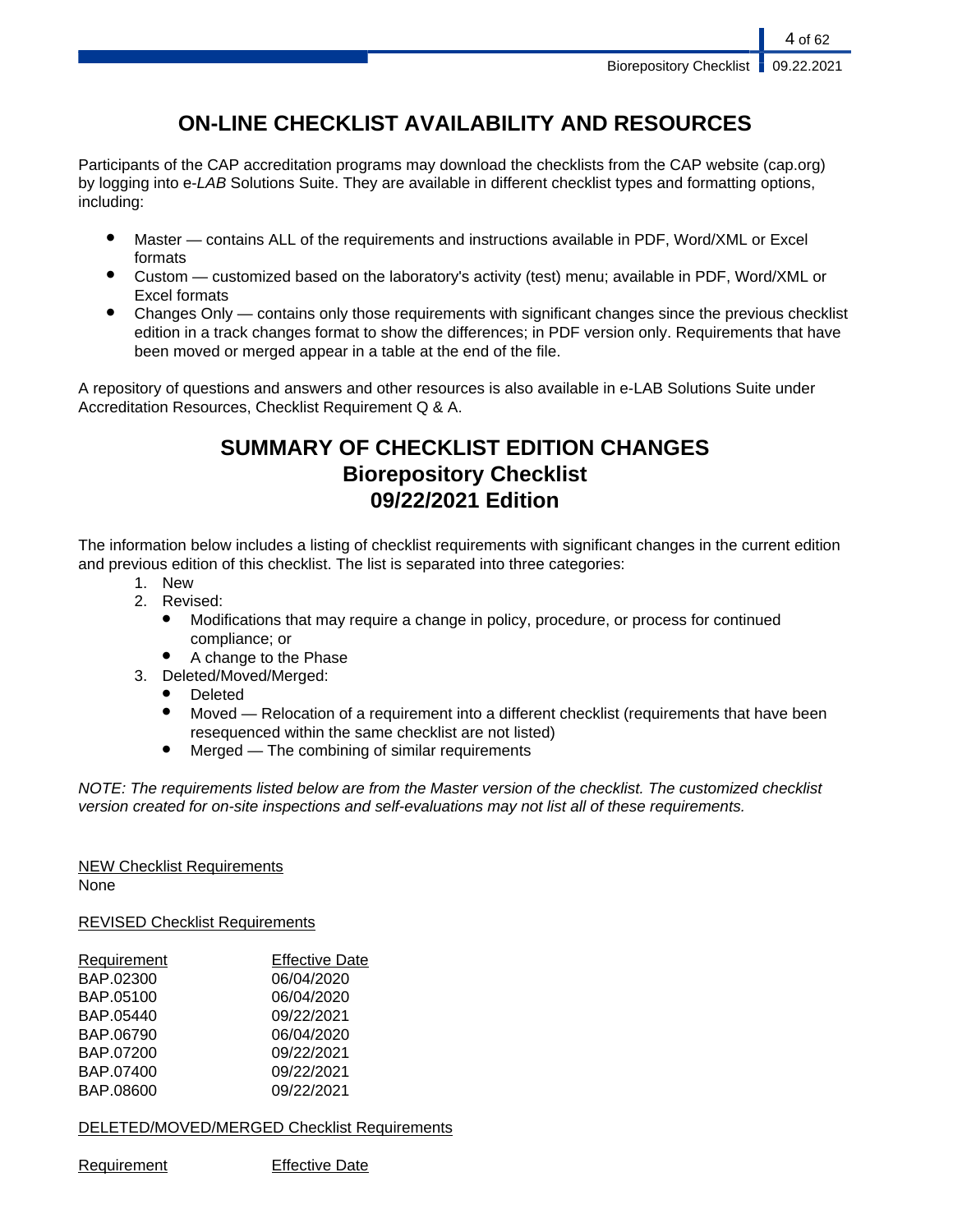5 of 62 Biorepository Checklist **09.22.2021** 

| BAP 01723 | 09/21/2021 |
|-----------|------------|
| BAP 03825 | 06/03/2020 |
| BAP.06730 | 09/21/2021 |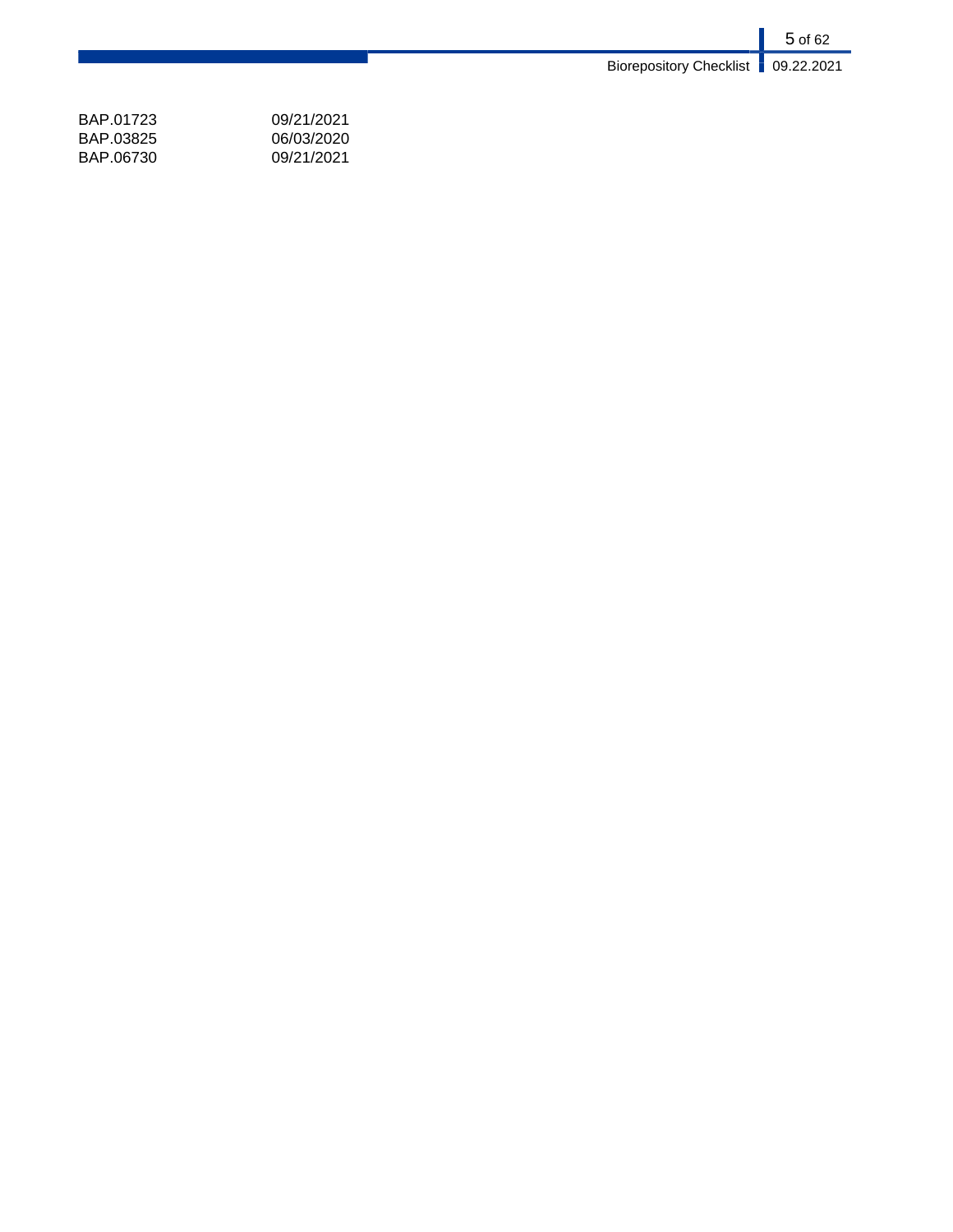6 of 62

# **INTRODUCTION**

A biorepository is defined as an entity that collects, processes, stores, manages, and/or distributes biospecimens, their derivatives and relevant data, as needed, for research purposes. It encompasses the physical location as well as the full range of activities associated with its operation. The term biorepository used within the checklist may be considered synonymous with biobank and repository.

The term laboratory may also be used to describe a biorepository. When the term "patient" is used within the checklist, it may also refer to donors, clients, and study participants.

This checklist covers a broad range of activities that occur in biorepositories. Not all checklist requirements will apply to every biorepository.

The scope of services of the biorepository must be clearly recorded.

**Laboratories not subject to US regulations:** Checklist requirements apply to all laboratories unless a specific disclaimer of exclusion is stated in the checklist. When the phrase "FDA-cleared/approved test (or assay)" is used within the checklist, it also applies to tests approved by an internationally recognized regulatory authority (eg, CE-marking).

References used in the development of this checklist were the CAP Accreditation Checklists, 2018 Best Practices for Repositories (ISBER\*), and the NCI Best Practices for Biospecimen Resources.

\*ISBER — International Society for Biological and Environmental Repositories is an international forum that addresses the technical, legal, ethical, and managerial issues relevant to repositories of biological and environmental specimens.

# **DEFINITION OF TERMS**

**Aliquot** - Process wherein a specimen is divided into separate parts which are typically stored in separate containers as individual samples. The term aliquot may also be used as a noun to denote a single sample.

**Anonymization** - The process of removing particulars from samples, test results, or records to prevent traceability to the original patient

**Blinding** - An action taken to prevent access to information that might affect the outcome of an observation

**Coded specimen** - Identifying information (such as name or social security number) that would enable the investigator to ascertain the identity of the individual to whom the private information or specimens pertain has been replaced with a number, letter, symbol, or combination thereof (ie, the code); and a key to decipher the code exists, enabling linkage of the identifying information to the private information of specimens

**De-identify** - The removal from a specimen of all 18 elements that could be used to identify the individual or the individual's relatives, employers, or household members; these elements are enumerated in the HIPAA Privacy Rule

**Derivative** - A substance that can be made from another substance

**Function check** - The set of routines that show an instrument to be ready for operation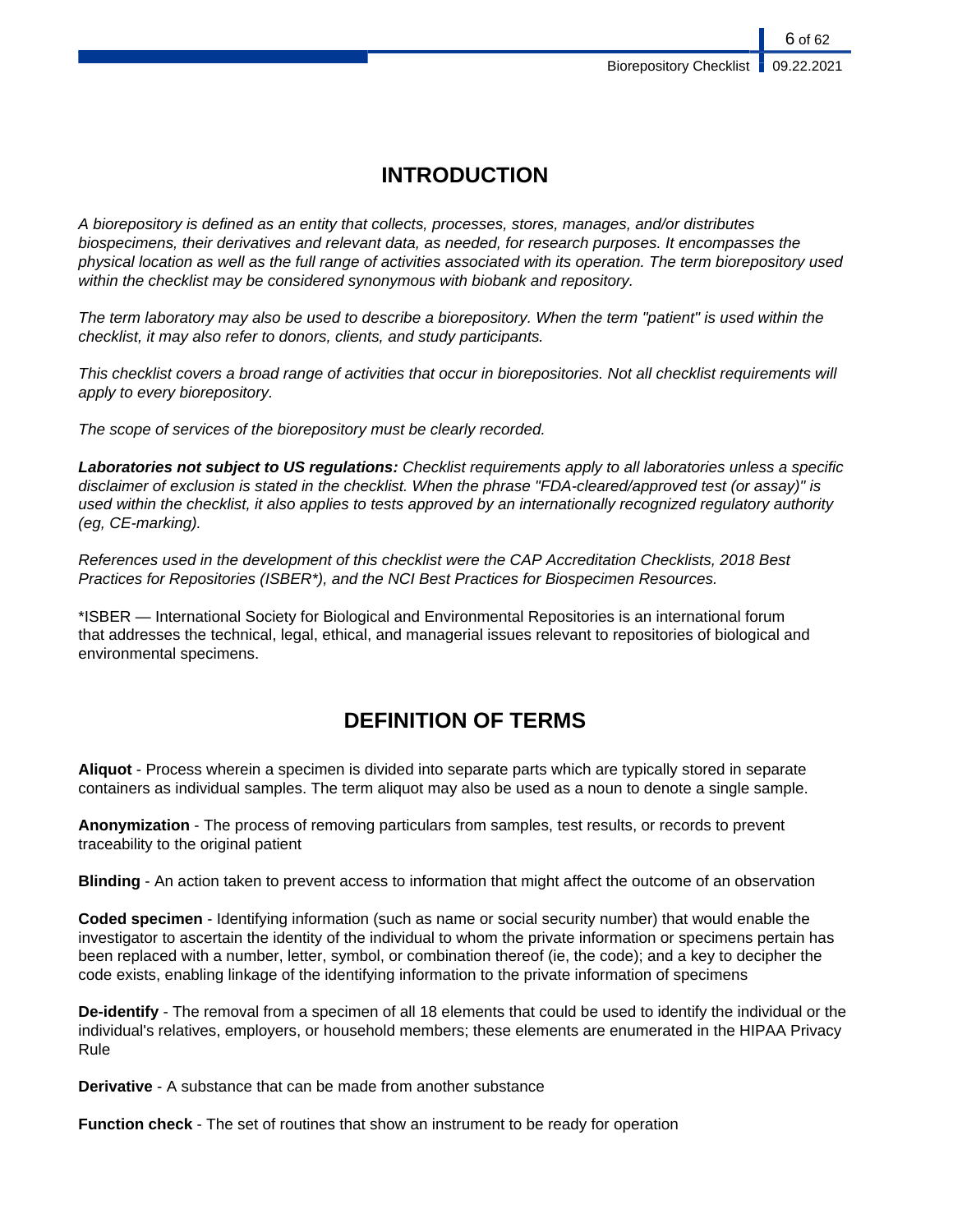**Biorepository Checklist** 

7 of 62

**Legacy specimen** - Biospecimens available for research once all protocol-specified endpoints, including clinical and biorepository studies, have been completed. These remaining biospecimens could be made available by the biorepository for correlative studies (subject to application, scientific review, and approval).

**Material Transfer Agreement (MTA)** - An agreement that governs the transfer of tangible research material and associated clinical data between two organizations, when the recipient intends to use it for his/her own research purposes

**Pathologist** - A physician who has successfully completed an approved graduate medical education program in pathology.

In the US, a physician is defined as a doctor of medicine, doctor of osteopathy, or doctor of podiatric medicine who is licensed by the state to practice medicine, osteopathy, or podiatry within the state in which the laboratory is located. In jurisdictions not subject to US regulations, a physician is defined as an individual who has a primary medical school degree (eg, MBBS, MBChB, MD, DO) in keeping with the standards of that particular jurisdiction.

**Qualified pathologist** - A pathologist who has training in the specific functions to be performed (eg, an anatomic pathologist for anatomic pathology functions, a clinical pathologist for clinical pathology functions, or an anatomic pathologist or dermatopathologist for skin biopsies).

**Quality assurance** - The systematic monitoring and evaluation of the various aspects of a project, process, service or facility to maximize the probability that minimum standards of quality are being attained

**Quality control** - An integral component of quality management composed of the aggregate of processes and techniques used to detect, reduce, and correct deficiencies in an analytical process

**Quality control (QC)** is a surveillance process in which the actions of people and performance of equipment and materials are observed in some systematic, periodic way that provides a record of consistency of performance and action taken when performance does not conform to standards set by the biorepository. QC is a set of procedures designed to monitor the test method and the results to assure test system performance; QC includes testing control materials, charting the results and analyzing them to identify sources of error, and determining, performing and recording any corrective action taken as a result of this analysis.

**Remnant specimens** - Remaining portion of a specimen obtained for clinical purposes that is no longer needed for its original purpose and that would otherwise be discarded

**Sample** - A single unit containing material derived from one specimen

**Source Facility** - Those sites that contribute specimens to the biobank. The source facility may be a clinic, hospital or individual investigator, and, in some instances, the biorepository may be the source facility, (eg, when the biorepository does blood or specimen collections for normal controls).

**Specimen** - A specific tissue, blood sample, etc. taken from a single subject or donor at a specific time

**Sponsor** - The person, organization or biorepository that seeks and is responsible for the initiation, maintenance, and governance of the biospecimen collection. The sponsor typically provides the financial support to create and maintain the collection.

NOTE: This could include: 1) a sponsor-investigator (such as a pharmaceutical company seeking samples for an internal research project or as part of a multi-site clinical trial); 2) a biobank seeking biosamples to fulfill the needs of its research clients; 3) a cooperative oncology group that sets criteria (such as disease type, specific samples required, accompanying medical data, informed consent specifications) for inclusion into a biobank and that cooperative oncology group confirms all criteria have been met (directly or through a contracted biobank) before submitted samples are accepted into the biobank.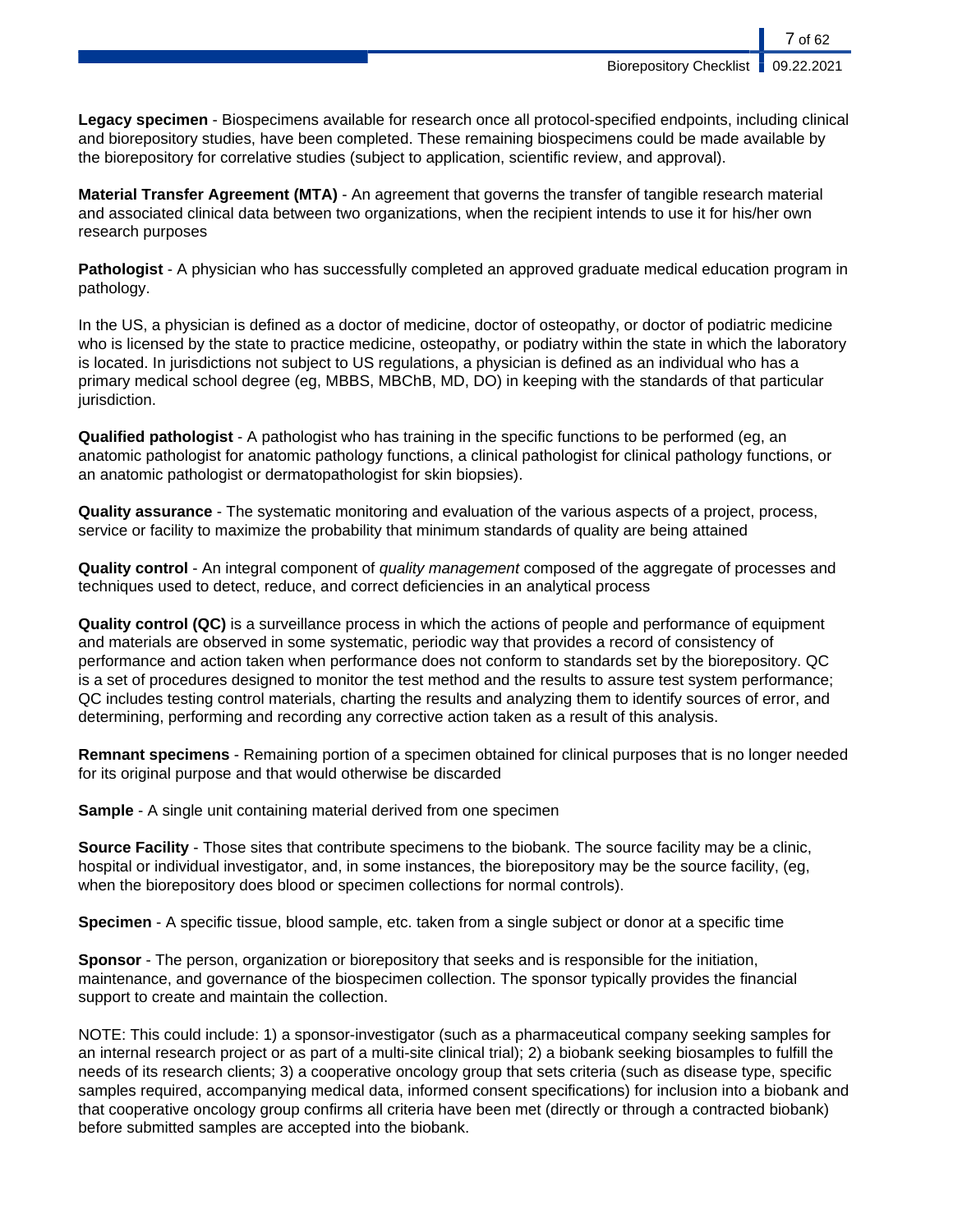# **BIOSPECIMEN COLLECTION AND HANDLING**

# **SPECIMEN COLLECTION AND HANDLING**

The collection and handling for all biospecimens is critical to the overall quality and diversity of the sample inventory.

# **Inspector Instructions:**

| READ           | Sampling of policies and procedures for sample collection and handling, including<br>sample types, samples with potentially infectious materials, preservation, de-<br>identifying or anonymizing, aliquoting, specimen storage conditions, and chain-of-<br>custody<br>Policy for the type of samples suitable for submission to the biorepository<br>Storage temperature records<br>Sampling of biospecimen QA reports for key elements of processing and<br>preservation of solid and fluid specimens<br>Records of informed consent and IRB releases                                                                     |
|----------------|------------------------------------------------------------------------------------------------------------------------------------------------------------------------------------------------------------------------------------------------------------------------------------------------------------------------------------------------------------------------------------------------------------------------------------------------------------------------------------------------------------------------------------------------------------------------------------------------------------------------------|
| <b>OBSERVE</b> | Sampling of stored specimens for temperatures required by protocols<br>If collection occurs on-site, observe the processing/preservation procedure<br>Specimen storage conditions during sample receipt                                                                                                                                                                                                                                                                                                                                                                                                                      |
|                | How does your biorepository capture variables that could impact biospecimen<br>usage?<br>How/when would the biorepository communicate pre-analytic variables to<br>researchers?<br>How do you ensure accuracy of pre-analytic data capture?<br>What is your specimen coding system for sample identification?<br>How do you confirm patient consent prior to processing and banking?<br>What do you do if the sample size is too small relative to the requirements or it does<br>not meet researchers' needs?<br>Do you receive specimens considered infectious biological agents from outside the<br><b>United States?</b> |
| DISCOVF        | Follow a tissue sample released for research from the pathologist to storage                                                                                                                                                                                                                                                                                                                                                                                                                                                                                                                                                 |

# **BAP.01600** Specimen Types Submission Criteria **Phase II Phase II**

**There is a clearly defined policy defining types of specimens submitted to the biorepository that is based on:**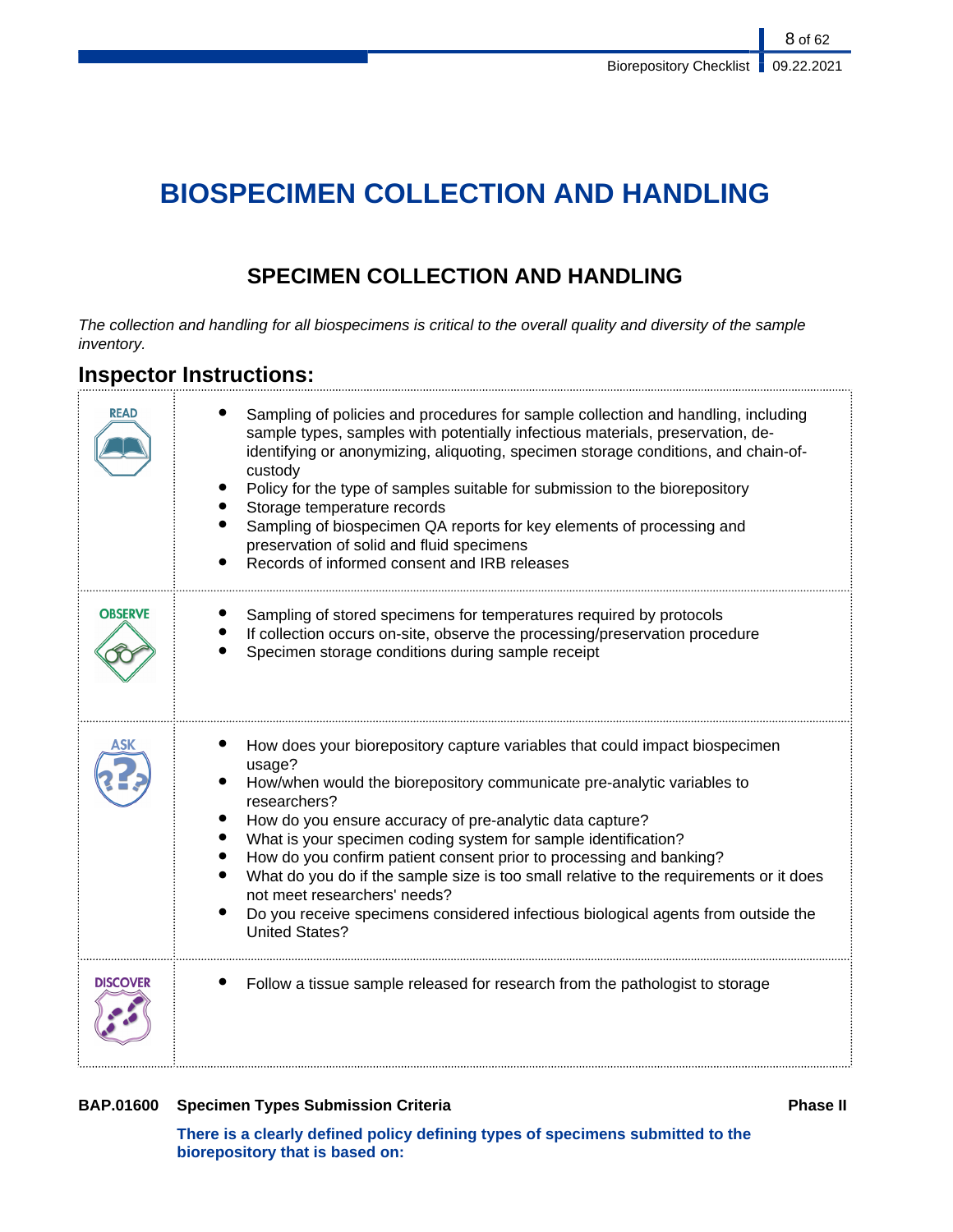- **1. Purpose intended use of specimen**
- **2. Required specimen data**
- **3. Safety laboratories are suitable for the type of specimen/pathogen requiring processing (biosafety/risk level)**
- **4. Duration of storage (may be indefinite)**

NOTE: The policy may be an overarching statement that defines the criteria required for all collections held in the biorepository. This may include the receipt or transfer of an entire collection.

#### **REFERENCES**

1) Biosafety in Microbiological and Biomedical Laboratories, 5th Edition, HHS Publication No. (CDC) 21-1112 Revised December 2009. [https://www.cdc.gov/labs/pdf/CDC-BiosafetyMicrobiologicalBiomedicalLaboratories-2009-P.pdf](#page-0-0)

### **BAP.01700 Collection/Processing Oversight Phase II**

9 of 62

**A pathologist or designee assigned to the management of the biospecimens must ensure that collection policies and processes reflect published best practices.**

NOTE: Blood and other body fluids not required for the diagnosis or prognosis must be collected with approved protocols and may not require pathologist review. To determine remnant tissue at the site of the collection, the appropriate medical/legal designee must be involved in the decision. This does not apply to downstream processing.

If samples are acquired according to sponsor-driven protocols, the sponsor makes all decisions about sample usability. The biorepository carries out the instructions provided by the sponsor. In this instance BAP.01700 is not applicable.

#### **REFERENCES**

1) Best Practices: Recommendations for Repositories. Fourth Edition. Section L: Legal and Ethical Issues for Biospecimen Collection. ISBR. 2018.

## **BAP.01703 Disease Control Import Permit Phase II**

**If the biorepository receives specimens that are considered infectious biological agents imported from outside of the United States and its territories, the biorepository has obtained the Centers for Disease Control Import Permit.**

NOTE: The Office of Public Health Preparedness and Response CDC Import Permit Program regulates the importation of the following into the United States:

- Naturally occurring or bioengineered infectious biological agents capable of causing disease in a human;
- Any material that is known or reasonably expected to contain an infectious biological agent;
- Vectors, including animals/animal products that are known to transfer or are capable of transferring an infectious biological agent to a human.

If the material being imported is rendered sterile (eg, thermal, chemical or irradiation treatment) or it has been confirmed not to contain infectious agents for humans, a CDC-issued import permit is not required for importation. Information, guidance documents, and resource materials may be found on the following website:<http://www.cdc.gov/od/eaipp/>. The application may be obtained from [http://www.cdc.gov/od/eaipp/importApplication/.](http://www.cdc.gov/od/eaipp/importApplication/)

### **BAP.01704 Chain-of-Custody Procedures Phase II**

**There are written procedures for chain-of-custody specimen collection, accessioning, and handling.**

NOTE: If specimens are referred to another laboratory, the collection site must follow chain-ofcustody instructions provided by the referral laboratory.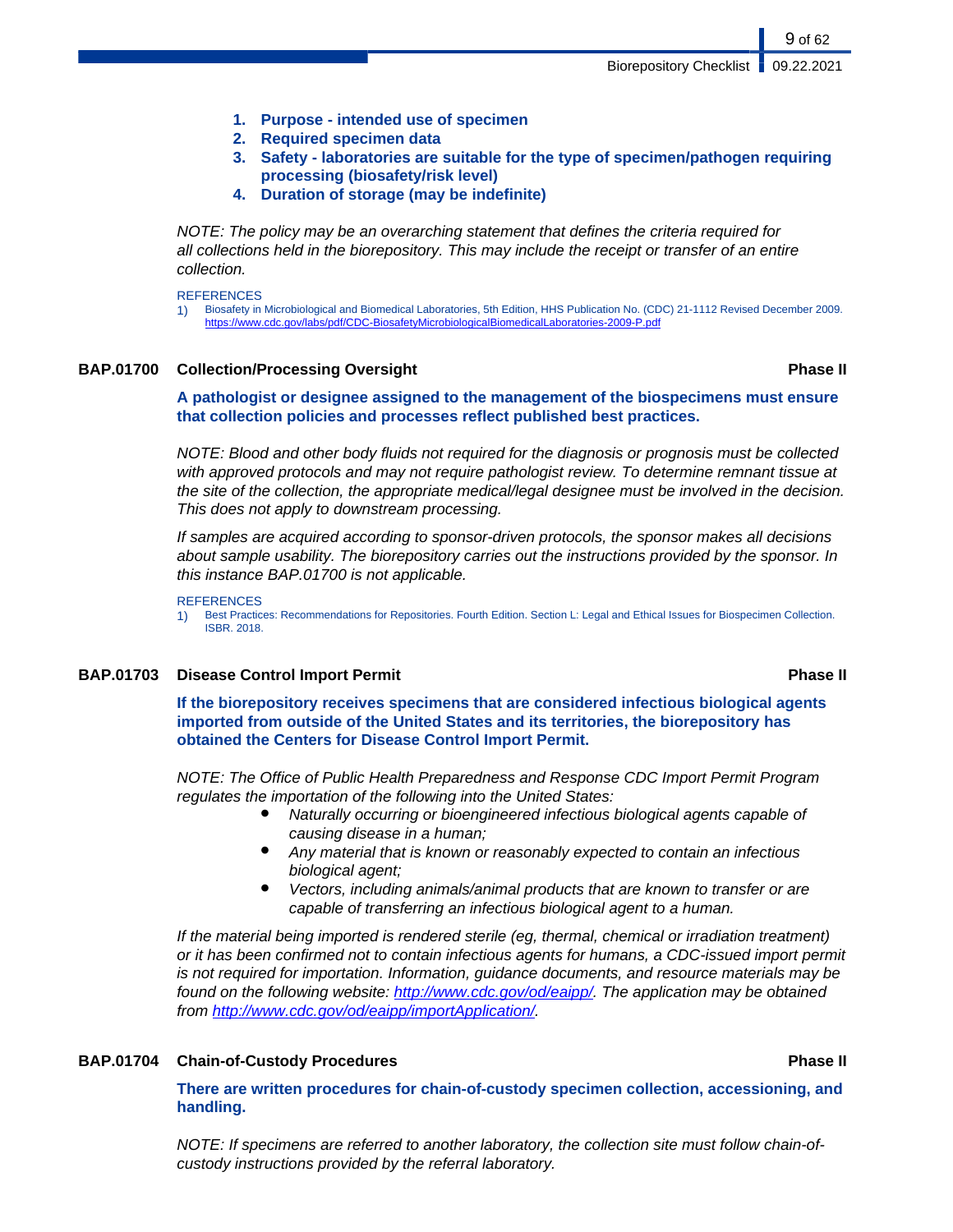**REFERENCES** 

1) Clinical and Laboratory Standards Institute. Toxicology and Drug Testing in the Clinical Laboratory; Approved Guideline. 3rd ed. CLSI Document C52-ED3. Clinical and Laboratory Standards Institute, Wayne, PA; 2017.

### **BAP.01706 Biospecimen Chain of Custody Phase II**

**The biorepository has implemented a policy and procedure for tracking biospecimen chain of custody.**

NOTE: Chain of custody is used to maintain the integrity of the biospecimen by providing records of the control, transfer, and analysis of biospecimens.

The intent of this requirement is to have a system in place to ensure adequate records of the "life history" of the biospecimen. Chain of custody provides a traceable record that guarantees unbroken control over biospecimens and its containers from initial collection to final disposition. This is achieved with accurate and effective labeling, tracking and reporting.

Chain of custody requires that from the moment the biospecimen is received every transfer between departments be recorded.

#### **Evidence of Compliance:**

- Logs or message boards showing specimen movement through biorepository **AND**
- Work flow diagrams

## **BAP.01709 Surgical Pathology Specimens Release for Research Phase II**

**A sample of a surgical pathology gross specimen may be submitted for research only if all of the following criteria are met.**

- **1. The pathologist determines that the sample(s) is not necessary for diagnostic purposes.**
- **2. For laboratories subject to US regulations, formal written authorization is obtained in accordance with the requirements of HIPAA if identifiable patient information is released.**
- **3. The biorepository meets other relevant requirements, including but not limited to, the requirements of the institution, the directives of any applicable institutional review board (IRB) or similar entity, and national, federal, state (or provincial), and local laws and regulations.**
- **4. De-identified/anonymized sample of a surgical pathology gross specimen may be submitted for research if a waiver of consent has been obtained.**

### **BAP.01712 De-identification for Research Phase II**

**For specimens that are released for research, there is a procedure for de-identifying/ blinding or anonymizing specimens without compromise to research-related demographic information, when required.**

# **BAP.01715 Coding Phase II**

**There is a defined coding system for sample identification.**

### **BAP.01718 Participation/Donor Informed Consent Phase II**

**For specimens that are released to a biorepository, appropriate participant/donor informed consent is secured.**

NOTE: This is not applicable when specimens are obtained under waiver of consent.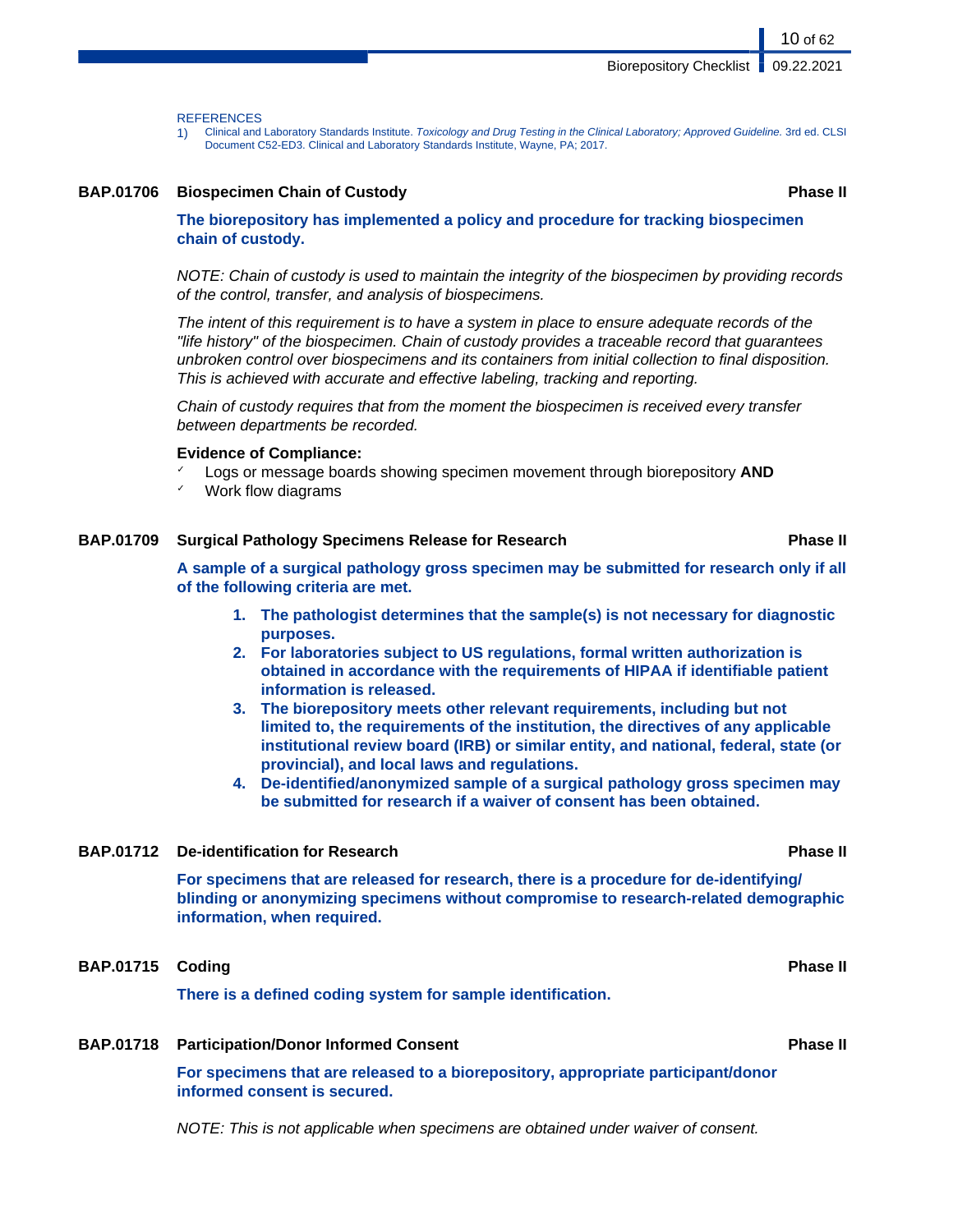# **BAP.01721 IRB Release Phase II**

**For specimens that are released to a biorepository, an appropriate IRB release is in place.**

# **BAP.01722 Specimen Handling Phase II**

# **There are written procedures to prevent specimen loss, alteration, or contamination.**

NOTE: Because of the high sensitivity and potential for contamination in molecular testing involving amplification of DNA, the laboratory must be alert to the possibility of commingled specimens. An example of a potentially commingled specimen is one that is received after the specimen container was entered by a sampling device that enters multiple samples, albeit with rinses in between specimens. If such samples must be tested by molecular methods, the results should be interpreted with caution, considering the potential for contamination.

#### **REFERENCES**

- 1) Clinical and Laboratory Standards Institute (CLSI). Establishing Molecular Testing in Clinical Laboratory Environments: CLSI document MM19-A (ISBN 1-56238-773-1). Clinical and Laboratory Standards Institute, 940 West Valley Road, Suite 1400, Wayne, Pennsylvania 19087-1898 USA, 2011.
- 2) Compton CC, Robb JA, Anderson MW, et al. Preanalytics and Precision Pathology: Pathology Practices to Ensure Molecular Integrity of Cancer Patient Biospecimens for Precision Medicine. Arch Pathol Lab Med. 2019;143(11)1346-63.

## **BAP.01724 Specimen Collection/Handling Protocol Phase II**

**Collection, processing, and storage times are recorded, as required by the biorepository protocol in place at the time of biospecimen procurement.**

NOTE: Time is kept to a minimum between when a specimen is removed from its site of origin and when it is preserved (eg, fixed, cooled, or frozen).

### **BAP.01727 Pre-Analytic Variables Phase II**

**There is a mechanism to capture pre-analytical variables that could impact potential uses of the specimens.**

NOTE: While intended use of specimens is not always known, the specimens are typically stored for anticipated types of analysis (ie, serology, molecular, proteomic) and should be fit for purpose for the anticipated applications. Preservation procedures are optimized for the greatest number of molecular analytes/analysis platforms.

#### **REFERENCES**

1) Standard Preanalytical Coding for Biospecimens: Defining the Sample PREanalytical Code, Betsou, et al, Cancer Epidemiol Biomarkers Prev April 2010 19; 1004.

### **BAP.01730 Processing/Preservation - Solid Specimens Phase II**

**The key elements related to the processing and preservation of solid specimens are recorded in the biospecimen QA report, when available.**

NOTE: These elements may include, but are not limited to:

- 1. Chilling/heating/drying of tissue during handling
- 2. Size and number of tissue pieces
- 3. Percentage of tumor/necrosis/stroma in the tissue
- 4. Liquid collection media
- 5. Use of gauze wrapping, additives, and embedding compounds
- 6. Variation in fixation (eg, temperature, buffer, pH of formalin, start/end time in fixative)
- 7. Freezing protocols
- 8. Time in fixative
- 9. Time to preserve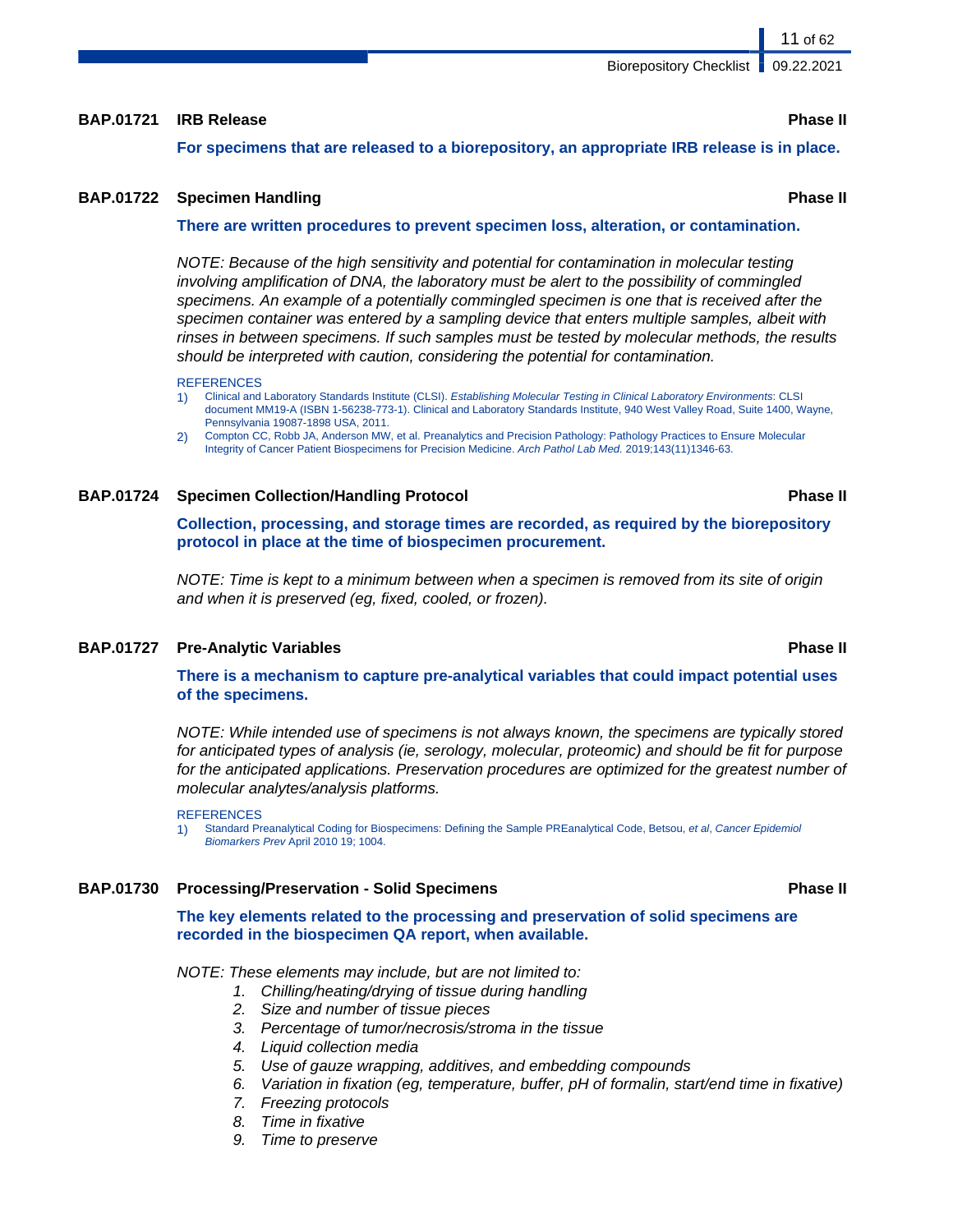The biorepository has all known relevant annotations on a given biospecimen that may be made available to the researcher. Information regarding some of these elements may not be available to the biorepository for all biospecimen collections, especially those that were procured before recent best practices for biorepositories were published.

#### **BAP.01733 Processing/Preservation - Fluid Biospecimens Phase II**

**The key elements related to the processing and preservation of fluid biospecimens are recorded.**

NOTE: Key elements may include, but are not limited to:

- 1. Collection preservative
- 2. Original volume received
- 3. Temperature and duration of specimen prior to processing
- 4. Temperature and speed of first centrifugation step
- 5. Temperature and speed of subsequent separation steps
- 6. Method used for separation
- 7. Derivative(s) preserved and their volume
- 8. Quality control results for derivatives (ie, cell viability, purity, hemolysis status, human versus non-human content)
- 9. Tumor content (%), if applicable

The biorepository has all known relevant annotations on a given biospecimen that may be made available to the researcher. Under some circumstances some of this information may be "unknown" depending on the site and age of specimen. It is recommended that the biorepository encourage their source sites to gather/provide as much information as possible.

#### **REFERENCES**

1) Standard Preanalytical Coding for Biospecimens: Defining the Sample PREanalytical Code, Betsou, et al, Cancer Epidemiol Biomarkers Prev April 2010 19; 1004.

### **BAP.01734 Specimen Processing/Storage Phase II**

# **Specimens are processed promptly or stored appropriately to minimize degradation of nucleic acids.**

### **Evidence of Compliance:**

Written procedure for processing and storage of specimens

#### **REFERENCES**

- 1) Farkas DH, Kaul KL, Wiedbrauk DL, et al. Specimen Collection and Storage for Diagnostic Molecular Pathology Investigation. Arch Pathol Lab Med. 1996;120:591-596
- 2) Kiechle FL, Kaul KL, Farkas DH. Mitochondrial Disorders: Methods and Specimen Selection for Diagnostic Molecular Pathology. Arch Pathol Lab Med. 1996;120:597-603
- 3) Farkas DH, Drevon AM, Kiechle FL, et al. Specimen Stability for DNA-based Diagnostic Testing. Diag Molec Pathol. 1996;5(4):227-235
- Rainen L, et al. Stabilization of mRNA expression in whole blood samples. Clin Chem. 2002;48:1883-1890
- 5) Pahl A, Brune K. Stabilization of gene expression profiles in blood after phlebotomy. Clin Chem. 2002;48:2251-2253
- 6) Clinical and Laboratory Standards Institute (CLSI). Collection, Transport, Preparation, and Storage of Specimens for Molecular Methods. 2nd ed. CLSI guideline MM13. Clinical and Laboratory Standards Institute, Wayne, PA; 2020.
- 7) Compton CC, Robb JA, Anderson MW, et al. Preanalytics and Precision Pathology: Pathology Practices to Ensure Molecular Integrity of Cancer Patient Biospecimens for Precision Medicine. Arch Pathol Lab Med. 2019;143(11)1346-63.

# **BAP.01736 Tissue Storage Conditions Phase II**

**The procedure manual defines the necessary storage conditions of the different specimens handled, all required records and policies, and a protocol for return of each specimen type to storage after issuance for use, as appropriate.**

**BAP.01739 Tissue Storage Temperature Phase II**

**The records show that specimens were stored at the protocol-required temperature.**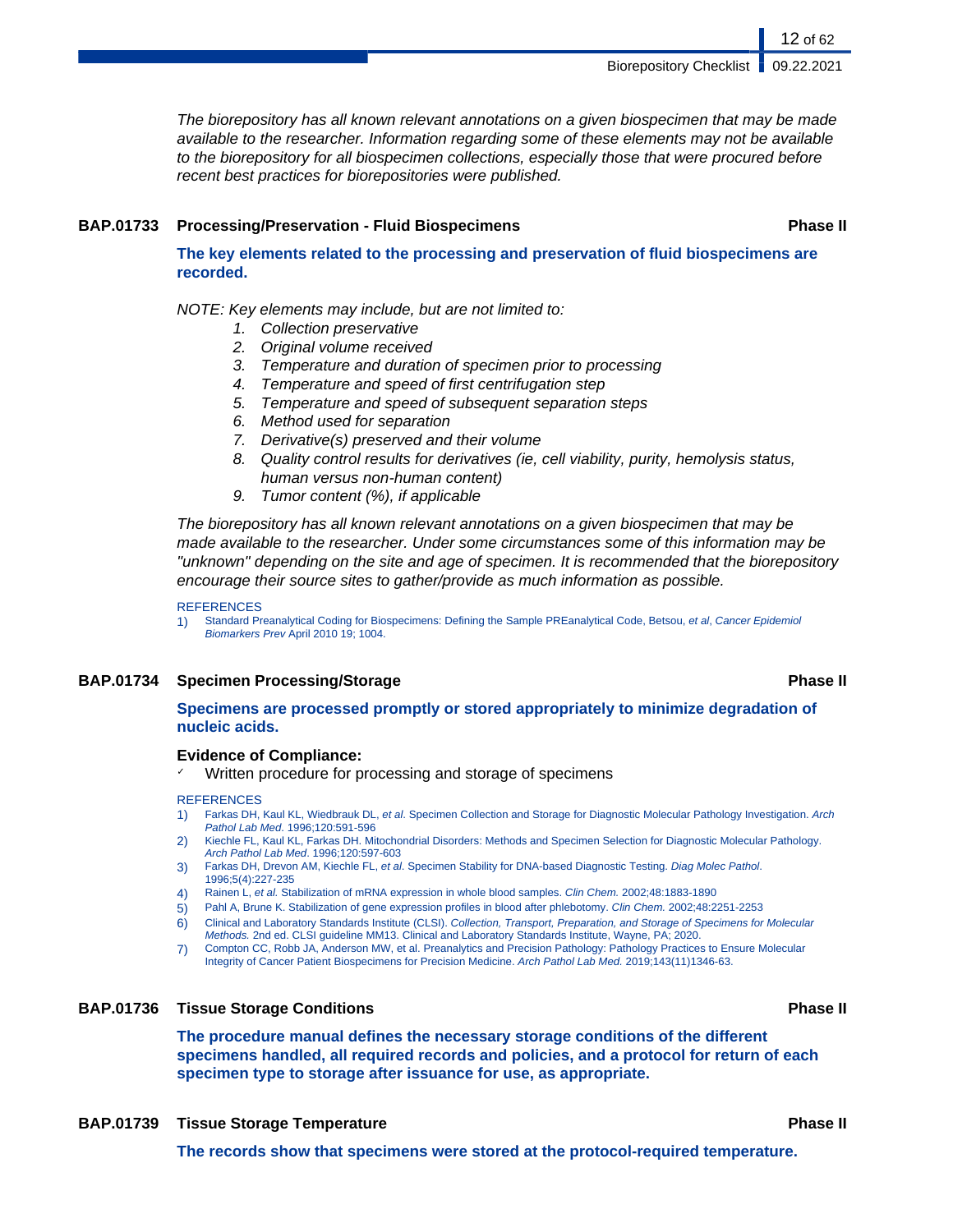13 of 62

NOTE: Storage of specimens must be appropriate for the type of specimens and its means of preservation. Failure to adhere to requirements could result in a specimen not being suitable for the purpose for which it was intended.

# **INFORMED CONSENT AND INSTITUTIONAL REVIEW BOARD**

This section applies to human subjects research only.

# **Inspector Instructions:**

| <b>READ</b>     | Privacy and confidentiality policies and procedures<br>Informed consent criteria<br>Waiver of Consent criteria                                                                                         |
|-----------------|--------------------------------------------------------------------------------------------------------------------------------------------------------------------------------------------------------|
|                 | What action is taken if a sample is received without the records of proper informed<br>consent?<br>How do you ensure that the proposed use of human tissue is consistent with the<br>informed consent? |
| <b>DISCOVER</b> | Select a specimen in storage and review that the proper informed consent records<br>are complete                                                                                                       |

## **BAP.01742 Informed Consent Criteria Phase II**

**There is a written procedure to ensure that the proposed uses of human tissue with or without data shared for research purposes are consistent with the informed consent and scope of services, when applicable.**

NOTE: There are some instances when informed consent and/or waiver of consent are not applicable (eg, non-human specimens).

## **BAP.01745 Required Approval(s) Records Phase II**

**When human specimens are to be collected, all of the required approvals (eg, IRB or other ethics committees) have been recorded and appropriate patient consent processes are complete.**

NOTE: The only exception to this is when there has been a waiver of consent.

# **BAP.01748 Informed Consent Records Phase II**

**Informed consent records are obtained for the collection, storage, distribution, and use of identifiable human specimens and data.**

NOTE: The only exception to this is when there has been a waiver of consent.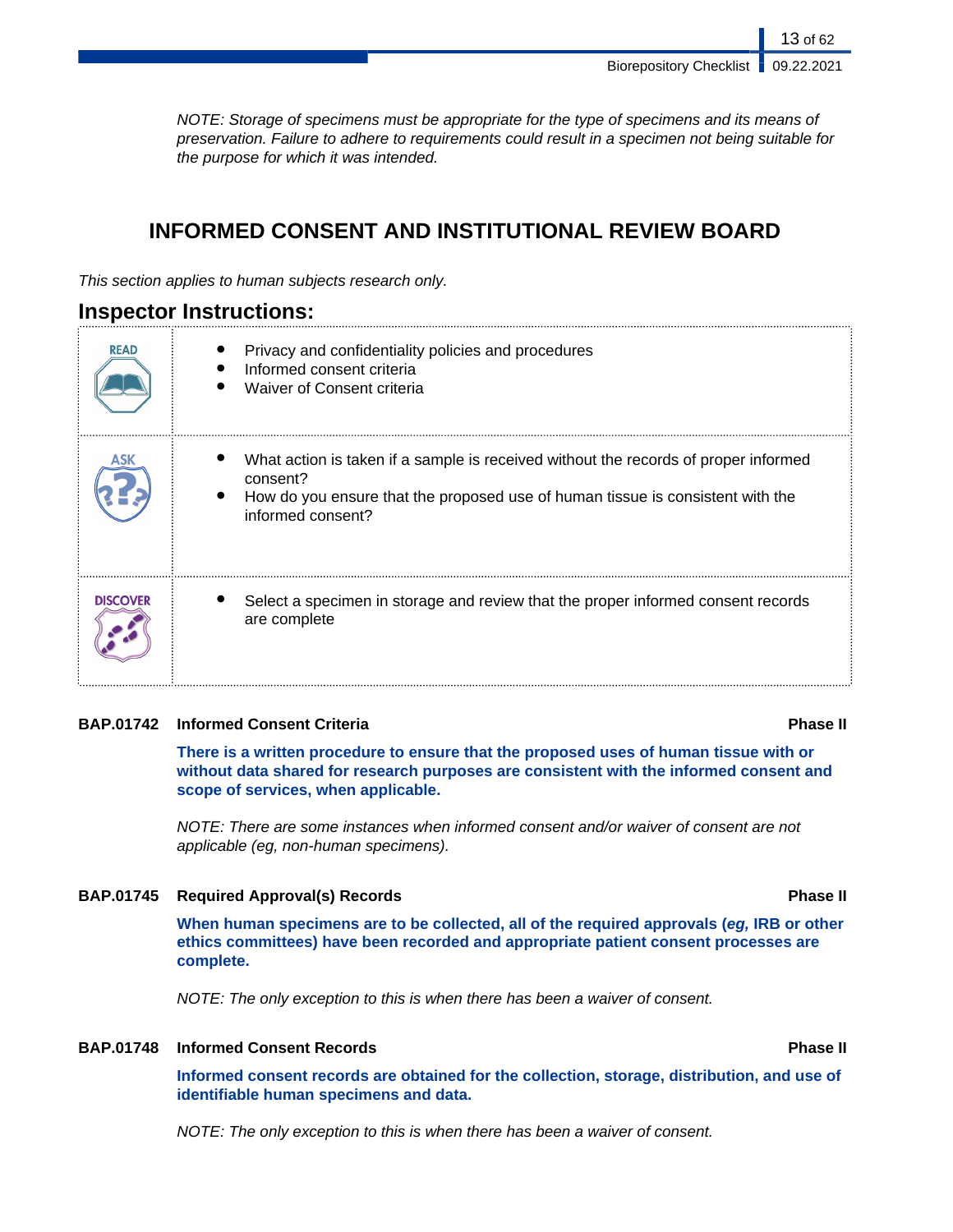**inspection.**

# Biorepository Checklist | 09.22.2021

# **BAP.01751 Waiver of Consent Phase II**

**A waiver of consent, in accordance with applicable laws and/or requirement and approved by the institution's ethics review committee, is obtained when informed consent is not obtained/required.**

## **BAP.01754 Biospecimen/Data Usage Phase II**

**Processes are in place to ensure that the proposed use of the biospecimen/data is within the guidelines of the project and of the informed consent, when applicable.**

**BAP.01757 Privacy/Confidentiality Phase II**

**Policies and procedures are in place to ensure the privacy and confidentiality of patients/ donors and their data.**

**BAP.01760 Procedures Available for Review Phase II**

**The biorepository's procedures for human specimen collection, processing, storage, and dissemination are available for ethics committee and/or IRB review, as needed.**

# **SOURCE FACILITY**

If the biorepository is not the source, the requirements under the Source Facility section are not applicable.

# **Inspector Instructions:**

| <b>READ</b>    | Sampling of protocol procedures<br>Sampling of record content when the biorepository is the sponsor<br>Sampling of source facility procedures<br>Sampling of collection site audits when the biorepository is the sponsor                                                                   |
|----------------|---------------------------------------------------------------------------------------------------------------------------------------------------------------------------------------------------------------------------------------------------------------------------------------------|
| <b>OBSERVE</b> | The QC process for specimens received from collection sites not under the control of<br>the biorepository                                                                                                                                                                                   |
|                | How do you ensure the quality of specimens from collection sites not under the<br>control of the biorepository?<br>When the biorepository is the collection sponsor, who conducts the audits, how are<br>the audits recorded, and who ensures corrective action is appropriate when needed? |

**The responsibilities between the facility(ies) and its sponsor are clearly defined in**

**writing, reviewed by the biorepository within the last 24 months, and available during the**

## **BAP.01763 Biorepository/Source Facility Responsibilities Phase II**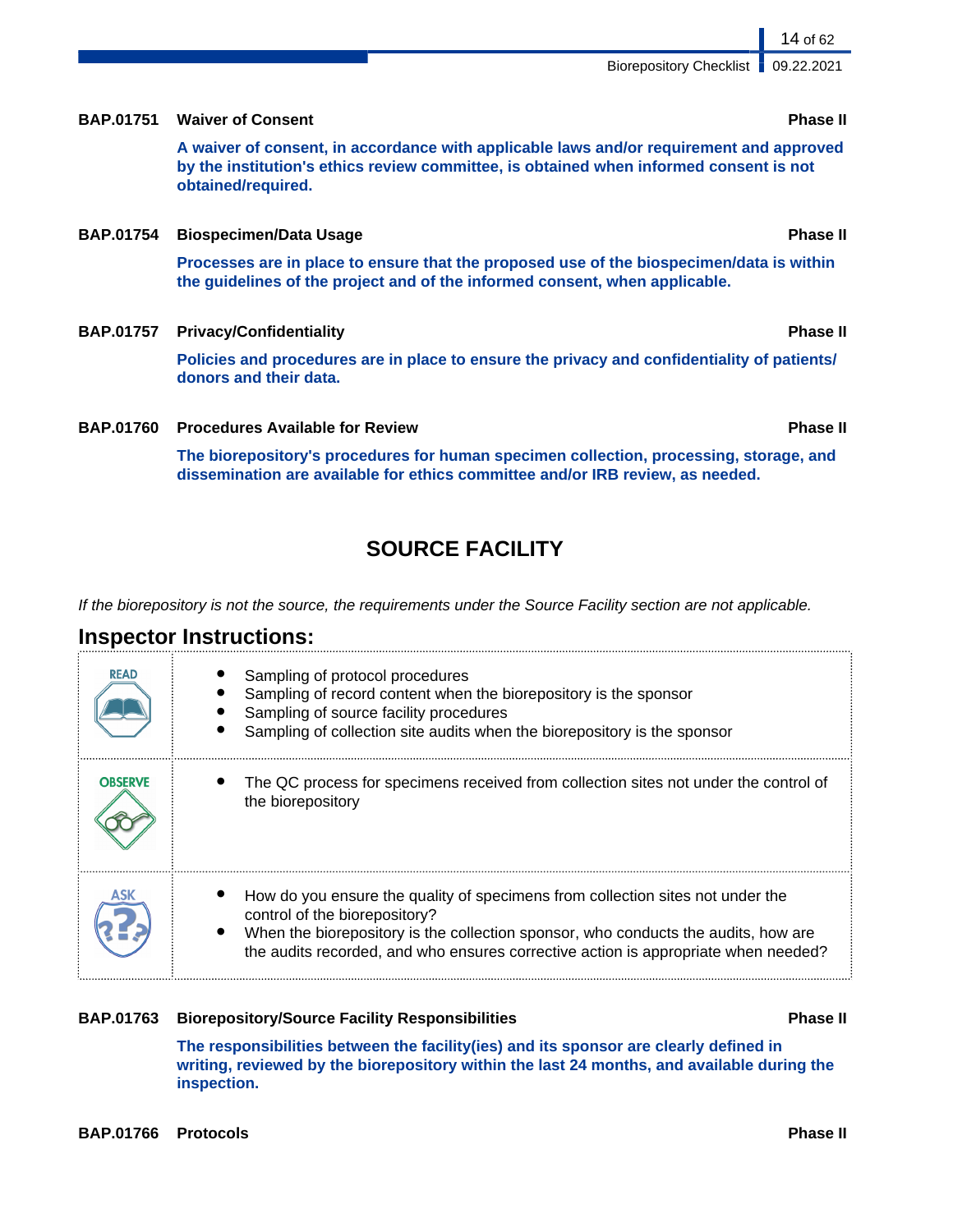**There are written protocols describing methods for participant identification, participant education, specimen collection and labeling, specimen preservation, and conditions for transportation, and storage before testing, consistent with good clinical practice and good laboratory practice, when applicable.**

NOTE: All specimens must be labeled with a unique identifier and sufficient quality control practices must be in place to ensure appropriate linkage of that identifier to the participant. Protocols may be separate documents or included in the procedure manual.

# **BAP.01769 Source Facility Procedure Manual Phase II**

**The procedure manual is comprehensive and includes information on the following elements, as applicable to the scope of the biorepository.**

- **1. Informed consent**
- **2. Equipment monitoring, calibration, maintenance, and repair**
- **3. Control of biospecimen collection supplies (disposable and reagents)**
- **4. Biospecimen identification and labeling conventions**
- **5. Biospecimen collection and processing methods**
- **6. Storage and retrieval**
- **7. Shipping and receiving**
- **8. Laboratory tests performed in-house including biospecimen QC**
- **9. Biospecimen data collection and management (informatics)**
- **10. Biosafety**
- **11. Training**
- **12. Security**

NOTE: A copy of the procedure manual would enable the sponsor to ensure that best practices are being followed.

## **BAP.01772 Off-site Contact Information Phase I**

**Contact information for off-site collection sites is readily available to personnel at all times to resolve discrepancies or other issues that may arise.**

NOTE: This may include active phone numbers, email, etc.

# **SPONSOR FACILITY**

The requirements under the Sponsor Facility section are applicable only if the biorepository is the sponsor.

If the biorepository initiated the collection, the biorepository is the sponsor and the following requirements are applicable. If an entity other than the biorepository initiated the collection, the biorepository is not the sponsor and the requirements below do not apply to those collections. It is possible that the biorepository will be the sponsor for some collections, but not others.

# **BAP.01775 Registration/License Phase I**

**If the biorepository is the primary requestor/sponsor for the specimen collection, the biorepository ensures that all source facilities are registered, licensed, and accredited as required by national, federal, state (or provincial), and local regulations, and appropriate for the study.**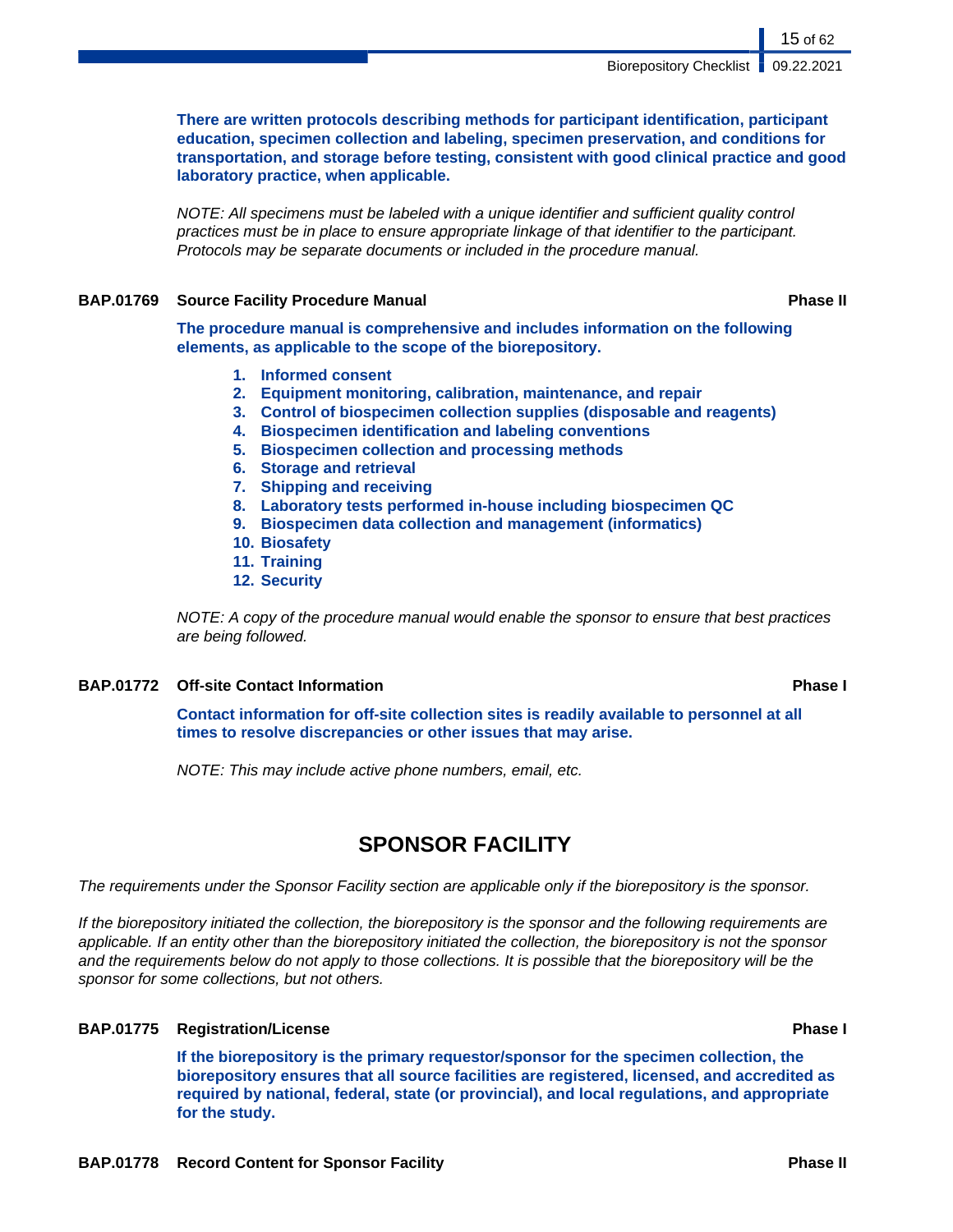16 of 62

**If the biorepository is the sponsor for collections, the biorepository keeps a record of the following for each contributing site, as applicable.**

- **1. Principal investigator (PI)**
- **2. Protocol number**
- **3. Protocol title**
- **4. Protocol version date**
- **5. Informed consent**
- **6. Informed consent version date**
- **7. Study expiration date**
- **8. Approval of the above by Institutional Review Board**
- **9. Principal investigator signature for Protocol and version against approval letter**
- **10. Signature and delegation list for employees responsible for obtaining consent from patients, sample transport, clinical data, sample processing, manifesting of samples, and coordination of shipments**
- **11. Curriculum vitae of principle investigator**
- **12. License or diploma (for non-US sites) of PI**
- **13. Governmental approval as required for each participating site**

## **BAP.01781 Off-site Collection Sites QC Phase I**

**There is a written policy approved by the biorepository director to monitor the quality of specimens and associated records received from off-site collection sites not under the direct control of the sponsor facility.**

NOTE: The sponsor facility should perform an annual review of off-site collection QA/QC data as part of their quality management system.

## **BAP.01784 Contributing Sites Audits Phase II**

**If the biorepository is the sponsor for collections, the biorepository performs audits of contributing sites at defined frequencies.**

NOTE: The scope of the audit is defined by the activities of the contributing facility. The type of audit (onsite, paper, etc.) and the timeframe are determined by the biorepository.

The audit is part of the sponsor facility's QC procedures to ensure contributing/collection sites are following protocols and procedures appropriately. Records required to ensure protocols and procedures are being followed should be checked and those checks recorded as part of the audit. CAP inspectors should be able to understand from audit records that policies and procedures are being followed by the contributing/collection site and monitored by the sponsor biorepository. If the contributing/collection sites are located outside of the United States, audit records should be in English and also in the official native language(s) of the contributing/ collection site country.

# **Evidence of Compliance:**

- Written procedures for auditing external collection sites **AND**
- ✓ Written results of each audit **AND**
- $\checkmark$  Corrective action plans for issues of non-compliance and follow up on each plan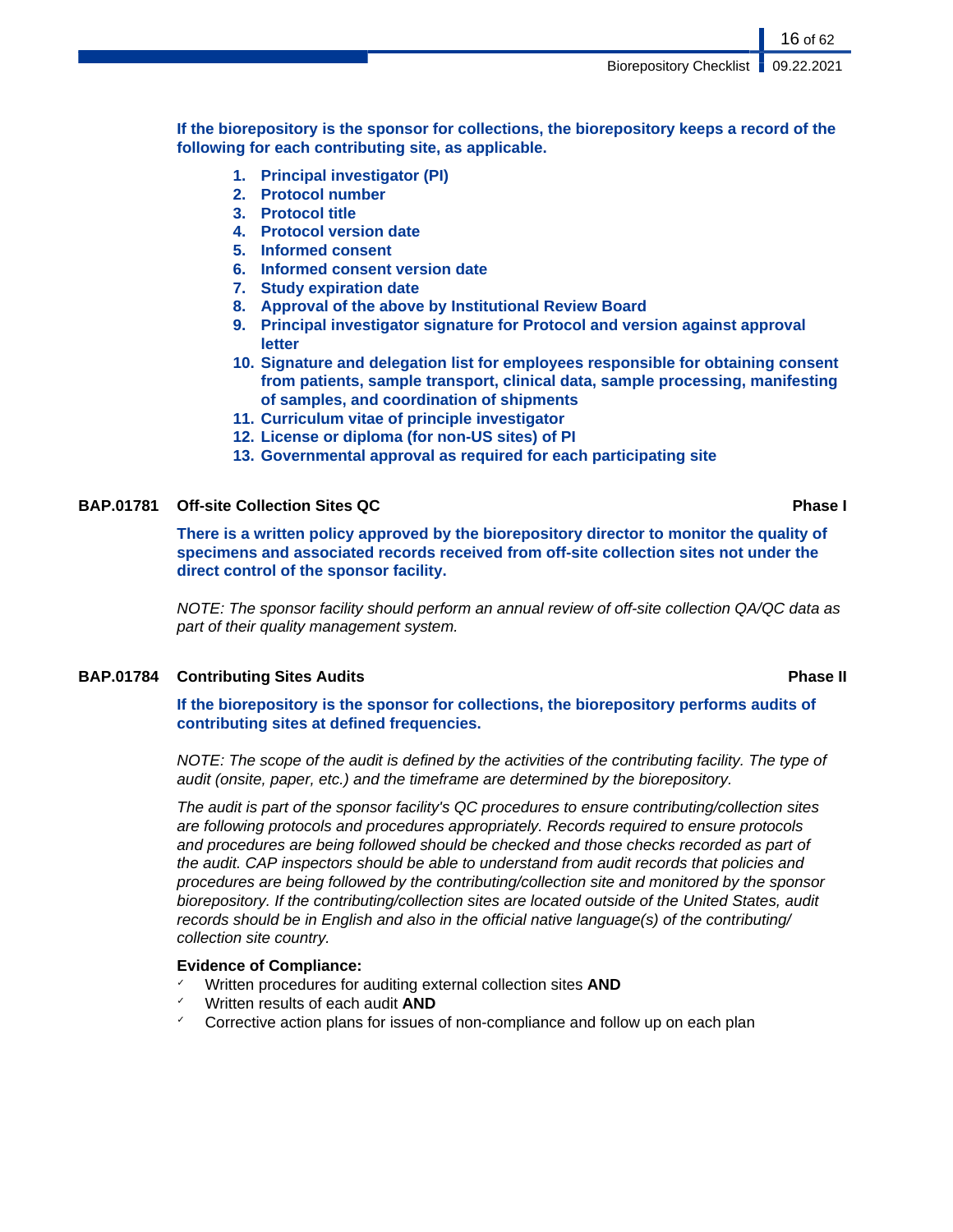# **BIOSPECIMEN PROCESSING AND QUALITY**

# **BIOSPECIMEN QUALITY**

The biorepository must have a written quality assessment process applicable to the scope of activities performed. This quality process should be capable of detecting, reducing and correcting any deviation from acceptable standards set by the biorepository. Examples may include enrollment in a proficiency testing program or using sets of testing control materials to check the biorepository samples over time.

The processing, embedding, and quality check for all biospecimens is critical to the overall quality and diversity of the sample inventory.

# **Inspector Instructions:**

| READ            | Sampling of policies and procedures for specimen processing including aliquoting,<br>relabeling, and specimen retrieval<br>Sampling of records for the assessment of the quality of stored specimens<br>Specimen rejection criteria policy and records of rejection                                                                                              |
|-----------------|------------------------------------------------------------------------------------------------------------------------------------------------------------------------------------------------------------------------------------------------------------------------------------------------------------------------------------------------------------------|
| <b>OBSERVE</b>  | Specimen processing area for clean environment<br>Aliquot sizes of specimens<br>Specimen identifiers<br>Specimen storage conditions during sample processing<br>Tracking of samples as they move from one station to another<br>Sampling of reagents (expiration date)                                                                                           |
| ASK             | How does your biorepository maintain and track temperature excursion information?<br>Explain your quality assessment process for stored specimens<br>How is the risk of specimen misidentification monitored and the process improved?<br>What do you do if the sample size is too small relative to the requirements or it does<br>not meet researchers' needs? |
| <b>DISCOVER</b> | Follow a tissue sample released for research from the pathologist to storage, verifying<br>specimen identification throughout the process<br>Select several specimens and follow their tracking throughout the life of the<br>specimen, including from parent to child, etc.                                                                                     |

# **BAP.01800 Quality Assessment of Stored Specimens Phase II**

**A mechanism for periodic assessment of the quality of stored specimens is in place for each class of biospecimens in the biorepository.**

NOTE: The frequency of the checks may be determined by the following:

- 1. Type of specimens being stored
- 2. Preservation method
- 3. Turnover of the material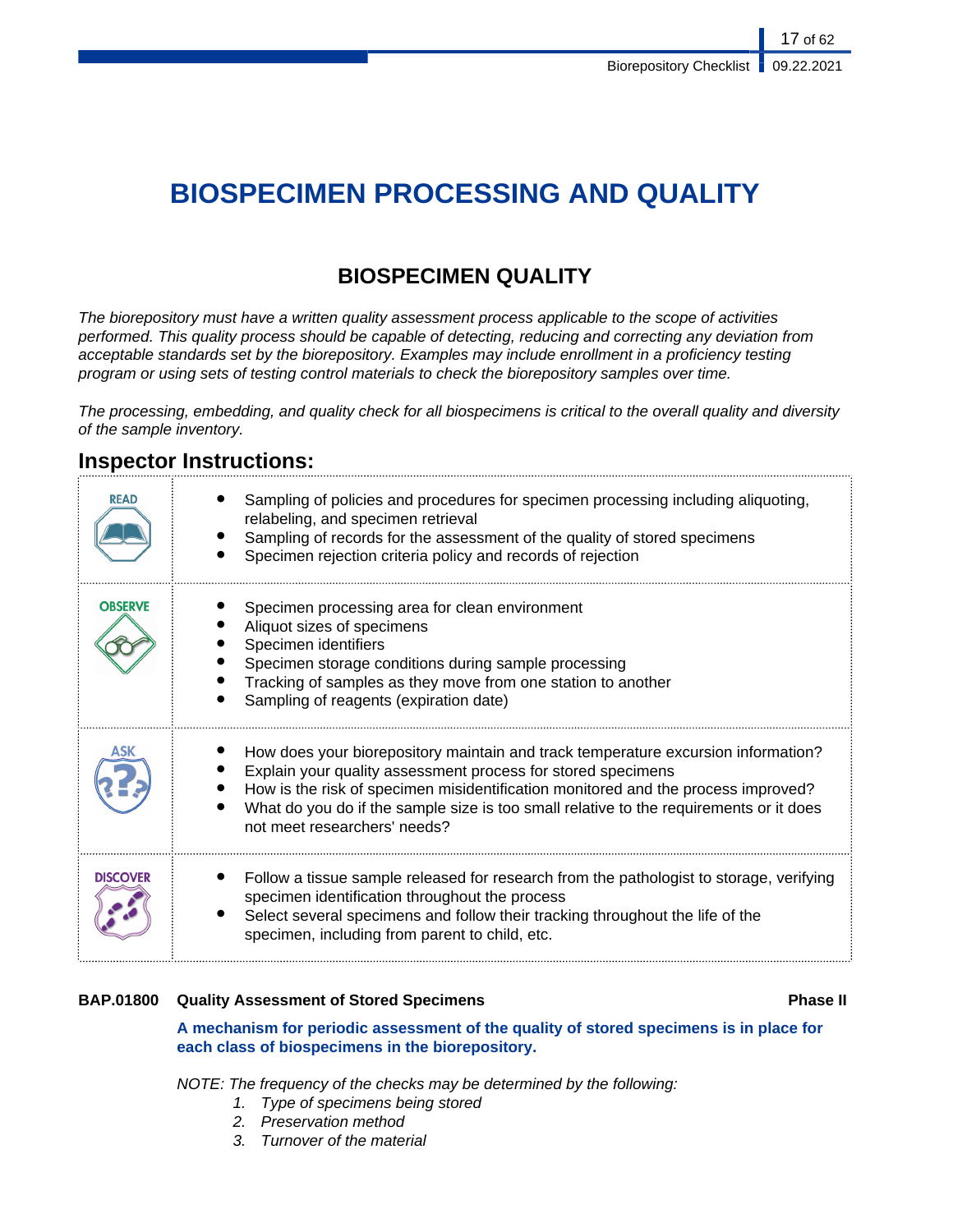The form and frequency for the periodic assessment is to be defined by the biorepository. The assessment may take a variety of forms including direct observation of materials, sampling, integrity of records, enrollment in proficiency testing, or other alternate performance assessment.

The quality of stored specimens may be assessed at the time of disbursement.

#### **Evidence of Compliance:**

- ✓ Records of inventory sampling **OR**
- ✓ Records of unsuitable specimens by collection, as applicable **OR**
- ✓ Records of inventory QA/QC processes **OR**
- Assessment from researchers using the specimens

### **BAP.01900 Aliquot Size Phase II**

#### **Aliquot sizes are appropriate for the intended use of the specimen.**

NOTE: Freeze/thaw cycles may be deleterious to the macromolecules intended for analysis; therefore, it is important to provide some aliquots that have a suitable volume for single-use. Storage and cost logistics may require that some larger volume aliquots are maintained.

#### **Evidence of Compliance:**

Records of sample size stated in protocols

#### **BAP.02000 Temperature Excursions Phase II**

**Temperature excursions beyond recommended storage requirements are tracked during routine processing and distribution.**

NOTE: The biorepository has all known relevant annotations on a given biospecimen that may be made available to the researcher.

#### **BAP.02100 Clean Environment Phase II**

**Specimens are processed in a clean environment, when required.**

NOTE**:** RNA is particularly sensitive to RNases that may be present on tools and surfaces that have not been sterilized.

### **BAP.02200 Biological Safety Cabinet Phase II**

**Aliquots are made using sterile pipettes within a biological safety cabinet, when required.**

#### **\*\*REVISED\*\* 06/04/2020**

|  | <b>BAP.02300 Procedure for Handling Specimens for Infectious Diseases</b> | <b>Phase II</b> |
|--|---------------------------------------------------------------------------|-----------------|
|--|---------------------------------------------------------------------------|-----------------|

**There is a written procedure for receipt and management of potentially infectious material that includes application of standard precautions.**

NOTE: Elements of the procedure must include proper handling of specimens for biohazard protection. The procedure may include information about prior testing for infectious hazards.

**REFERENCES** 

1) OSHA regulation 29CFR1910.1020.

2) Clinical and Laboratory Standards Institute. Protection of Laboratory Workers From Occupationally Acquired Infections; Approved Guideline. 4<sup>th</sup> ed. CLSI document M29-A4. Clinical and Laboratory Standards Institute, Wayne, PA; 2014.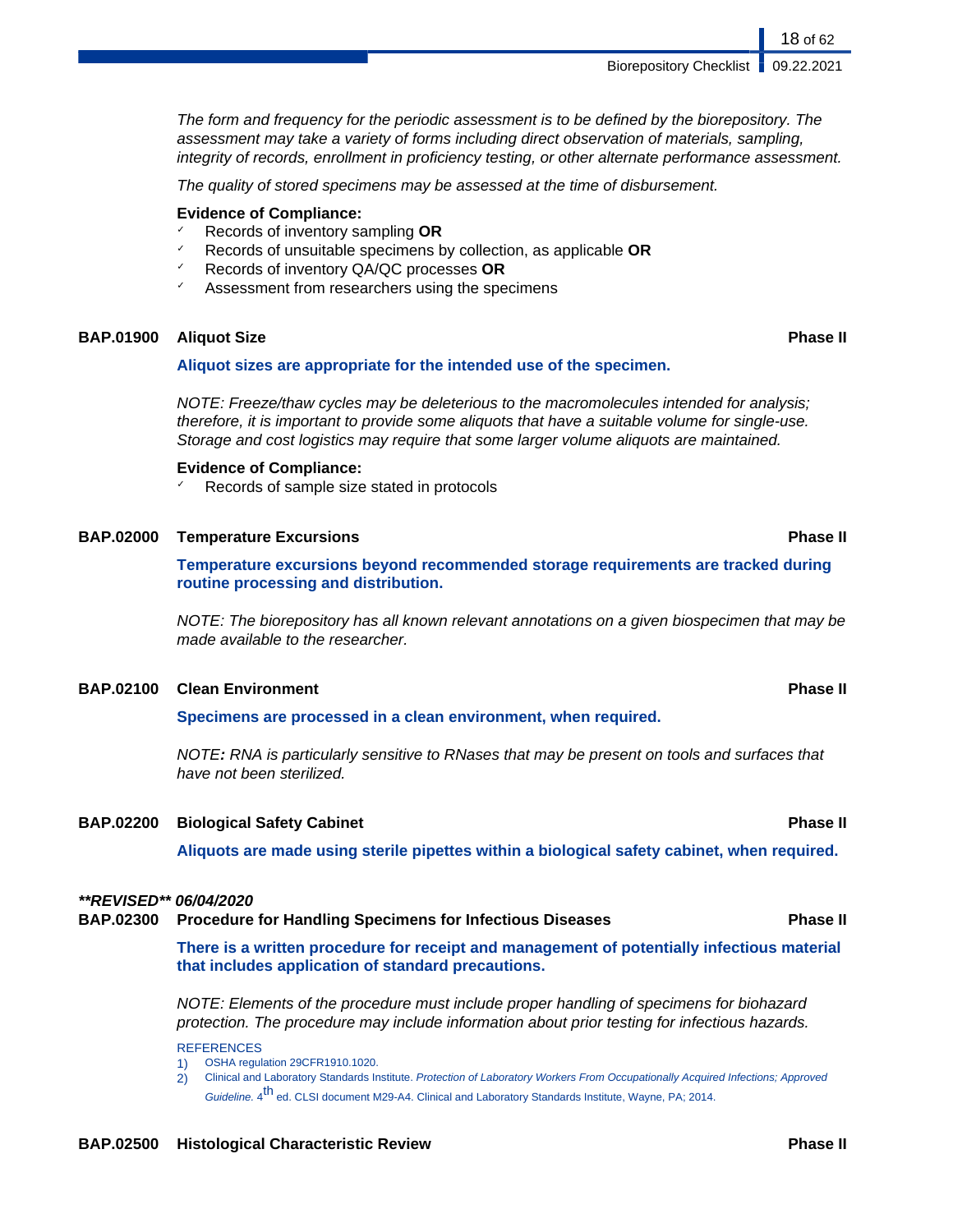## **A qualified pathologist reviews all solid tissue specimens to determine the histological characteristics of the specimens that are submitted to the biorepository.**

NOTE: Histologic review of banked solid tissue biospecimens is important for the following reasons: 1) the review of banked solid tissue biospecimens ensures that well-annotated, high quality biospecimens will be utilized in downstream testing; and 2) the review of banked solid tissue biospecimens may be used to confirm diagnostic findings. The timing of the pathologists' histologic review is at the discretion of the biorepository director. There may be situations where the sponsor of the collection or the user arranges for pathology review outside of the biorepository. This should be recorded by the biorepository.

### **BAP.02600 Specimen Identity Phase II**

**The identity of every specimen is maintained through each step of processing and slide preparation.**

NOTE: An unambiguous system of unique specimen identification coupled with a legible, sequential container labeling system that withstands exposure to anticipated reagents and temperature extremes are essential to fulfill this requirement. Containers can be various shapes and sizes and constructed from multiple materials (plastic, glass, cardboard). It is important to ensure that the container is suitable for the type of specimen and how it will be used/stored.

### **BAP.02700 Misidentification Risk Phase II**

**The biorepository has a written procedure to ensure that the risk of misidentification is monitored and subjected to continual process improvement.**

NOTE: The biorepository must actively monitor the key elements of all sample types throughout the entire process. The program may include, but is not limited to: 1) maintaining identification of nucleic acids and protein derivatives from a biospecimen, 2) QC and application of a barcode or other identifier, and 3) record of the number of sample derivatives prepared.

### **BAP.02800 Unique Identifier Phase II**

**Each specimen received into the biorepository receives a unique identifier.**

#### **BAP.02900 Specimen Tracking Mechanism Phase II**

**The identity of every specimen is maintained and tracked throughout the life of the specimen and its derivatives, eg, parent to children to grandchildren, etc.**

NOTE: An effective tracking system must be in place to ensure that biospecimens can be tracked accurately from the collection site through biospecimen arrival and subsequent shipment from the biorepository.

## **BAP.03000 Specimen Rejection Criteria Phase II**

**There are written criteria for the condition exceptions that should be recorded and communicated to researchers regarding items that could impact research results.**

NOTE: This requirement is not intended to imply that all "unacceptable" specimens be discarded or not analyzed. For example, if an unacceptable specimen is received, there must be a mechanism to notify the requesting researcher, and to note the condition of the sample on the report. For example, many semen samples are sub-optimal; all samples should be evaluated and unusual properties noted. The biorepository may wish to record that a dialogue was held with the requesting researcher.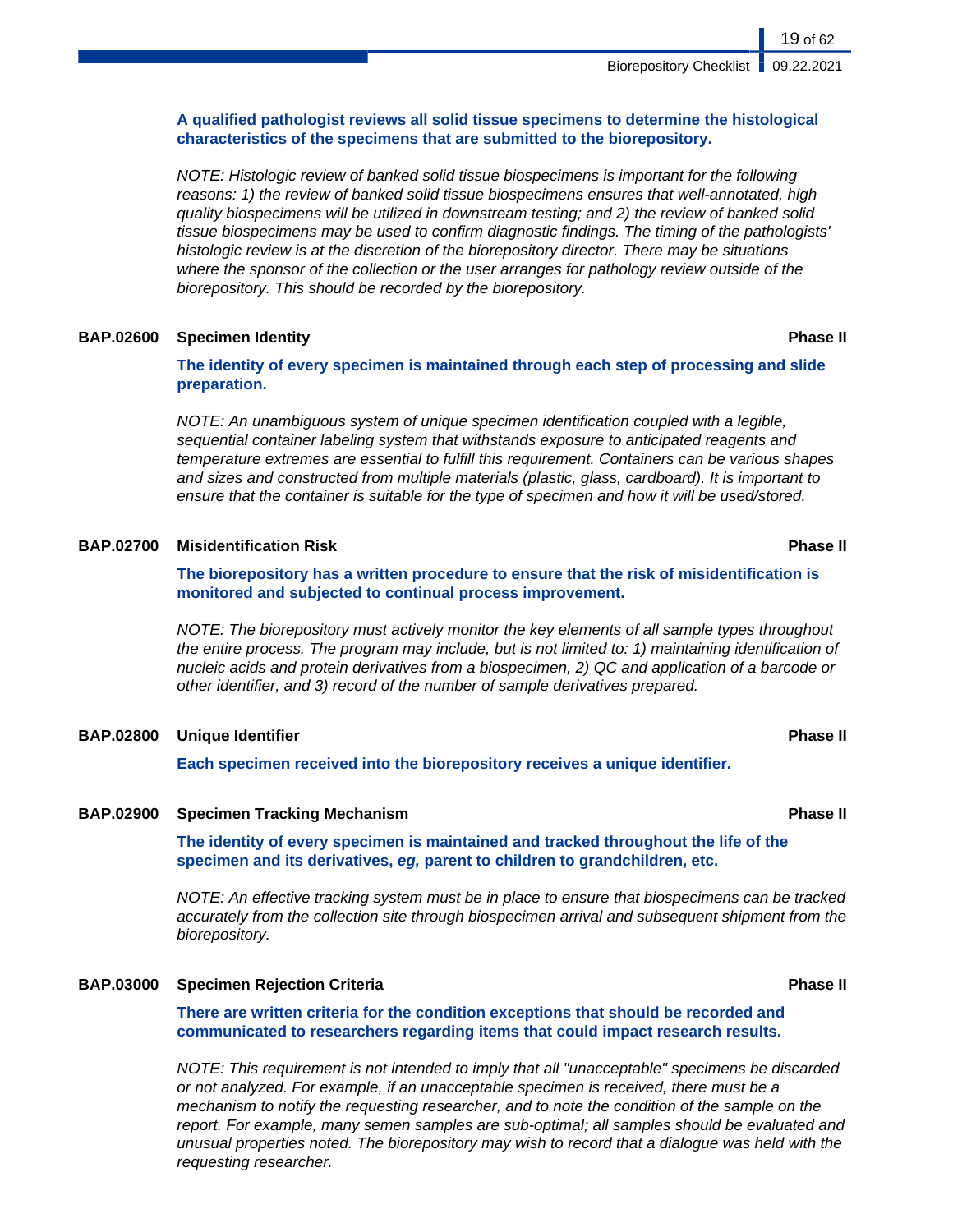## **BAP.03100 Relabeling Phase II**

## **There is a procedure in place for relabeling of a biospecimen and/or aliquots.**

NOTE: Circumstances under which relabeling may occur may include, but are not limited to: a) inadvertent duplication of ID from internal or external sources; b) for full de-identification; c) replacement of a label (eg, original label has fallen off).

## **Evidence of Compliance:**

✓ Records, including reason for relabeling

## **BAP.03700 Retrieval Procedures Phase II**

## **All specimen retrieval procedures ensure specimen integrity.**

NOTE: The integrity of the biospecimen must be maintained throughout the retrieval process.

## **Evidence of Compliance:**

✓ Written procedure defining the retrieval process

## **BAP.03800 Paraffin Embedding and/or Fixation QC Phase II**

**The biorepository has a procedure for paraffin embedding and/or fixation and quality checks to include the frequency requirements for quality checks (eg, 24 hours/48 hours).**

NOTE: This requirement applies only to biorepositories that perform their own fixation and embedding and are not a part of a CAP-accredited laboratory.

# **DNA/RNA EXTRACTION/AMPLIFICATION**

# **Inspector Instructions:**

| <b>READ</b>    | Sampling of nucleic acid extraction and amplification policies and procedures<br>Sampling of nucleic acid measurement records<br>Records of nucleic acid integrity and purity assessment<br>Records of internal controls<br>Sampling of specimen processing, handling, aliquoting, and storage policies and<br>procedures |
|----------------|---------------------------------------------------------------------------------------------------------------------------------------------------------------------------------------------------------------------------------------------------------------------------------------------------------------------------|
| <b>OBSERVE</b> | Nucleic acid amplification procedures for proper physical containment and procedural<br>controls to prevent carryover<br>Observe quantitation and quality control assessments                                                                                                                                             |
|                | How is adequacy of nucleic acid isolation and preparation evaluated? How often is<br>this done?<br>How does your laboratory ensure RNase-free conditions are maintained?                                                                                                                                                  |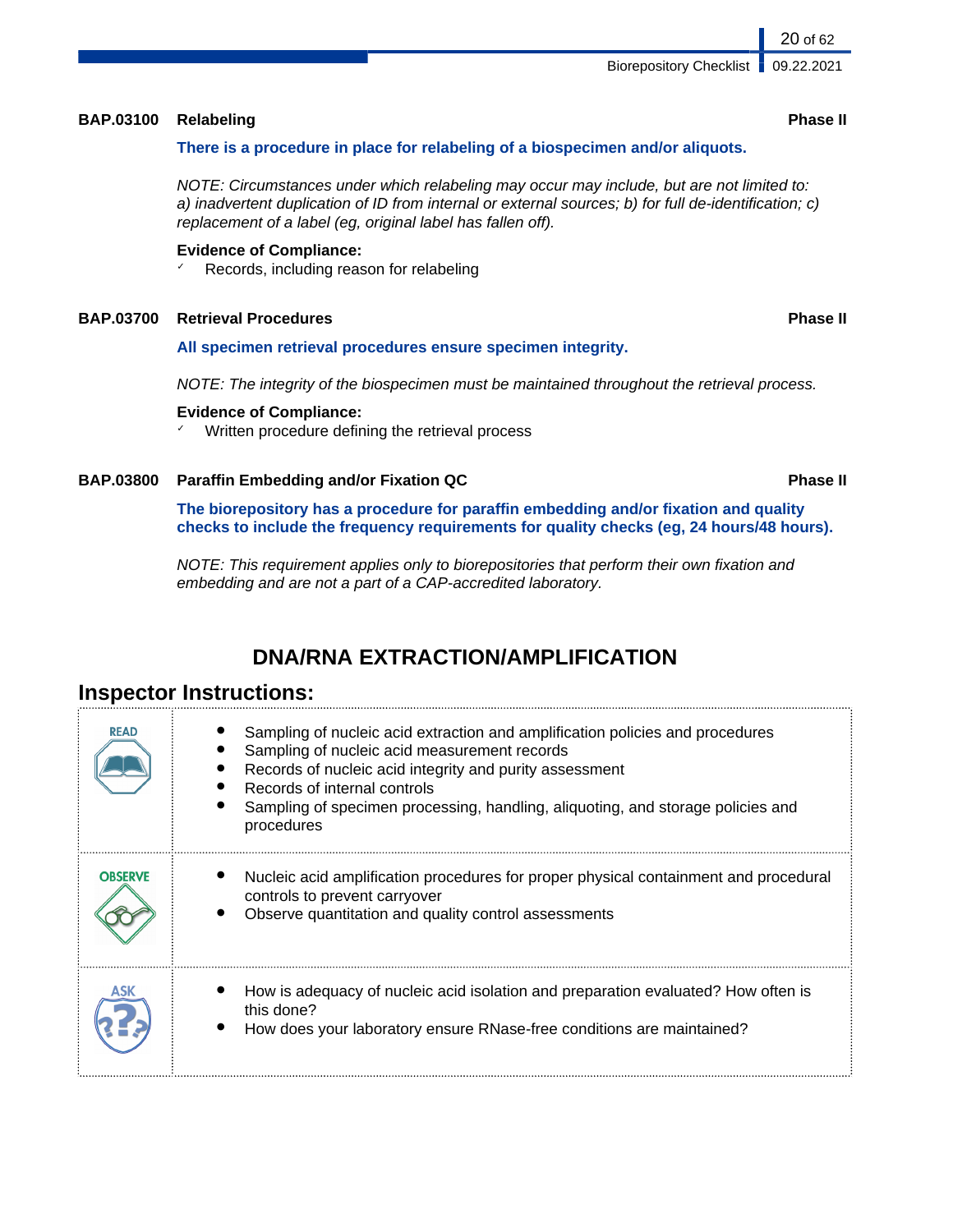

Follow a sample from extraction through storage

### **BAP.04500 Specimen Identification Phase II**

**There is a system to positively identify all participant specimens, specimen types, and aliquots through all phases of the analysis, including specimen receipt, nucleic acid extraction, nucleic acid quantification, hybridization, detection, preparation of records, and storage.**

### **BAP.04525 Extracted Nucleic Acid Specimens Phase II**

21 of 62

**If extracted nucleic acid is accepted as a specimen type, the laboratory has a written policy that isolation of nucleic acids for clinical testing occurs in a CLIA-certified laboratory or a laboratory meeting equivalent requirements as determined by the CAP and/or the CMS. This policy is clearly displayed to ordering clients.**

NOTE: All clinical testing must be performed in CLIA-certified laboratories or laboratories meeting equivalent requirements (refer to GEN.41350). This includes all components of testing that may impact the quality of the test result, including isolation or extraction of nucleic acids. Laboratories may choose to have referring clients formally attest that extracted nucleic acid submitted for testing has been isolated or extracted in an appropriately qualified laboratory.

### **Evidence of Compliance:**

Written statement on the test requisition, test catalog, or policy available to referring clients stating that the laboratory only accepts isolated or extracted nucleic acids for which extraction or isolation is performed in an appropriately qualified laboratory

## **BAP.04700 Nucleic Acid Extraction/Isolation/Purification Phase II**

**Nucleic acids are extracted, isolated, and purified by methods reported in the literature, by an established commercially available kit or instrument, or by a validated method developed by the laboratory.**

NOTE: The method should be assessed for its suitability for each source type that requires extraction. Any modification to established procedures must be recorded, as well as variations to procedures depending on anatomic site and biospecimen preservation format (eg, fresh frozen vs. OCT-embedded). Extraction procedures may combine purification or isolation of nucleic acids according to the level of purity needed for downstream applications.

### **Evidence of Compliance:**

- ✓ Written procedure for each extraction process **AND**
- Records to support nucleic acid extraction/isolation/purification is performed by a validated method

#### **REFERENCES**

- 1) Clinical and Laboratory Standards Institute. Establishing Molecular Testing in Clinical Laboratory Environments: CLSI Document MM19-A. Clinical and Laboratory Standards Institute, Wayne, PA; 2011.
- 2) Clinical and Laboratory Standards Institute. Genomic Copy Number Microarrays for Constitutional Genetic and Oncology Applications. 1st ed. CLSI guideline MM21-ED1. Clinical and Laboratory Standards Institute, Wayne, PA, 2015.

# **BAP.04800 Nucleic Acid Quantity and Quality Determination Phase II**

**The quantity and quality of nucleic acids are determined, when appropriate.**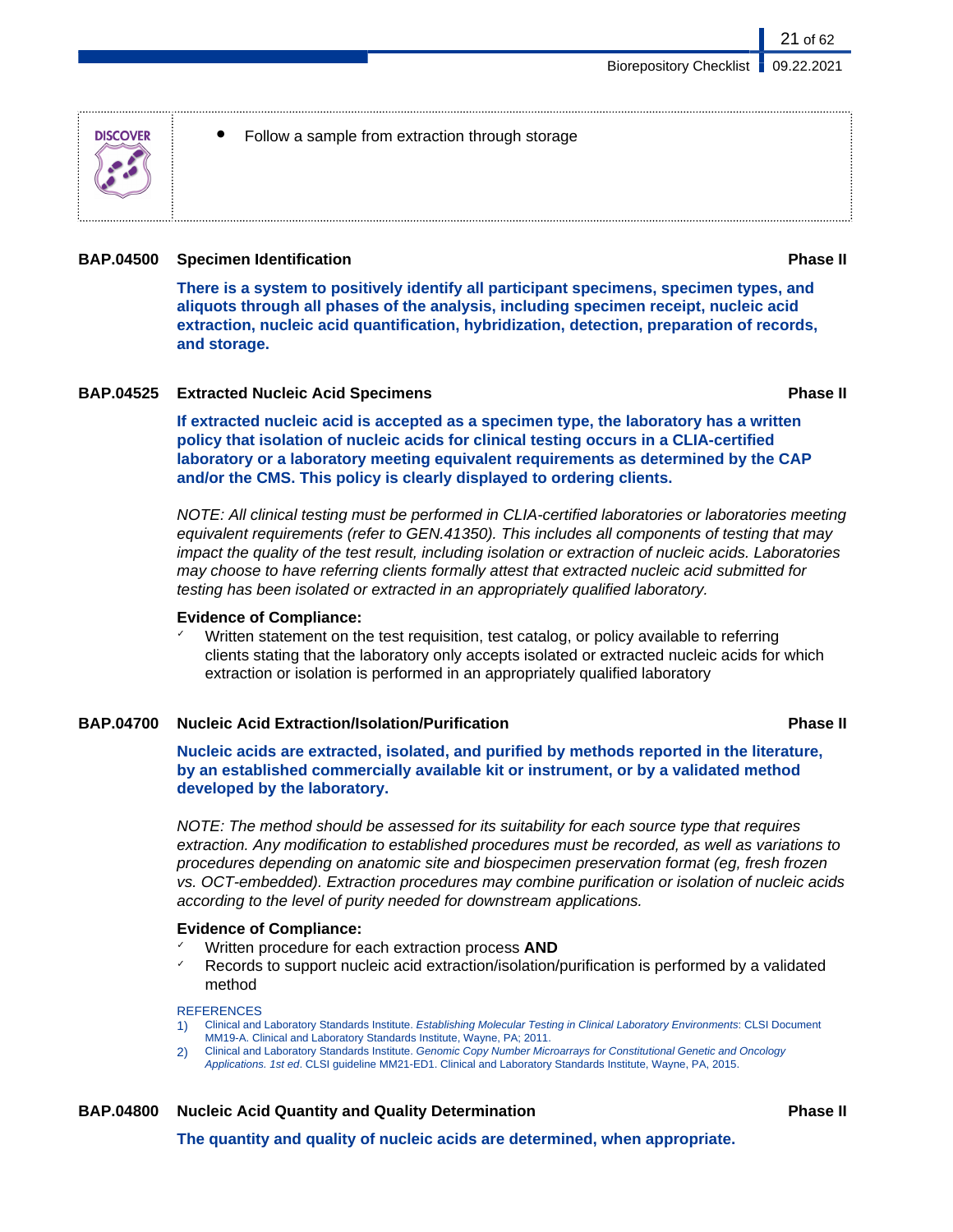NOTE: The quantity and quality of nucleic acids (DNA or RNA) must be measured prior to use in a procedure whose success depends on accurately determining the quantity, concentration, integrity, and/or purity of the nucleic acids. Techniques commonly used to assess nucleic acid quantity and/or quality include electrophoresis, UV/VIS spectrophotometry, and fluorescence spectroscopy.

Standard measure for DNA purity is A260/280 ratio of 1.6 to 2.0. Values less than 1.6 are indicative of protein contamination and values of >2.0 are indicative of RNA contamination, RNA should have A260/280 ratio of greater than 2.0. Analytical measures of nucleic acids include, but are not limited to: A260/280 spectrophotometric ratio, RNA-specific measures, double-stranded DNA (dsDNA), or integrity by agarose gel electrophoresis. RNA integrity assessments should be determined if such a quality indicator would exclude samples from specific downstream methodologies.

RNA in specimens is highly labile because RNase is ubiquitous and difficult to inhibit. For human RNA targets, RNA quality must be assessed. However, depending on the target, it may not be necessary for all specimens to be assessed for RNA quality. RNA quality is not assessed, for example, for many types of viral RNA targets; however, the false negative rate must be recorded.

#### **Evidence of Compliance:**

- Written policy defining conditions under which quantity and/or quality of nucleic acid is measured **AND**
- Written procedure for determining nucleic acid quantity and/or quality **AND**
- $\textdegree$  Records detailing the concentration and yield of nucleic acid per specimen

#### **REFERENCES**

- 1) Tsui NBY, Ng EKO, Lo YMD. Stability of Endogenous and Added RNA in Blood Specimens, Serum and Plasma. Clin Chem 48:1647-1653, 2002
- 2) Farrell R. Gel electrophoresis based assessment of cellular RNA quality may also be used (RNA Isolation Strategies). In: RNA Methodologies: A Laboratory Guide for Isolation and Characterization. Academic Press, 1998
- 3) Clinical and Laboratory Standards Institute. Diagnostic Nucleic Acid Microarrays: Approved Guideline; CLSI Document MM12-A. Clinical and Laboratory Standards Institute, Wayne, PA; 2006.

#### **BAP.04900 Human/Non-Human DNA Phase I**

**When the downstream application requires an estimation of the ratio of human versus non-human genomic DNA in the specimen, the human/non-human DNA quantity is measured.**

#### **\*\*REVISED\*\* 06/04/2020**

### **BAP.05100 Neoplastic Cell Content Phase II**

**For paraffin-embedded tumor specimens from which DNA or RNA is extracted for analysis (eg, microsatellite instability, KRAS or KIT analysis), there is a record of histological assessment of neoplastic cell content.**

NOTE: In addition to confirming the presence or absence of neoplastic cells by a qualified pathologist, it may be necessary for some assays to estimate and consider neoplastic cellularity in relation to the lower limit of detection of the assay.

A corresponding H&E section from the same tissue block used for nucleic acid extraction may be used to assess sample adequacy. Alternatively, a stain such as toluidine blue may be used to stain the slide that is being used for nucleic acid extraction. When assessment of sample adequacy is performed outside of the testing laboratory, a record of such assessment must accompany the sample.

This requirement is applicable to all molecular methods for the detection of sequence variants (eg, Sanger sequencing, NGS, PCR).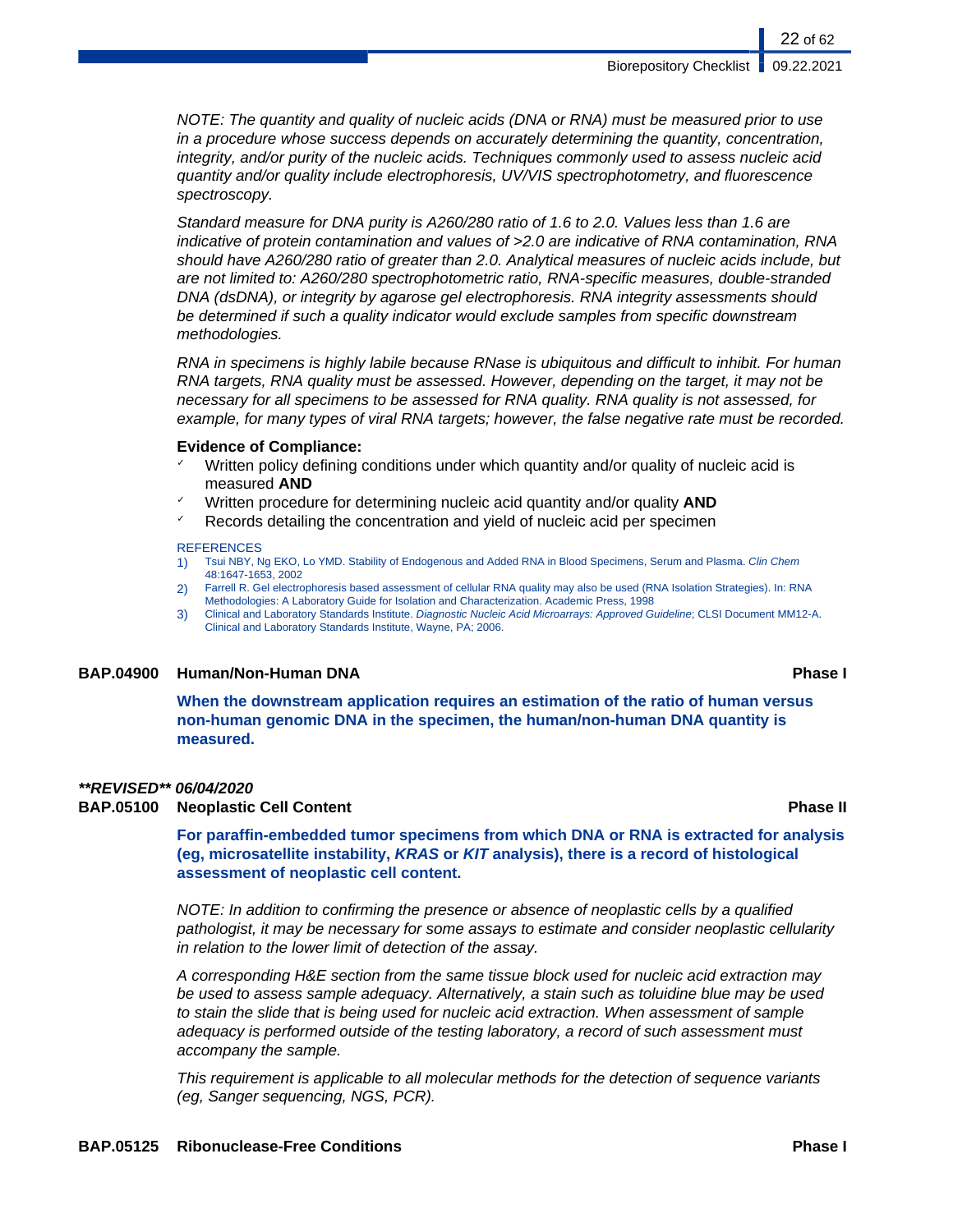**Ribonuclease-free conditions are maintained for all assays that detect RNA or use an RNA probe.**

NOTE: RNA is extremely susceptible to degradation by ribonucleases that are ubiquitous in the environment. To ensure preservation of target RNA or RNA probes, special precautions are needed.

### **Evidence of Compliance:**

- ✓ Written procedure defining environmental requirements for RNase-free conditions **AND**
- Records that RNase-free conditions are maintained (ie, wipe test in event of contamination incident) with corrective action if conditions are not met

#### **REFERENCES**

1) Gulley ML, et al. Guidelines for interpreting EBER in situ hybridization and LMPI immunohistochemical tests for detecting Epstein-Barr virus in Hodgkin lymphoma. Am J Clin Pathol. 2002;117:259-267

### **BAP.05200 Carryover Phase II**

**Nucleic acid amplification procedures (eg, PCR) minimize carryover (false positive results) by using appropriate physical containment and procedural controls.**

NOTE: This item is primarily directed at ensuring adequate physical separation of pre- and postamplification samples to avoid amplicon contamination. The extreme sensitivity of amplification systems requires that special precautions are taken. For example, pre- and post-amplification samples should be manipulated in physically separate areas; gloves must be worn and frequently changed during processing; dedicated pipettes (positive displacement type or with aerosol barrier tips) must be used; and manipulations must minimize aerosolization. Enzymatic destruction of amplification products is often helpful, as is real-time measurement of products to avoid manual manipulation of amplification products.

### **Evidence of Compliance:**

Written procedure that defines the use of physical containment and procedural controls as applicable to minimize carryover

#### **REFERENCES**

## **BAP.05300 Internal Controls Nucleic Acid Amplification Phase II**

**In all nucleic acid amplification procedures, internal controls are run to detect a false negative reaction secondary to extraction failure or the presence of an inhibitor, when appropriate.**

NOTE: The facility should be able to distinguish a true negative result from a false negative due to failure of extraction or amplification. Demonstration that another sequence can be successfully amplified in the same specimen should be sufficient to resolve this issue. For quantitative amplification assays, the effect of partial inhibition must also be addressed.

The internal control should not be smaller than the target amplicon. There are some rare exceptions to this rule due to sequence length and design. In this situation the internal control should not be more than 10% smaller than the target amplicon and the use of a smaller internal control should be justified.

### **Evidence of Compliance:**

✓ Written procedure defining use of internal controls **OR** records of assay validation and monitoring statistics for test result trends

<sup>1)</sup> Clinical and Laboratory Standards Institute (CLSI). Establishing Molecular Testing in Clinical Laboratory Environments: CLSI document MM19-A. Clinical and Laboratory Standards Institute, Wayne, PA, 2011.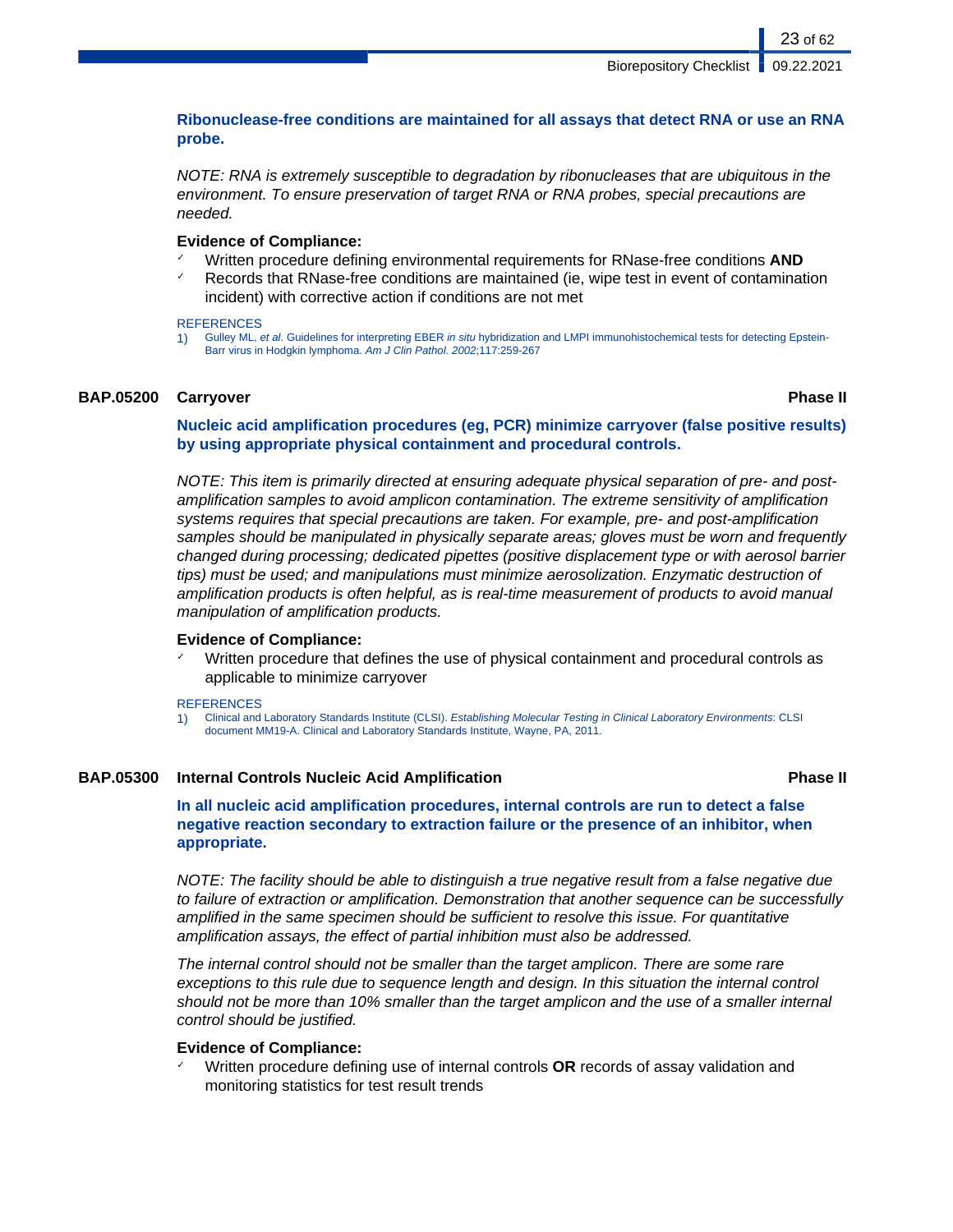# **CELL FRACTIONATION**

The purpose of cell fractionation is to obtain a pure sample of part of the original whole, such as mitochondria, plasma membranes, DNA, RNA, soluble proteins or even specific macromolecules. There are many procedures defined for each target material, such as tissue, plant cells, animal cells, cell membranes and molecular components. Fractionation can simply be the separation of components of a biospecimen, such as blood into white blood cells, serum, and red blood cells.

# **Inspector Instructions:**

| <b>READ</b>    | Sampling of cell fractionation policies and procedures                                                                                              |
|----------------|-----------------------------------------------------------------------------------------------------------------------------------------------------|
| <b>OBSERVE</b> | System to maintain the identification of the derivatives to the parent biospecimen<br>Cell fractionation process follows the steps in the procedure |
|                | How is the quality of the cell fractionation process ensured?                                                                                       |

# **BAP.05303 Specimen Identification Phase II**

**Derivatives from fractionation of biospecimens maintain the identification associated with the parent biospecimen during the fractionation process.**

NOTE: Records of specimen type, handling conditions, and, if applicable, storage information are elements of the identification that are maintained until the process is complete. If anonymity from the parent biospecimen is required, this can be accomplished after the fractionation is complete.

# **BAP.05306 Procedures Phase II**

# **There are written procedures for all steps in the fractionation process.**

NOTE: Deviations from the manufacturer instructions must be validated and recorded.

# **BAP.05309 Quality Control/Quality Assurance Phase II**

**Biorepositories providing cell fractionation procedures must record all quality control and quality assurance measures.**

NOTE: These measures would include the establishment of validation sets performed by the laboratory to establish consistent success in quality fractionation and where possible, enrollment in proficiency testing or performance of alternative assessment to demonstrate expertise and quality fractionation.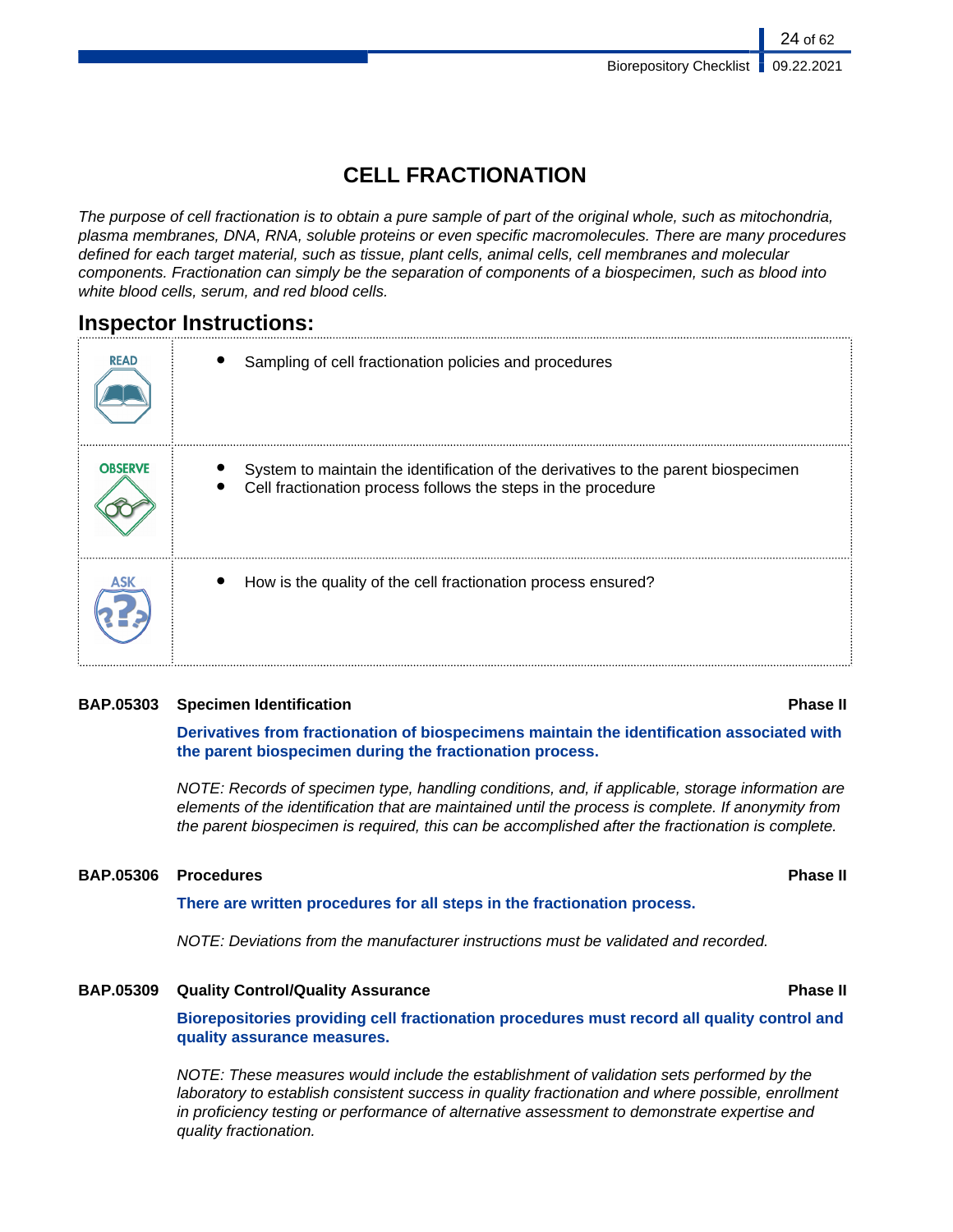25 of 62

# **CELL AND TISSUE CULTURE**

# **Inspector Instructions:**

| <b>READ</b> | Sampling of cell and tissue culture policies and procedures<br>Sampling of records of microbial contamination and other cell line testing   |
|-------------|---------------------------------------------------------------------------------------------------------------------------------------------|
| ASK         | How does the biorepository ensure that the quality of cell lines is maintained?<br>How do you define and monitor maximum cell line passage? |

# **BAP.05312 Culturing Environment Phase II**

**Culturing is performed under aseptic conditions in a biological safety cabinet.**

# **BAP.05315 Cell Line Loss Phase I**

**There is a system in place to prevent loss of the cell line in case of culture failure, contamination or other problems.**

NOTE: Potential systems may include the use of duplicate or independently established cultures, harvesting in duplicate or at different times, or other control processes.

# **BAP.05318 Monitoring of Passage Numbers Phase I**

**The biorepository's procedures must define the maximum number of passages for each cell line by either reference or laboratory method.**

NOTE: When passages have reached the maximum passage number, the cell line should be reestablished using working stock with a lower passage number.

## **Evidence of Compliance:**

- ✓ Records of tracking of cell line passages **OR**
- Records of growth curves

## **BAP.05321 Testing for Microbial Contamination Phase I**

**Cell lines must be tested for microbial contamination at intervals defined by the biorepository director.**

## **Evidence of Compliance:**

Records detailing the type(s) of tests and test outcomes

# **BAP.05324 Testing for Functionality and/or Unique Characteristics Phase I**

**Cell lines are tested for functionality or unique characteristics.**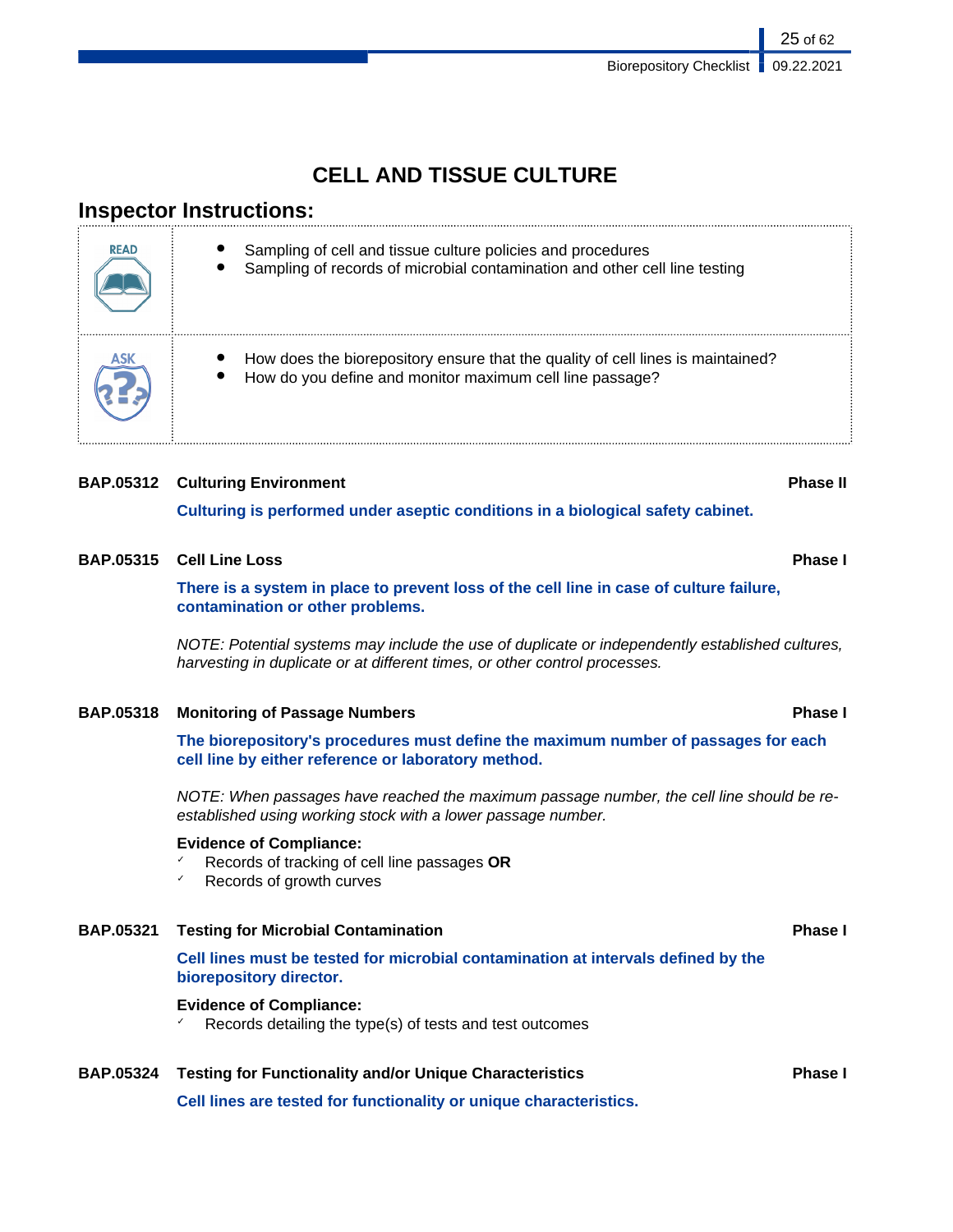NOTE: Such testing may be performed by analyzing aspects of the phenotype (eg, expression patterns), genotype or morphology. The biorepository should have a policy that addresses the need for identity testing.

# **Evidence of Compliance:**

- ✓ Records of cell line evaluation **AND**
- ✓ Records of (short tandem repeats) STR profiling or another method for cell lines to accomplish this goal

# **BAP.05327 Recording of Failures Phase I**

**Culture failures are recorded.**

NOTE: Records must indicate corrective actions.

# **Evidence of Compliance:**

✓ Records of the results of testing and indication when a cell line has failed to pass the criteria established for successful passage of the quality tests

# **HISTOLOGY**

# **Inspector Instructions:**

| <b>READ</b>     | Sampling of histology policies and procedures<br>Sampling of specimen preparation records<br>Sampling of histology QC policies and procedures<br>Sampling of QC records (histochemical)<br>Sampling of records of daily review of histologic slide quality<br>Sampling of immunofluorescence QC records<br>Sampling of IHC policies and procedures<br>Sampling of new antibody validation/verification records<br>Sampling of new reagent/shipment confirmation of acceptability records<br>Sampling of antibody QC records<br>Sampling of buffer pH records<br>Sampling of batch control records |
|-----------------|---------------------------------------------------------------------------------------------------------------------------------------------------------------------------------------------------------------------------------------------------------------------------------------------------------------------------------------------------------------------------------------------------------------------------------------------------------------------------------------------------------------------------------------------------------------------------------------------------|
| <b>OBSERVE</b>  | Sampling of tissue blocks (identification)<br>Sampling of slides (labeling, quality)                                                                                                                                                                                                                                                                                                                                                                                                                                                                                                              |
|                 | How does the histology section ensure specimen identity throughout processing?<br>How does your biorepository validate/verify new antibodies?<br>How does your biorepository confirm the acceptability of new reagent lots?<br>How does your biorepository distinguish non-specific false-positive staining from<br>endogenous biotin?                                                                                                                                                                                                                                                            |
| <b>DISCOVER</b> | If problems are identified during the review of histology procedures, further evaluate<br>the responses, corrective actions and resolutions<br>Select a representative specimen and follow from receipt in the department through<br>accessioning, grossing, processing, time reported and availability in the LIS                                                                                                                                                                                                                                                                                |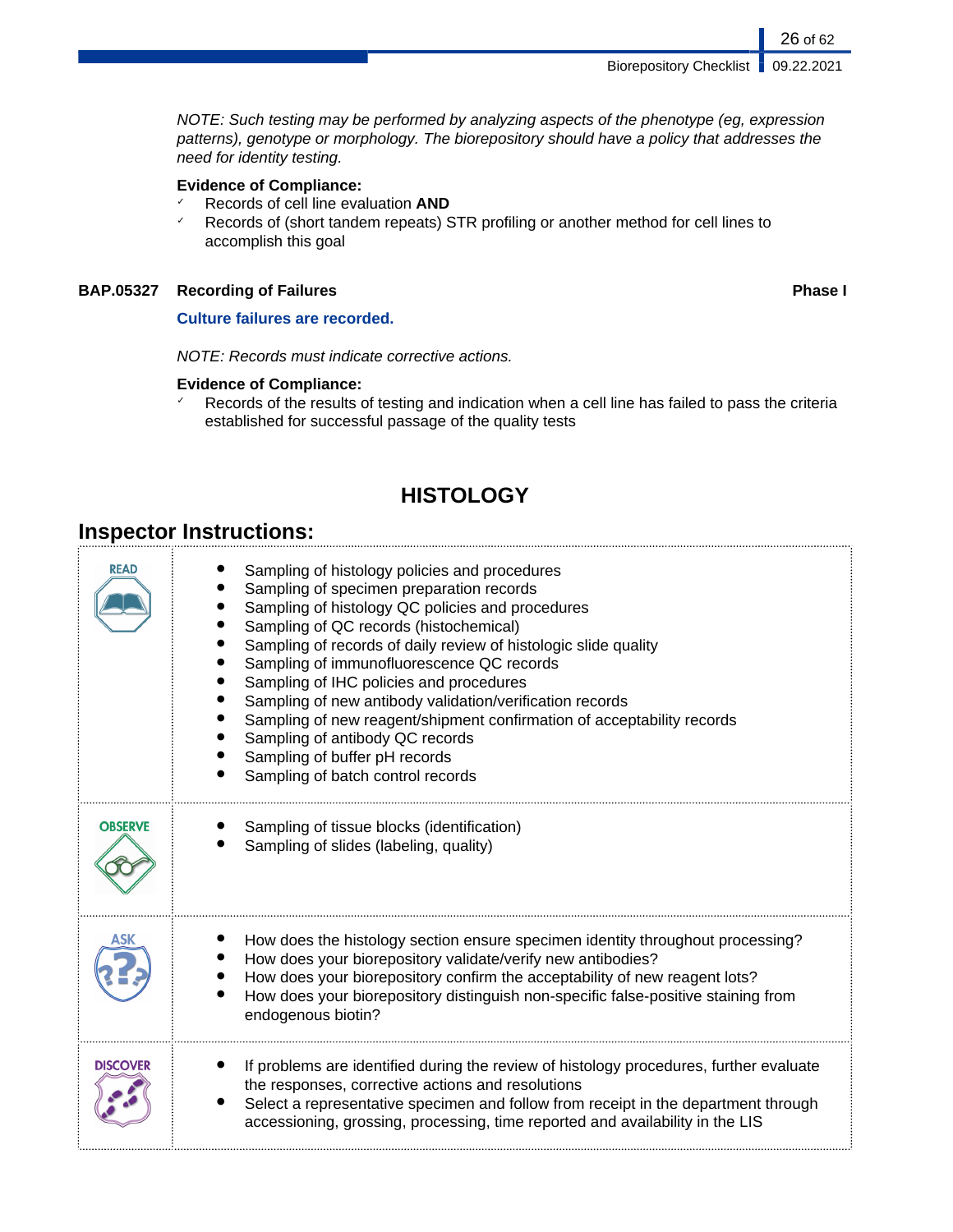## **BAP.05330 Specimen Preparation Records Phase I**

**The histology section retains records of the number of blocks, slides, and stains prepared and appropriately denotes the block from which the slide was prepared.**

#### **BAP.05332 Cross-Contamination - Histology Phase II**

**There is a written procedure to prevent cross-contamination of specimens in the histology section.**

NOTE: The procedure must address steps to prevent cross-contamination during the various phases of tissue handling including: processing, embedding, microtomy, and slide preparation. Problems with cross-contamination must be addressed in the biorepository quality management system.

Instruments must be clean and well-maintained (eg, tissue processors, embedding centers, dispensers, floatation baths, staining and coverslipping equipment).

At the embedding station, cleaning or wiping of forceps between cases is required. Only one cassette should be handled at a time.

For microtomy, there must be a clear process for handling of blocks and labeling of slides to prevent specimen mix-ups. Floatation baths require periodic water changes or blotting of the water surface so that sections from one patient block are not inadvertently carried over to another case or block (so-called "floaters" or "extraneous tissue").

#### **REFERENCES**

- 1) Lott R, et al. Practical Guide to Specimen Handling in Surgical Pathology. College of American Pathologists, November 2015.
- Available at [Practical Guide to Specimen Handling in Surgical Pathology](http://www.cap.org/ShowProperty?nodePath=/UCMCon/Contribution%20Folders/WebContent/pdf/practical-guide-specimen-handling.pdf). Accessed November 4, 2016.
- 2) Gephardt GN, Zarbo RJ. Extraneous tissue in surgical pathology: A College of American Pathologists study of 275 laboratories. Arch Pathol Lab Med. 1996; 120:1009-14.

### **BAP.05336 Special Stains/Studies Phase II**

**For special stains, including histochemical stains, and studies using immunologic and ISH methodology, positive and negative controls are verified and recorded as acceptable**

NOTE: Controls must be verified and recorded as acceptable by a pathologist or designee (provided the designee meets high complexity testing qualifications).

**prior to or concurrent with the reporting of patient results and records retained.**

Positive tissue controls must contain the component specific to the special stain that is being applied to the specimen.

Immunohistochemical tests using polymer-based detection systems (biotin-free) are sufficiently free of background reactivity to obviate the need for a negative reagent control and such controls may be omitted at the discretion of the laboratory director following appropriate validation. The Centers for Medicare and Medicaid Services (CMS) recognizes the use of polymer-based detection systems (biotin free) may preclude the use of a negative reagent control. However, there have been no changes to the histopathology regulations. The CMS will be looking into an alternate QC method for these types of stains.

If interpretation of the special stain or study is performed by a different laboratory, there must be a procedure for the laboratory performing the stain or study to verify the acceptability of the controls before transfer, if the controls are not sent with the patient slides (regardless of the outside laboratory's accrediting organization). Records of this verification must be readily available to the laboratory performing the interpretation.

# **Evidence of Compliance:**

Records for verification of control acceptability (prior to completion of associated cases)

**REFERENCES**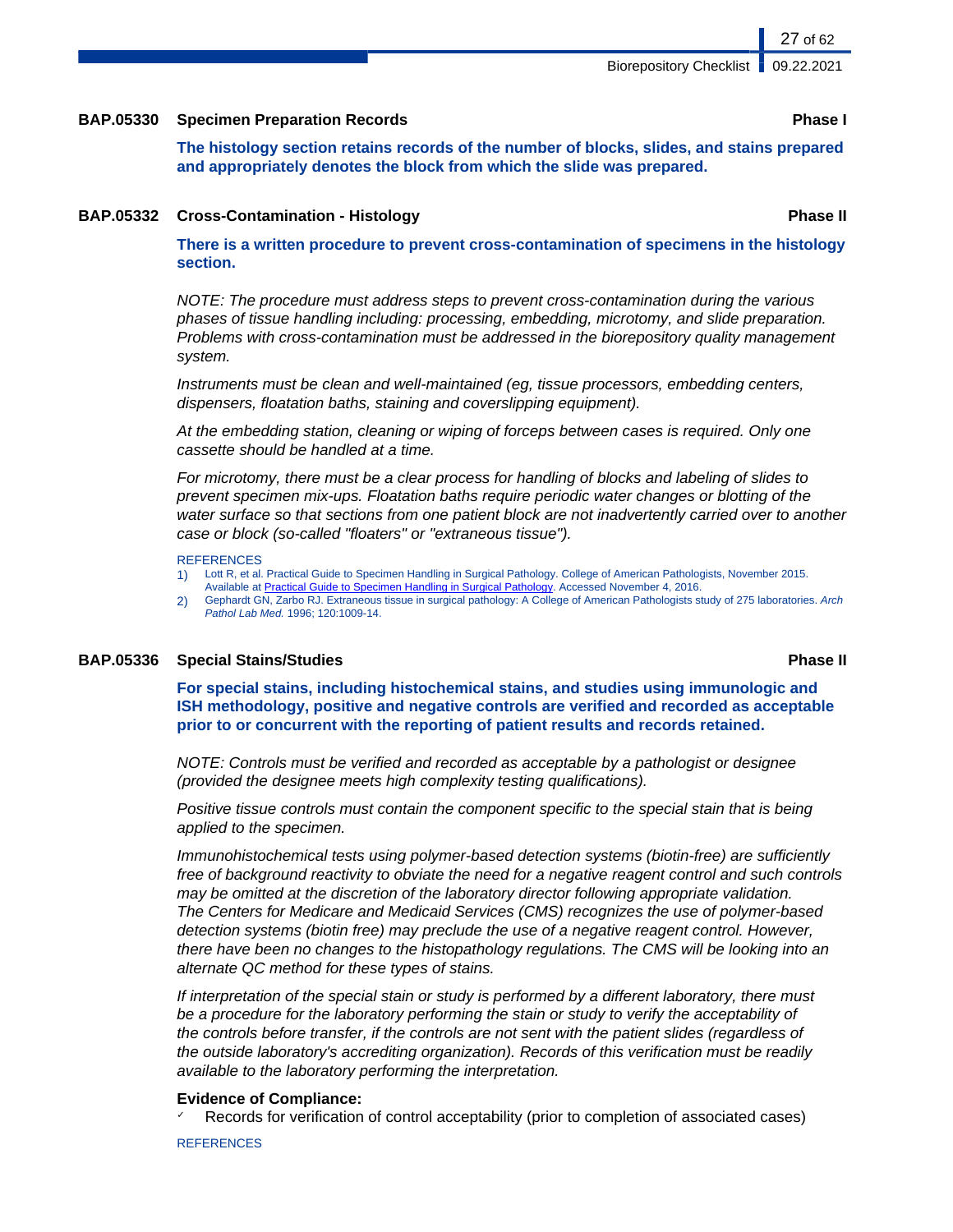1) Department of Health and Human Services, Centers for Medicare and Medicaid Services. Clinical laboratory improvement amendments of 1988; final rule. Fed Register. 2003(Jan 24):7166 [42CFR493.1256(e)(2)] and [42CFR493.1273(a)]

## **BAP.05337 Paraffin Microtomy Phase II**

## **There is a written procedure that indicates the sectioning thickness of paraffin embedded tissue for various tissue types and procedures.**

NOTE: Paraffin embedded sections are routinely sectioned at 4-5 microns. Some tissues (eg, renal biopsy) may require thinner sections, while some special stain techniques (eg, congo red stain) may require thicker sections. Use of the recommendations in the table below is at the discretion of the laboratory director.

| Tissue                       | <b>Thickness</b>       |  |
|------------------------------|------------------------|--|
| <b>Routine Paraffin</b>      | 4 to 5 microns         |  |
| <b>Renal Sections</b>        | $\vert$ 1 to 3 microns |  |
| <b>Bone Marrow</b>           | 2 to 3 microns         |  |
| Nerve histochemical staining | $6$ to 15 microns      |  |
| <b>Amyloid demonstration</b> | $6$ to 12 microns      |  |

### **BAP.05338 Slide Quality Phase II**

## **Slides are of sufficient quality for diagnosis.**

NOTE: Histopathology slides must be of adequate technical quality to be diagnostically useful. Criteria to evaluate include adequate tissue fixation, processing, thickness of sections, absence of interfering tissue folds and tears, and good staining technique and cover slipping. For hematoxylin and eosin and other routine stains, the patient slide serves as the internal control to ensure adequate staining technique. The sections must be cut from sufficient depth in the block to include the entire tissue plane.

## **BAP.05342 Specimen Modification Phase II**

**If the biorepository performs immunohistochemical staining on specimens other than formalin-fixed, paraffin-embedded tissue, the written procedure describes appropriate modifications, if any, for specimen types.**

NOTE: Such specimens include frozen sections, air-dried imprints, cytocentrifuge or other liquidbased preparations, decalcified tissue, and tissues fixed in alcohol blends or other fixatives.

#### **REFERENCES**

- 1) Perkins SL, Kjeldsberg CR. Immunophenotyping of lymphomas and leukemias in paraffin-embedded tissues. Am J Clin Pathol 1993:99(4):362-373
- 2) Clinical and Laboratory Standards Institute. Quality Assurance for Design Control and Implementation of Immunohistochemistry Assays; Approved Guideline. 2<sup>nd</sup> ed. CLSI Document I/LA28-A2. Clinical and Laboratory Standards Institute, Wayne, PA; 2011.

### **BAP.05345 Buffer pH Phase II**

### **The pH of the buffers used in immunohistochemistry is monitored at defined intervals.**

NOTE: pH must be tested when a new batch is prepared or received.

### **Evidence of Compliance:**

- Written procedure defining pH range for each buffer in use **AND**
- Records of initial and subsequent QC on each buffer

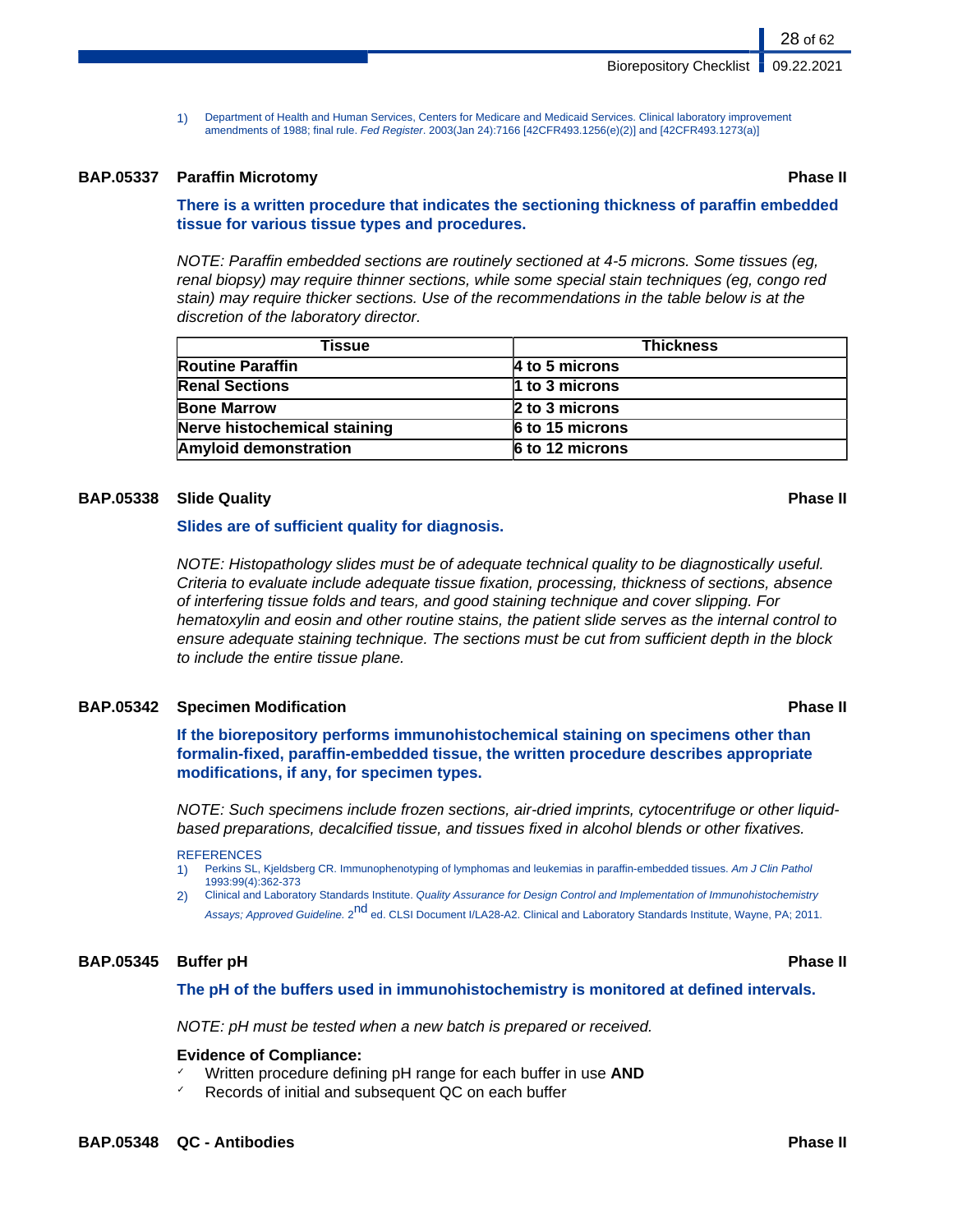#### **Positive tissue controls are used for each antibody.**

NOTE: Positive controls assess the performance of the primary antibody. They are performed on sections of tissue known to contain the target antigen, using the same epitope retrieval and immunostaining protocols as the donor tissue. Results of controls must be recorded, either in internal biorepository records, or in the donor report. A statement in the report such as, "All controls show appropriate reactivity" is sufficient.

Ideally, the positive control tissue would be the same specimen type as the donor test specimen (eg, small biopsy, large tissue section, cell block), and would be processed and fixed in the same manner (eg, formalin-fixed, alcohol-fixed, decalcified) as the donor specimen. However, for most biorepositories, it is not practical to maintain separate positive control samples to cover every possible combination of fixation, processing and specimen type. Thus, it is reasonable for a biorepository to maintain a bank of formalin-fixed tissue samples as its positive controls; these controls can be used for donor specimens that are of different type, or fixed/processed differently, providing that the biorepository can show that these donor specimens exhibit equivalent immunoreactivity. This can be accomplished by parallel testing a small panel of common markers to show that specimens of different type, or processed in a different way (eg, alcohol-fixed cytology specimens, decalcified tissue) have equivalent immunoreactivity to routinely processed, formalin-fixed tissue.

A separate tissue section may be used as a positive control, but test sections often contain normal elements that express the antigen of interest (internal controls). Internal positive controls are acceptable for these antigens, but the biorepository manual must clearly state the manner in which internal positive controls are used.

A positive control section included on the same slide as the donor tissue is optimal practice because it helps identify failure to apply primary antibody or other critical reagent to the donor test slide; however, one separate positive control per staining run for each antibody in the run (batch control) may be sufficient provided that the control slide is closely scrutinized by a qualified reviewer.

Ideally, positive control tissues possess low levels of antigen expression, as is often seen in neoplasms. Exclusive use of normal tissues that have high levels of antigen expression may result in antibody titers of insufficient sensitivity, leading to false-negative results.

### **Evidence of Compliance:**

- ✓ Written procedure for the selection and use of positive tissue controls for each antibody **AND**
- ✓ Donor reports or worksheet with control results **AND**
- ✓ Immunohistochemical-stained slides with positive tissue controls

#### **REFERENCES**

- 1) O'Leary TJ. Standardization in immunohistochemistry. Appl Immunohistochem Molecul Morphol 2001;9:3-8
- 2) Clinical and Laboratory Standards Institute. Quality Assurance for Design Control and Implementation of Immunohistochemistry Assays; Approved Guideline - Second Edition. CLSI document I/LA28-A2. Clinical and Laboratory Standards Institute, 940 West Valley Road, Suite 1400, Wayne, Pennsylvania 19087-1898 USA; 2011.
- 3) Allen M. Gown, MD. Diagnostic Immunohistochemistry: What Can Go Wrong and How to Prevent it. Arch Pathol Lab Med. 2016;140(9):893-898.
- 4) Cheung CC, D'Arrigo C, Dietel M, et al; From the International Society for Immunohistochemistry and Molecular Morphology (ISIMM) and International Quality Network for Pathology (IQN Path). Evolution of Quality Assurance for Clinical Immunohistochemistry in the Era of Precision Medicine: Part 4: Tissue Tools for Quality Assurance in Immunohistochemistry. Appl Immunohistochem Mol Morphol. 2017;25(4):227-230.
- 5) Cheung CC, Taylor CR, Torlakovic EE. An Audit of Failed Immunohistochemical Slides in a Clinical Laboratory: The Role of On-Slide Controls. Appl Immunohistochem Mol Morphol. 2017;25(5):308-312.
- 6) Torlakovic EE, Nielsen S, Francis G, et al. Standardization of positive controls in diagnostic immunohistochemistry: recommendations from the International Ad Hoc Expert Committee. Appl Immunohistochem Mol Morphol. 2015;23(1):1-18.

### **BAP.05351 QC - Antibodies Phase II**

#### **Appropriate negative controls are used.**

NOTE: Negative controls must assess the presence of nonspecific staining in donor tissue as well as the specificity of each antibody with the exception listed below. Results of controls must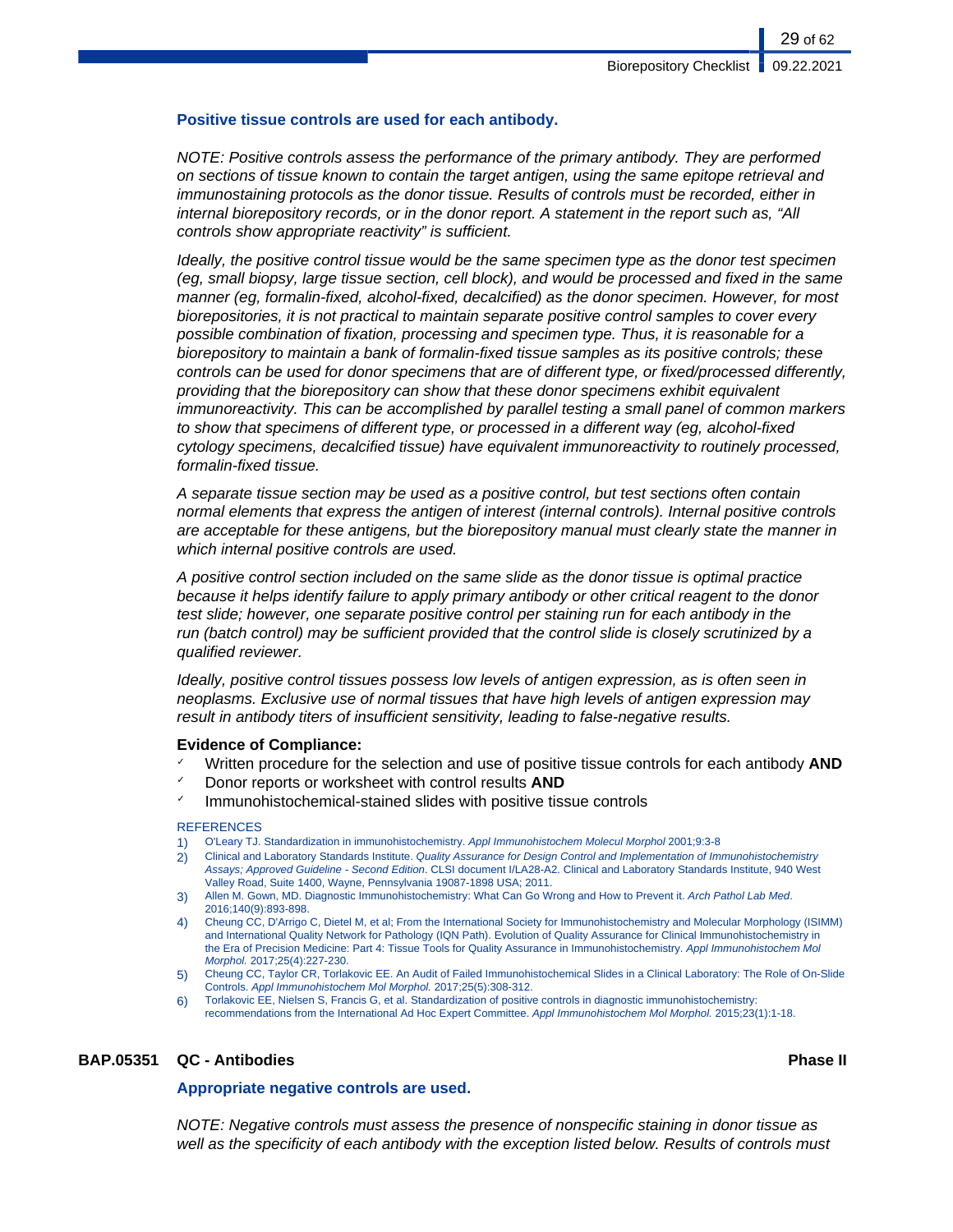be recorded, either in internal biorepository records, or in the donor report. A statement in the report such as, "All controls show appropriate reactivity" is sufficient.

For biorepositories using older biotin-based detection systems, it is important to use a negative reagent control to assess nonspecific or aberrant staining in donor tissue related to the antigen retrieval conditions and/or detection system used. A separate section of donor tissue is processed using the same reagent and epitope retrieval protocol as the donor test slide, except that the primary antibody is omitted, and replaced by any one of the following:

- An unrelated antibody of the same isotype as the primary antibody (for monoclonal primary antibodies)
- An unrelated antibody from the same animal species as the primary antibody (for polyclonal primary antibodies)
- The negative control reagent included in the staining kit
- The diluent/buffer solution in which the primary antibody is diluted

In general, a separate negative reagent control should be run for each block of donor tissue being immunostained; however, for cases in which there is simultaneous staining of multiple blocks from the same specimen with the same antibody (eg, cytokeratin staining of multiple axillary sentinel lymph nodes), performing a single negative control on one of the blocks may be sufficient provided that all such blocks are fixed and processed identically. This exception does not apply to stains on different types of tissues or those using different antigen retrieval protocols or antibody detection systems. The biorepository director must determine which cases will have only one negative reagent control, and this must be specified in the department's procedure manual.

The negative reagent control would ideally control for each reagent protocol and antibody retrieval condition; however, large antibody panels often employ multiple antigen retrieval procedures. In such cases, a reasonable minimum control would be to perform the negative reagent control using the most aggressive retrieval procedure in the particular antibody panel. Aggressiveness of antigen retrieval (in decreasing order) is as follows: pressure cooker; enzyme digestion; boiling; microwave; steamer; water bath. High pH retrieval should be considered more aggressive than comparable retrieval in citrate buffer at pH 6.0.

Immunohistochemical tests using polymer-based detection systems (biotin-free) are sufficiently free of background reactivity to obviate the need for a negative reagent control and such controls may be omitted at the discretion of the biorepository director, following appropriate validation.

It is also important to assess the specificity of each antibody by a negative tissue control, which must show no staining of tissues known to lack the antigen. The negative tissue control is processed using the same fixation, epitope retrieval and immunostaining protocols as the donor tissue. Unexpected positive staining of such tissues indicates that the test has lost specificity, perhaps because of improper antibody concentration or excessive antigen retrieval. Intrinsic properties of the test tissue may also be the cause of "non-specific" staining. For example, tissues with high endogenous biotin activity such as liver or renal tubules may simulate positive staining when using a detection method based on biotin labeling.

A negative tissue control must be processed for each antibody in a given run. Any of the following can serve as a negative tissue control:

- 1. Multitissue blocks. These can provide simultaneous positive and negative tissue controls, and are considered "good practice" (see below).
- 2. The positive control slide or donor test slides, if these slides contain tissue elements that should not react with the antibody.
- 3. A separate negative tissue control slide.

The type of negative tissue control used (ie, separate sections, internal controls or multitissue blocks) must be specified in the biorepository manual.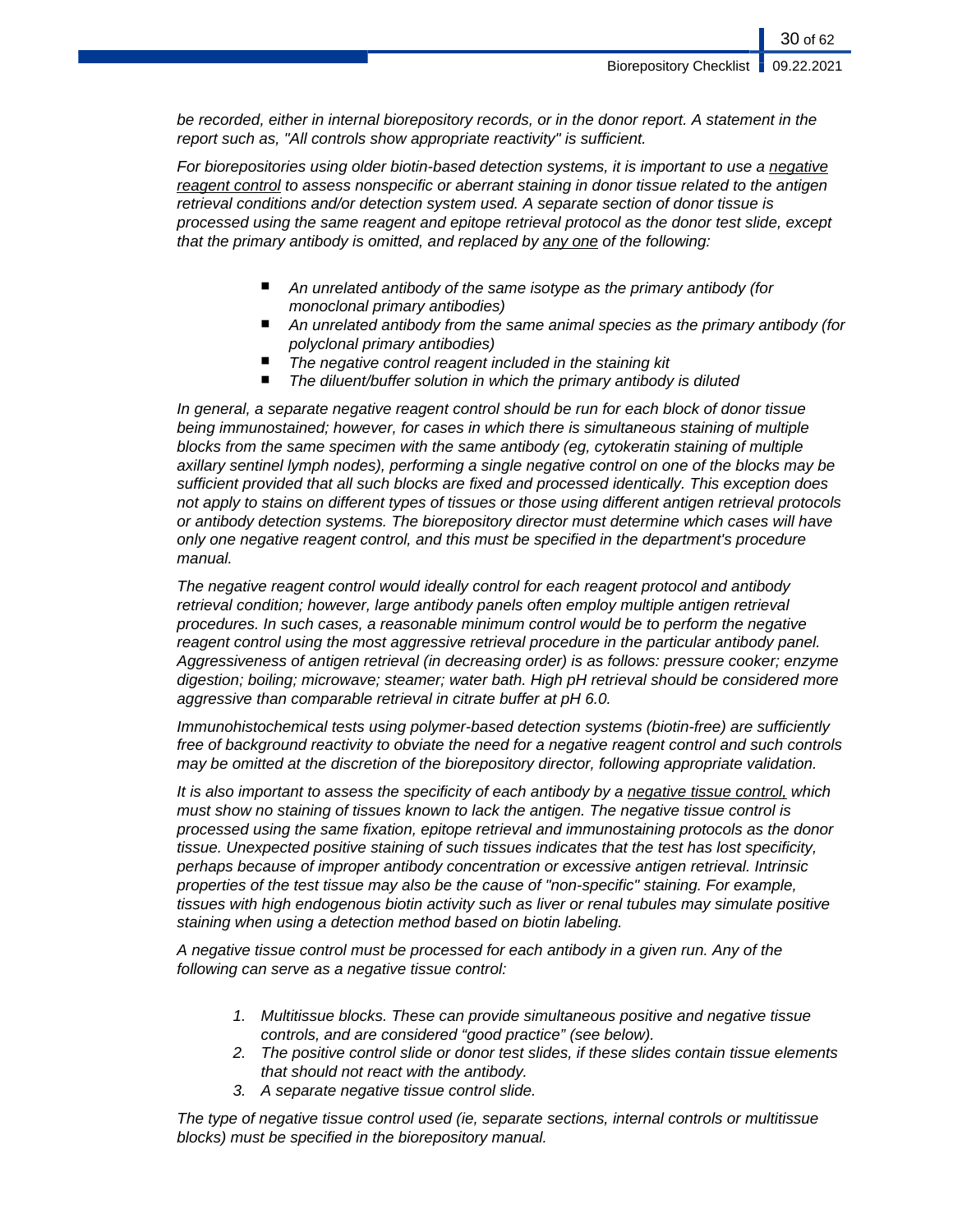31 of 62

Multitissue blocks or tissue microarray (TMA) can have a major role in maintaining quality. When used as a combined positive and negative tissue control as mentioned above, they can serve as a permanent record of the sensitivity and specificity of every stain, particularly when mounted on the same slide as the donor tissue. When the components are chosen appropriately, multitissue blocks may be used for many different primary antibodies, decreasing the number of different control blocks needed by the biorepository. Multitissue blocks are also ideal for determining optimal titers of primary antibodies since they allow simultaneous evaluation of many different pieces of tissue. Finally, they are a useful and efficient means to screen new antibodies for sensitivity and specificity or new lots of antibody for consistency, which should be done before putting any antibody into diagnostic use.

#### **Evidence of Compliance:**

- Written procedure for the selection and use of negative reagent (as appropriate) and tissue controls for IHC **AND**
- Donor reports or worksheet with control results **AND**
- ✓ Immunohistochemical-stained slides with appropriate negative controls

#### **REFERENCES**

- 1) Leong AS-Y, Cooper K, Leong FJW-M. Manual of Diagnostic Antibodies for Immunohistology. 2nd ed. London: Greenwich Medical Media; 2003
- 2) Dabbs DJ, ed. Diagnostic Immunohistochemistry: Theranostic and Genomic Applications. Philadelphia: Saunders/Elsevier; 2010
- 3) Burry RW. Specificity controls for immunocytochemical methods. J Histochem Cytochem 2000;48:163-166
- 4) Weirauch M. Multitissue control block for immunohistochemistry. Lab Med. 1999;30:448-449
- 5) Miller RT. Multitumor "sandwich" blocks in immunohistochemistry. Simplified method and preparation and practical uses. Appl Immunohistochem 1993;1: 156-159
- 6) Chan JKC, Wong CSC, Ku WT, Kwan MY. Reflections on the use of controls in immunohistochemistry and proposal for application of a multitissue spring-roll control block. Ann Diagn Pathol 2000;4: 329-336
- 7) Clinical and Laboratory Standards Institute. Quality Assurance for Design Control and Implementation of Immunohistochemistry Assays; Approved Guideline - Second Edition. CLSI document I/LA28-A2. Clinical and Laboratory Standards Institute, 940 West Valley Road, Suite 1400, Wayne, Pennsylvania 19087-1898 USA; 2011.
- 8) Torlakovic EE, Francis G, Garratt J, et al. International Ad Hoc Expert Panel. Standardization of negative controls in diagnostic immunohistochemistry: recommendations from the international ad hoc expert panel. Appl Immunohistochem Mol Morphol. 2014;22(4):241-52.

### **BAP.05354 Endogenous Biotin Phase I**

**If the biorepository uses an avidin-biotin complex (ABC) detection system (or a related system such as streptavidin-biotin or neutravidin-biotin), there is a procedure that addresses nonspecific false-positive staining from endogenous biotin.**

NOTE: Biotin is a coenzyme present in mitochondria, and cells that have abundant mitochondria such as hepatocytes, kidney tubules and many tumors (particularly carcinomas) are rich in endogenous biotin. Biotin-rich intranuclear inclusions are also seen in gestational endometrium and in some tumors that form morules. If steps are not included in the immunostaining method to block endogenous biotin before applying the ABC detection complex, nonspecific false-positive staining may occur, particularly when using heat-induced epitope retrieval (which markedly increases the detectability of endogenous biotin). This artifact is often localized to tumor cells and may be easily misinterpreted as true immunoreactivity.

Blocking endogenous biotin involves incubating the slides with a solution of free avidin (which binds to endogenous biotin), followed by incubation with a biotin solution (which saturates any empty biotin-binding sites remaining on the avidin). Biotin-blocking steps should be performed immediately after epitope retrieval and before incubation with primary antibody.

#### **REFERENCES**

- 1) Miller RT, Kubier P. Blocking of endogenous avidin-binding activity in immunohistochemistry: the use of egg whites. Appl Immunohistochem 1997; 5: 63-66
- 2) Miller RT, Kubier P, Reynolds B, Henry T. Blocking of endogenous avidin-binding activity in immunohistochemistry: the use of skim milk as an economical and effective substitute for commercial biotin solutions. Appl Immunohistochem & Molec Morphol 1999;7:63-65
- 3) Clinical and Laboratory Standards Institute. Quality Assurance for Design Control and Implementation of Immunohistochemistry Assays; Approved Guideline. 2<sup>nd</sup> ed. CLSI Document I/LA28-A2. Clinical and Laboratory Standards Institute, Wayne, PA; 2011.
- 4) Allen M. Gown, MD. Diagnostic Immunohistochemistry: What Can Go Wrong and How to Prevent it. Arch Pathol Lab Med. 2016;140(9):893-898.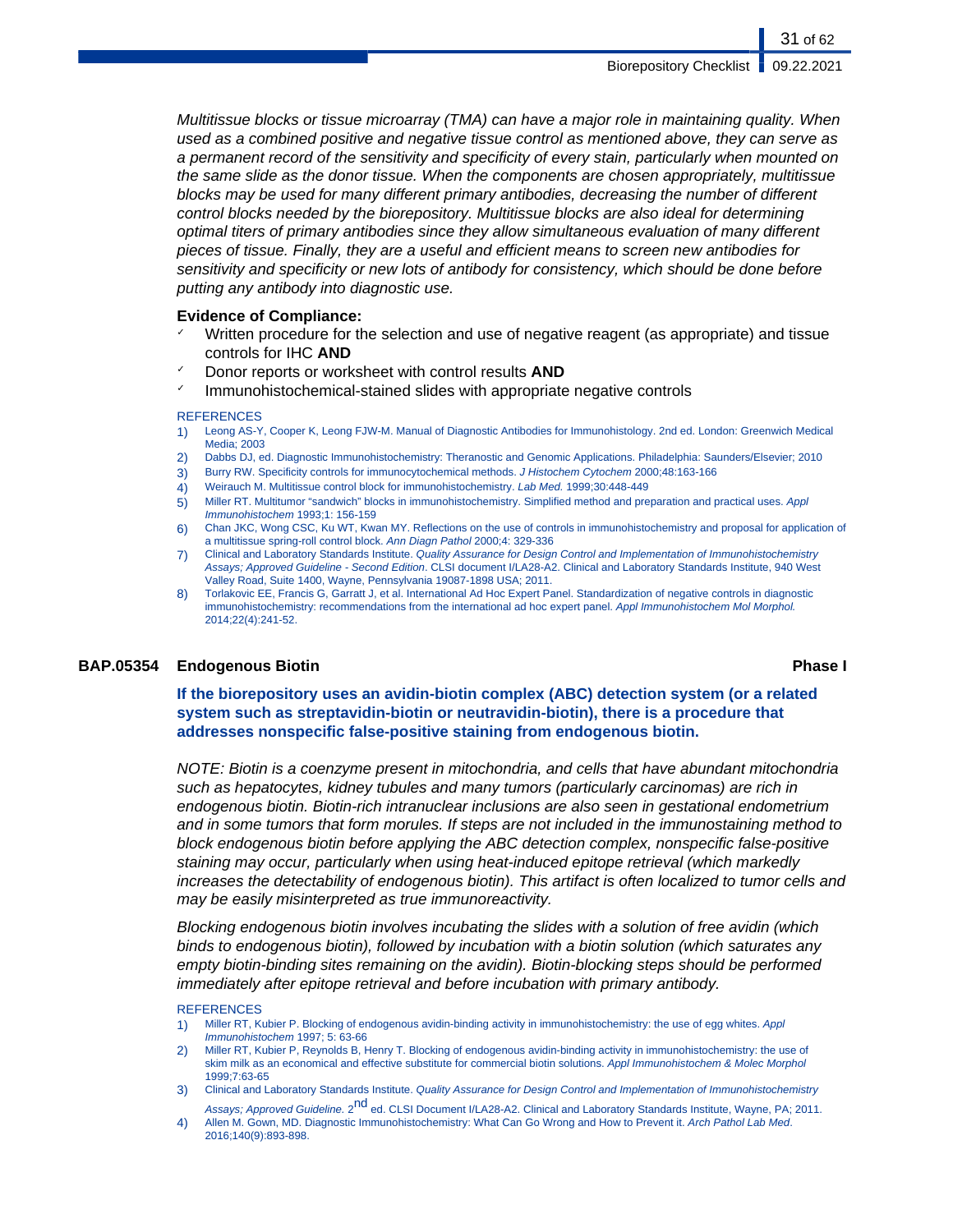### **BAP.05357 Control Slide Review Phase II**

**The biorepository director or designee reviews all control slides each day specimens are stained.**

NOTE: Records of this review must be retained and should clearly record that positive and negative controls for all antibodies stain appropriately. Control records must be retained for two years.

The control slides must be readily available upon request. The location of the slides should be stated in the procedure manual.

**REFERENCES** 1) Shellhorn N. IHC troubleshooting tips. Advance/Lab. 2000;9(1):33-37

## **BAP.05360 Antibody Validation/Verification Phase II**

**The biorepository has records of validation/verification of new antibodies, prior to sample characterization, including appropriate positive and negative controls.**

NOTE: The performance characteristics of each assay must be appropriately validated/verified before being made available as characterization data for the specimen type. The initial goal is to establish the optimal antibody titration, incubation time, temperature, detection system, and antigen retrieval protocol. Once optimized, a panel of tissues must be tested to determine the assay's sensitivity and specificity. The scope of the validation/verification is at the discretion of the biorepository director and will vary with the antibody. For a well-characterized antibody with a limited spectrum of antigenic targets, like chromogranin or prostate specific antigen, the validation/verification can be limited. A panel of 10 positive and 10 negative cases would be sufficient in this setting. For an antibody that is not well characterized and/or has a wide range of reported reactivity, a more extensive validation/verification is necessary. The number of tissues tested should, in this circumstance, be large enough to determine whether the staining profile matches that previously described.

For most antibodies, normal controls are available for use in validation/verification. In the exceptional case where only limited control tissue is available (fewer than 10 cases), the biorepository director should alert the investigator of this limitation.

### **Evidence of Compliance:**

Written procedure for the validation/verification of new antibodies

#### **REFERENCES**

- 1) Hsi ED. A practical approach for evaluating new antibodies in the clinical immunohistochemistry laboratory. Arch Pathol Lab Med. 2001;125:289-294
- 2) Clinical and Laboratory Standards Institute. Quality Assurance for Design Control and Implementation of Immunohistochemistry Assays; Approved Guideline - Second Edition. CLSI document I/LA28-A2. Clinical and Laboratory Standards Institute, 940 West Valley Road, Suite 1400, Wayne, Pennsylvania 19087-1898 USA; 2011.
- 3) Allen M. Gown, MD. Diagnostic Immunohistochemistry: What Can Go Wrong and How to Prevent it. Arch Pathol Lab Med. 2016;140(9):893-898.
- 4) Uhlen M, Bandrowski A, Carr S, et al. A proposal for validation of antibodies. Nat Methods. 2016; 13(10):838-7.

### **BAP.05361 IHC Assay Performance Phase I**

**Laboratories confirm assay performance when conditions change that may affect performance.**

NOTE: A change in antibody clone requires full revalidation/verification of the assay (equivalent to initial analytic validation/verification - see BAP.05360).

Laboratories must confirm assay performance with at least two known positive and two known negative cases when an existing validated/verified assay has changed in any of the following ways: antibody dilution, antibody vendor (same clone), or the incubation or retrieval times (same method).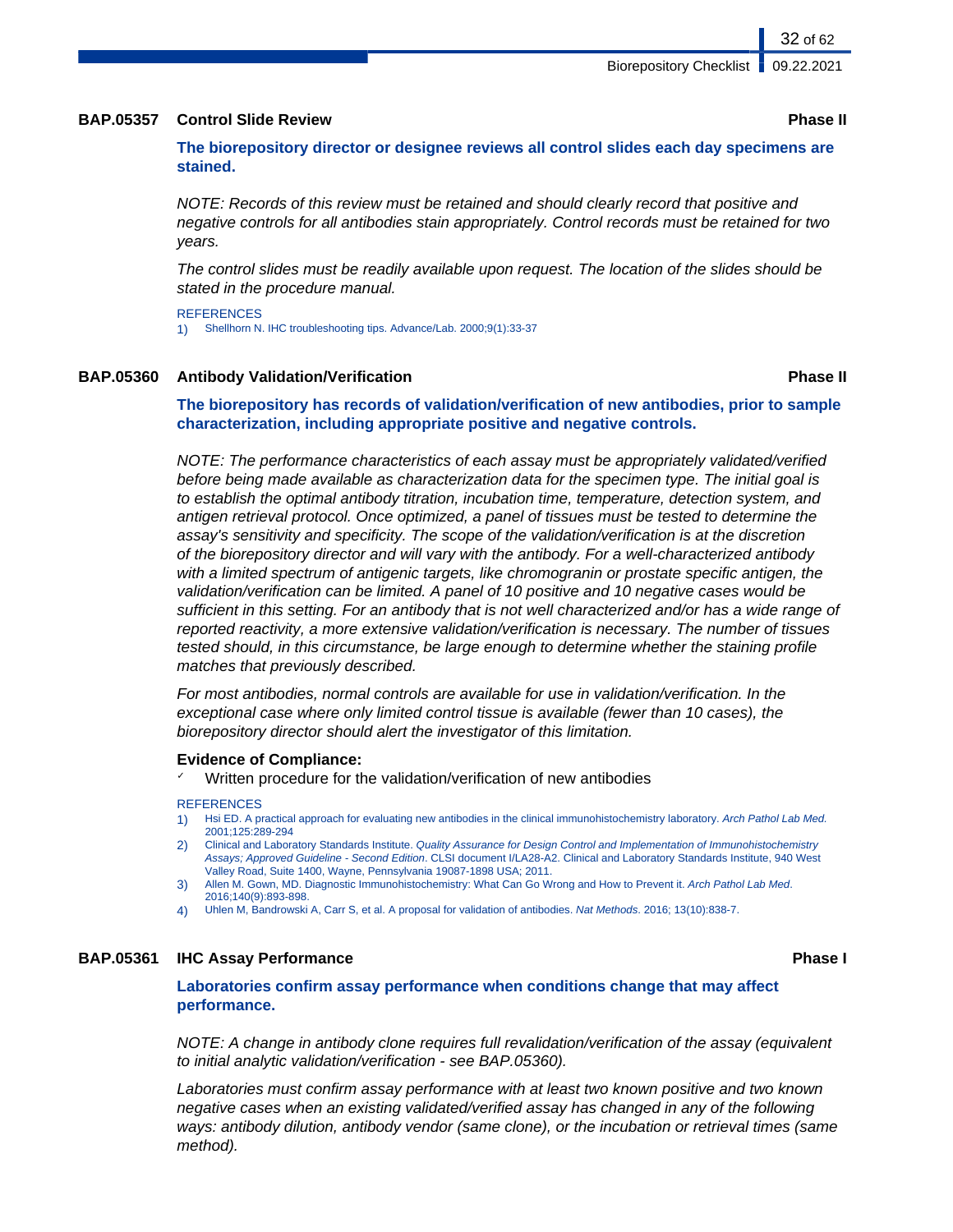A more extensive study to confirm acceptable assay performance in accordance with published guidelines must be performed when any of the following have changed: fixative type, antigen retrieval protocol (eg, change in pH, different buffer, different heat platform), antigen detection system, tissue processing or testing equipment, environmental conditions of testing (eg, laboratory relocation), or laboratory water supply. This study must include a representative sampling of the assays affected by the change and an appropriate number of positive and negative cases per assay, sufficient to confirm acceptable assay performance. The laboratory director is responsible for determining the extent of the study. The rationale for the assays selected and number of positive and negative cases checked per assay must be recorded.

#### **REFERENCES**

1) Fitzgibbons PL, Bradley LA, Fatheree LA, et al. College of American Pathologists Pathology and Laboratory Quality Center. Principles of analytic validation of immunohistochemical assays. Guideline from the Pathology and Laboratory Quality Center. Arch Pathol Lab Med. 2014; 138(11):1432-43.

#### **BAP.05363 New Reagent Lot Confirmation of Acceptability Phase II**

**The performance of new lots of antibody and detection system reagents is compared with old lots before or concurrently with being placed into service.**

NOTE: Parallel staining is important to control for variables such as disparity in the lots of detection reagents or instrument function. New lots of primary antibody and detection system reagents must be compared to the previous lot using an appropriate panel of control tissues. This comparison must be made on slides cut from the same control block.

#### **Evidence of Compliance:**

- ✓ Written procedure for the confirmation of acceptability of new reagent lots prior to use **AND**
- ✓ Records of confirmation of new reagent lots

### **BAP.05366 Slide Quality Phase II**

### **The immunohistochemical stains produced are of acceptable technical quality.**

NOTE: The biorepository director or designee reviews slides and determines if they are of acceptable technical quality. The inspector must examine examples of the immunohistochemical preparations offered by the biorepository. A reasonable sample might include 5-10 diagnostic antibody panels.

**REFERENCES** 

1) Shellhorn N. IHC troubleshooting tips. Advance/Lab. 2000;9(1):33-37

### **BAP.05367 QC - Immunofluorescence Phase II**

## **For immunofluorescence microscopy, appropriate positive and negative controls are performed.**

NOTE: Internal antigens serve as positive controls (eg, IgA in tubular casts, IgG in protein droplets and C3 in blood vessels). When internal positive controls are absent, daily external positive controls are required. Non-reactive elements in the patient specimen may serve as a negative tissue control. A negative reagent control in which the patient tissue is processed in an identical manner to the test specimen, but with the primary antibody omitted, should be performed for each patient test specimen at the discretion of the laboratory director.

#### **Evidence of Compliance:**

- ✓ Written procedure for immunofluorescence QC **AND**
- Records of immunofluorescence QC

#### **REFERENCES**

- 1) Walker PD, et al. Practice guidelines for the renal biopsy. Mod. Pathol. 2004;17:1555-1563
- 2) Department of Health and Human Services, Centers for Medicare and Medicaid Services. Clinical laboratory improvement amendments of 1988; final rule. Fed Register. 2003(Jan 24): [42CFR493.1273(a)]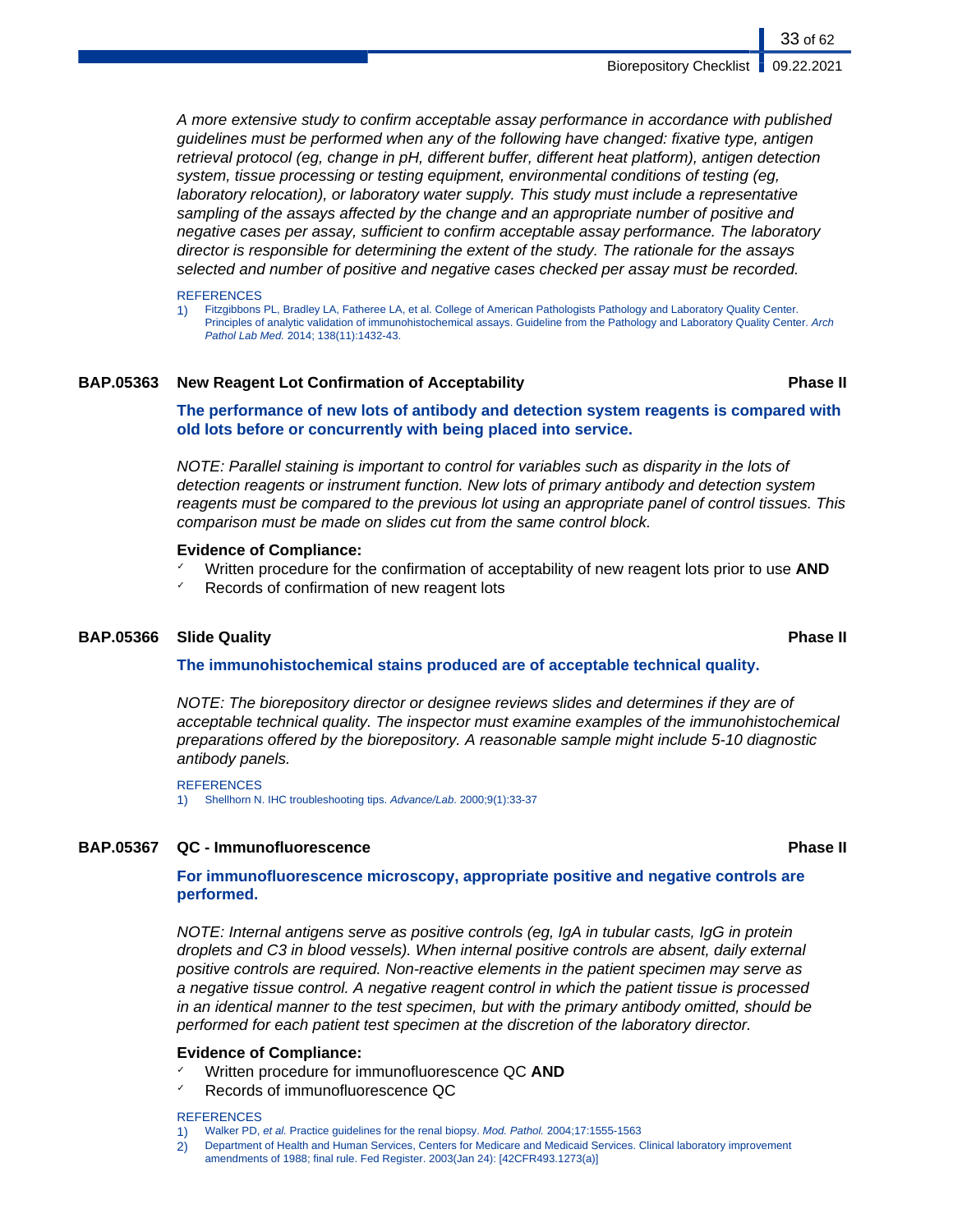### **BAP.05369 Creutzfeldt-Jakob Disease (CJD) Special Handling Phase II**

**There are written procedures for the special handling of tissues in the biorepository from cases in which Creutzfeldt-Jakob disease is suspected.**

NOTE: In addition to specimen handling, the procedure should include the process for appropriate intralaboratory communication.

Neuropathology tissues from suspected cases of Creutzfeldt-Jakob disease should be treated with formic acid. Paraffin blocks and slides prepared from formic-acid-treated tissue may be handled routinely.

If tissue has not been treated with formic acid, it must be hand-processed and treated as containing potentially transmissible prions. Double gloves must be worn at all times when handling such tissue. All solutions, including water washes, must be collected and treated with equal volumes of fresh undiluted household bleach for 60 minutes before disposal. All scraps of paraffin and unused sections should be collected on a disposable sheet. The microtome may be wiped with bleach or NaOH solution. No special precautions are needed in handling intact glass slides once they have been coverslipped. Broken slides should be decontaminated and discarded. Paraffin blocks should be stored in a bag or box and labeled as infectious. Alternatively, the biorepository may reseal the cut surface of the blocks with paraffin.

#### **REFERENCES**

- 1) Brown W, et al. A simple and effective method for inactivating virus activity in formalin-fixed tissue samples from patients with Creutzfeldt-Jakob disease. Neurology. 1990; 40:887-890.
- 2) Brown P. Guidelines for high risk autopsy cases: special precautions for Creutzfeldt-Jakob disease. In: Hutchins G, ed. Autopsy performance and reporting. Northfield, IL: College of American Pathologists. 1990:68-74.
- 3) Greenblatt M. Q&A. Northfield, IL: College of American Pathologists. CAP Today. 1993(March): 7(3):69-70.
- 4) Crain BJ. Safety tips for anatomic studies of possible CJD. Northfield, IL: College of American Pathologists. CAP Today. 1996(Jan); 10(1):56.
- 5) Rank JP. How can histotechnologists protect themselves from Creutzfeldt-Jakob disease. Lab Med. 1999; 30:305.
- 6) Nixon RR. Prions and prion diseases. Lab Med. 1999; 30:335-338.
- 7) Collins KA, ed. Autopsy Performance & Reporting. 3rd ed. Northfield, IL: CAP Press; 2017.

# **SPECIALIZED TECHNIQUES**

# **WHOLE SLIDE IMAGING**

# **Inspector Instructions:**

| <b>READ</b> | Sampling of training records<br>System validation records |
|-------------|-----------------------------------------------------------|
| ASK         | How are the images generated used?                        |

### **BAP.05375** Whole Slide Imaging User Training **Phase I Phase I Phase I**

**There are records showing that all users of the whole slide imaging system have been trained.**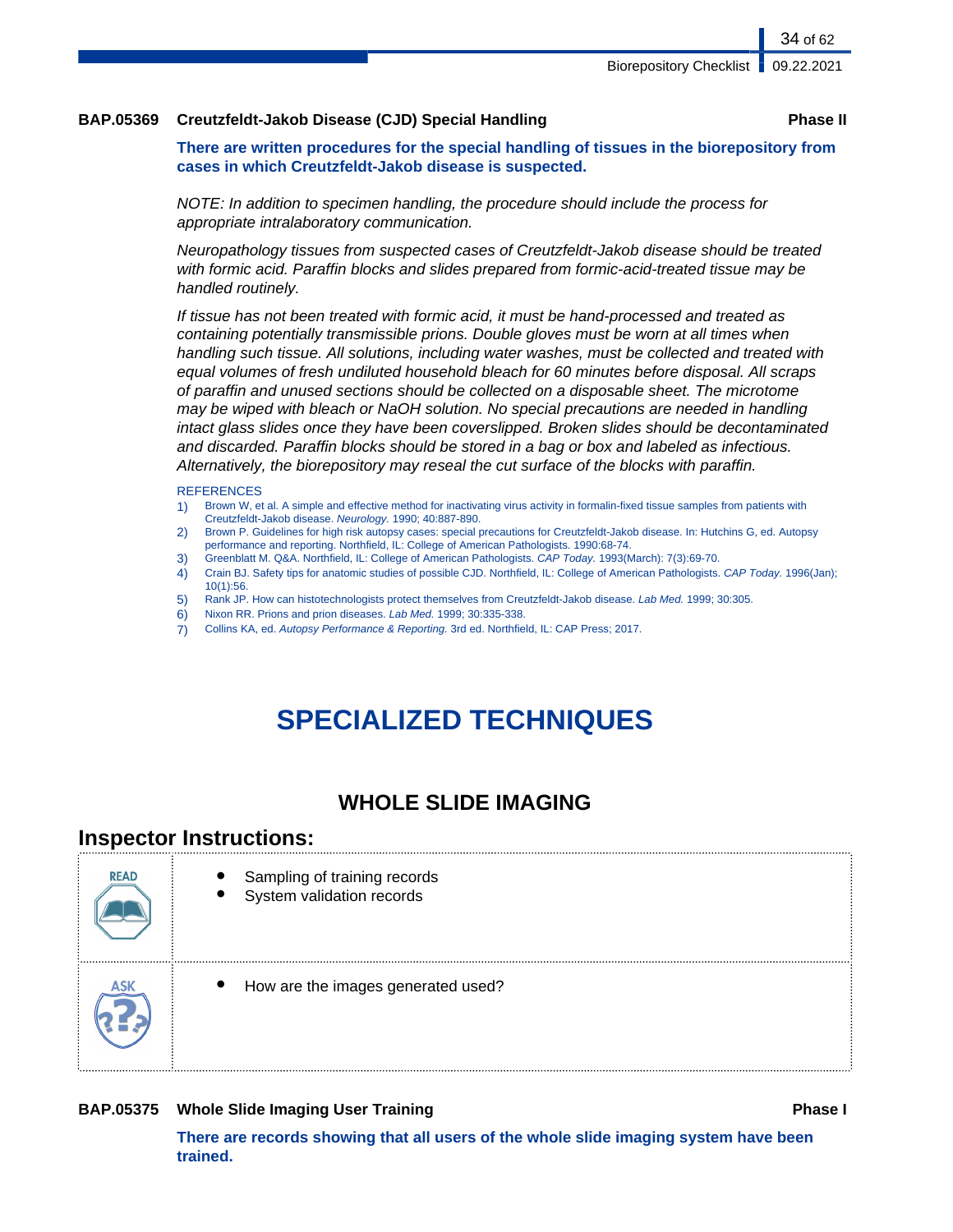NOTE: Users of the whole slide imaging system include individuals responsible for slide scanning and digital slide quality assessment, as well as pathologists. The training procedure should include role-specific training, as defined in the approved laboratory procedures. Retraining may be required when significant system changes are made.

## **Evidence of Compliance:**

✓ Records for whole slide image training in personnel files

# **BAP.05400 System Qualification - Whole Slide Imaging Phase II**

35 of 62

**If digital whole slide imaging is used as an integral part of the biorepository operation, there are records that the system has been qualified for the intended use.**

# **DIGITAL IMAGE ANALYSIS (DIA)**

This section applies to laboratories using digital image analysis to evaluate specific features in a tissue section image following enhancement and processing of that image, including but not limited to, IHC, morphometric analysis, and ISH. This checklist section does not apply to laboratories that are imaging slides for manual scoring or review by an individual.

# **VALIDATION AND CALIBRATION (DIA)**

# **Inspector Instructions:**

| <b>READ</b> | Sampling of validation and calibration policies and procedures<br>Sampling of validation/calibration records |
|-------------|--------------------------------------------------------------------------------------------------------------|
|             | What is your course of action if calibration is unacceptable?                                                |

## **BAP.05410 Preanalytic Testing Phase Validation Phase II**

**There are records showing that the preanalytic phase of the test system has been validated for each assay, including fixation and processing.**

NOTE: Applicable requirements under the "Test Method Validation and Verification-Nonwaived Tests" of the All Common Checklist must be followed.

REFERENCES

1) Hipp J, Bauer TW, Bui MM, et al. CAP Pathology Resource Guide: Digital Pathology. Version 5.0(1). Northfield, IL: College of American Pathologists; 2014.

### **BAP.05415 Calibration Phase II**

**Each instrument is calibrated in accordance with the specifications of the instrument.**

**REFERENCES**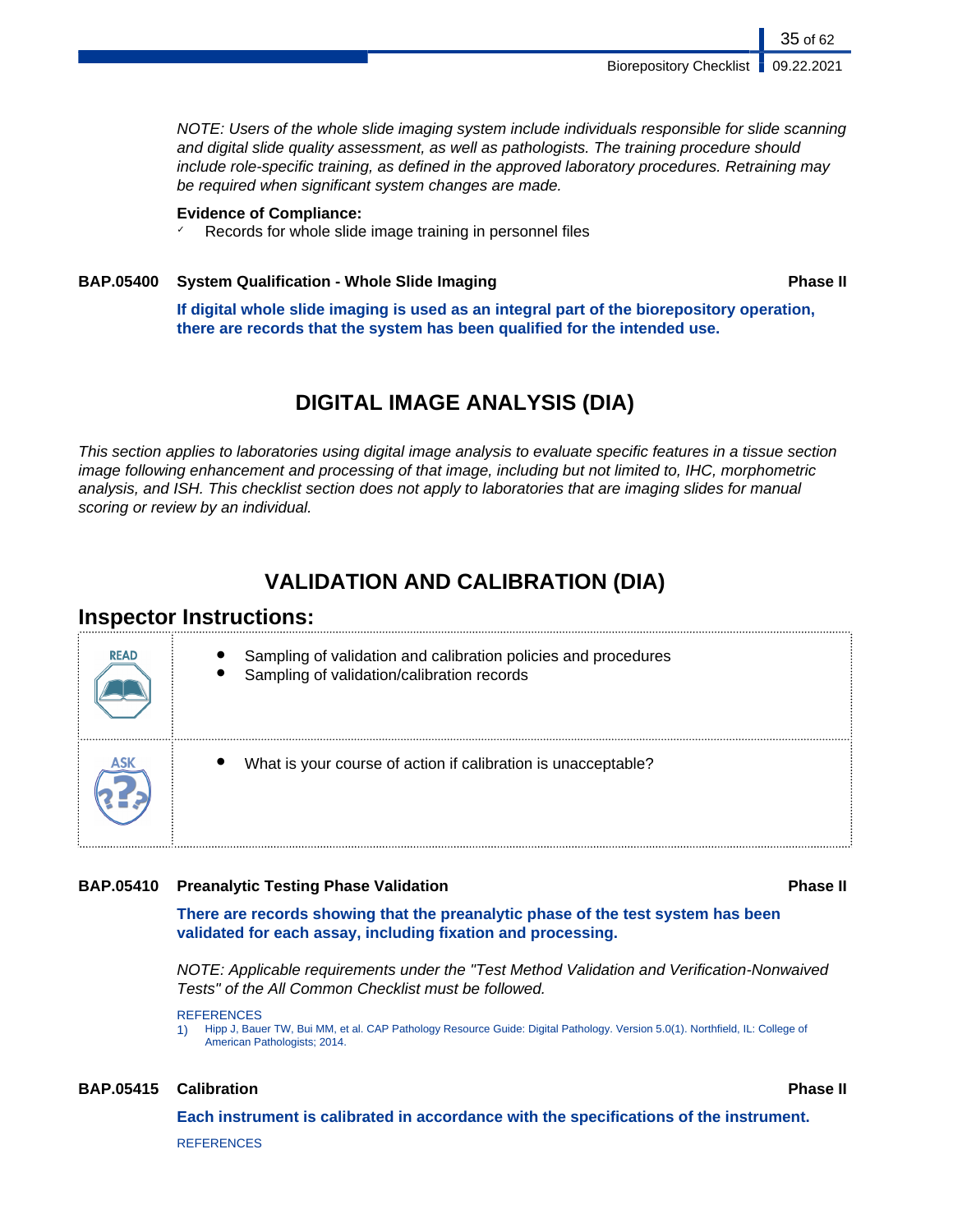36 of 62

1) Hipp J, Bauer TW, Bui MM, et al. CAP Pathology Resource Guide: Digital Pathology. Version 5.0(1). Northfield, IL: College of American Pathologists; 2014.

# **QUALITY CONTROL**

# **Inspector Instructions:**



## **BAP.05420 Quality Control - Digital Image Analysis Phase II**

**Control materials are run concurrently with patient specimens to ensure appropriate functionality of the digital image system.**

NOTE: Controls are samples that act as surrogates for patient/client specimens. They are periodically processed like a patient/client sample to monitor the ongoing performance of the analytic process. Controls should check test performance at relevant decision points for the digital image analysis system.

For qualitative tests, a positive and a negative control may be sufficient. For quantitative or semiquantitative tests, controls at more than one level should be used.

### **Evidence of Compliance:**

- **Written QC policy AND**
- Records of QC results

#### **REFERENCES**

- 1) Department of Health and Human Services, Centers for Medicare and Medicaid Services. Medicare, Medicaid and CLIA programs; CLIA fee collection; correction and final rule. Fed Register. 2003(Jan 24):5232 [42CFR493.1256(d)(3)(i)]
- 2) Clinical and Laboratory Standards Institute (CLSI). Statistical Quality Control for Quantitative Measurement Procedures: Principles and Definitions; Approved Guideline. 4th ed. CLSI document C24-ED4. Clinical and Laboratory Standards Institute, Wayne, PA, 2016.

# **BAP.05425 QC Handling Phase II**

**Control specimens are tested in the same manner and by the same personnel as patient/ client samples.**

NOTE: QC specimens must be analyzed by personnel who routinely perform patient/client testing - this does not imply that each operator must perform QC daily, so long as each instrument and/ or test system has QC performed at required frequencies, and all analysts participate in QC on a regular basis. To the extent possible, all steps of the testing process must be controlled.

### **Evidence of Compliance:**

Records reflecting that QC is run by the same personnel performing patient testing

#### **REFERENCES**

<sup>1)</sup> Department of Health and Human Services, Centers for Medicare and Medicaid Services. Clinical laboratory improvement amendments of 1988; final rule. Fed Register. 2003(Jan 24):7166 [42CFR493.1256(d)(8)]; 2) ibid, 2003(Jan 24):3708[42CFR493.1256(d)(7-8)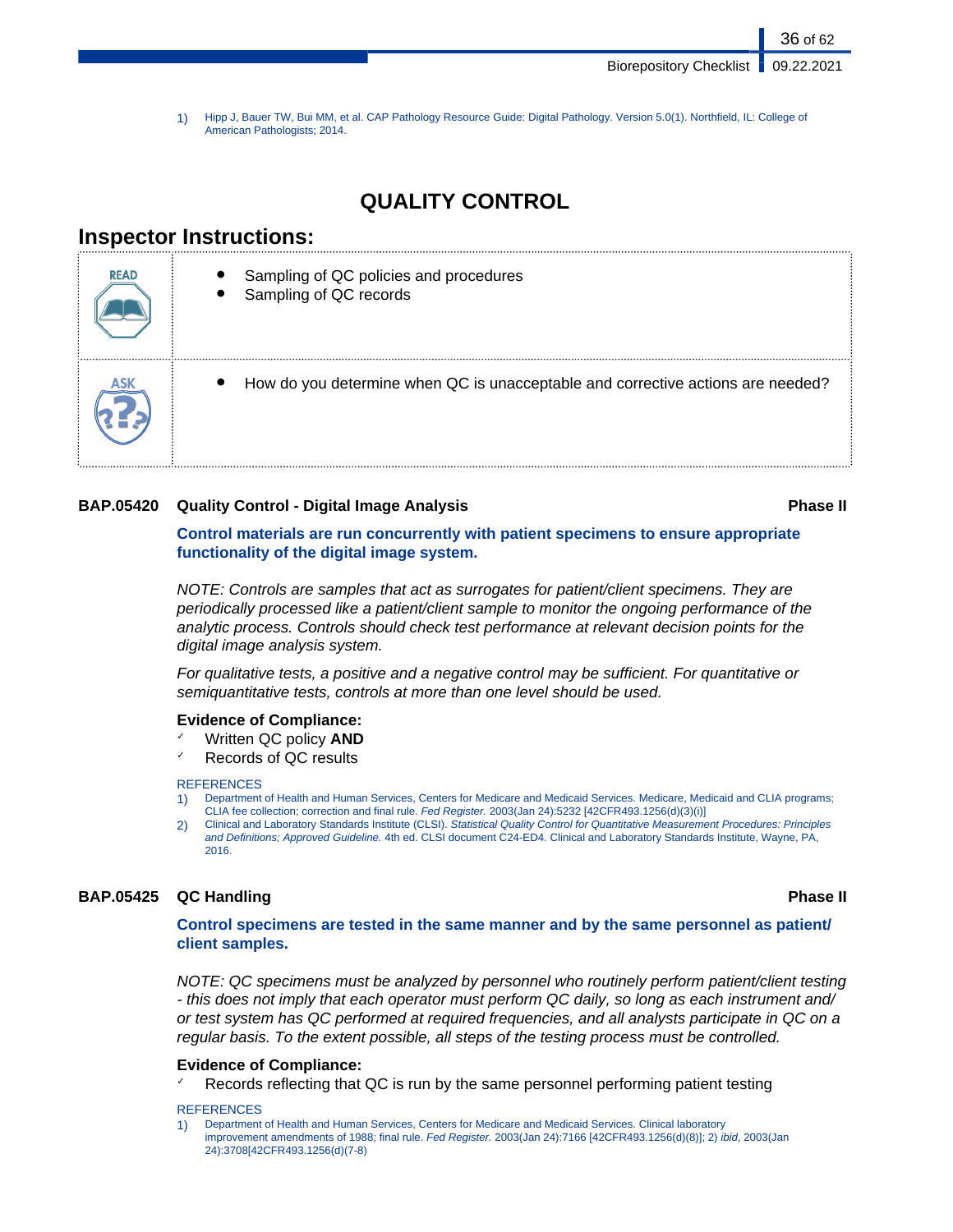**BAP.05430 QC Confirmation of Acceptability Phase II**

**The results of controls are reviewed for acceptability before reporting results.**

NOTE: Control results must be reviewed before reporting patient/client results.

### **Evidence of Compliance:**

- Written policy stating that controls are reviewed and acceptable prior to reporting patient results **AND**
- Records of control result approval

#### **REFERENCES**

- 1) Department of Health and Human Services, Centers for Medicare and Medicaid Services. Clinical laboratory improvement
- amendments of 1988; final rule. Fed Register. 2003(Jan 24):7166 [42CFR493.1256(f)] 2) Department of Health and Human Services, Centers for Medicare and Medicaid Services. Clinical laboratory improvement amendments of 1988; final rule. Fed Register. 2003(Jan 24):3708 [42CFR493.1256(d)(6)]

## **BAP.05435 Monthly QC Review Phase II**

**Quality control data are reviewed and assessed at least monthly by the laboratory director or designee.**

NOTE: The review of quality control data must be recorded and include follow-up for outliers, trends, or omissions.

The QC data for tests performed less frequently than once per month should be reviewed when the tests are performed.

## **Evidence of Compliance:**

Records of QC review with recorded follow-up for outliers, trends or omissions

# **SPECIMEN ANALYSIS**

# **Inspector Instructions:**

**READ** 

Sampling of specimen analysis policies and procedures

# **\*\*REVISED\*\* 09/22/2021 BAP.05440 Area of Analysis Phase II**

**A qualified pathologist selects or confirms the appropriate areas for analysis prior to reporting the results, as applicable.**

NOTE: Specimens that do not represent "in situ" samples embedded in paraffin may not require pathologist review. Examples include cultured preparations and direct preparations of liquid specimens including blood, urine, pleural fluid, etc.

## **BAP.05445 Analysis Guidelines and Procedures Phase II**

**There are written guidelines for identification of appropriate areas and cells for analysis.**

NOTE: Evaluation of heterogeneous cell populations requires use of specific guidelines and procedures to ensure analysis of the appropriate areas and/or cells, particularly if there is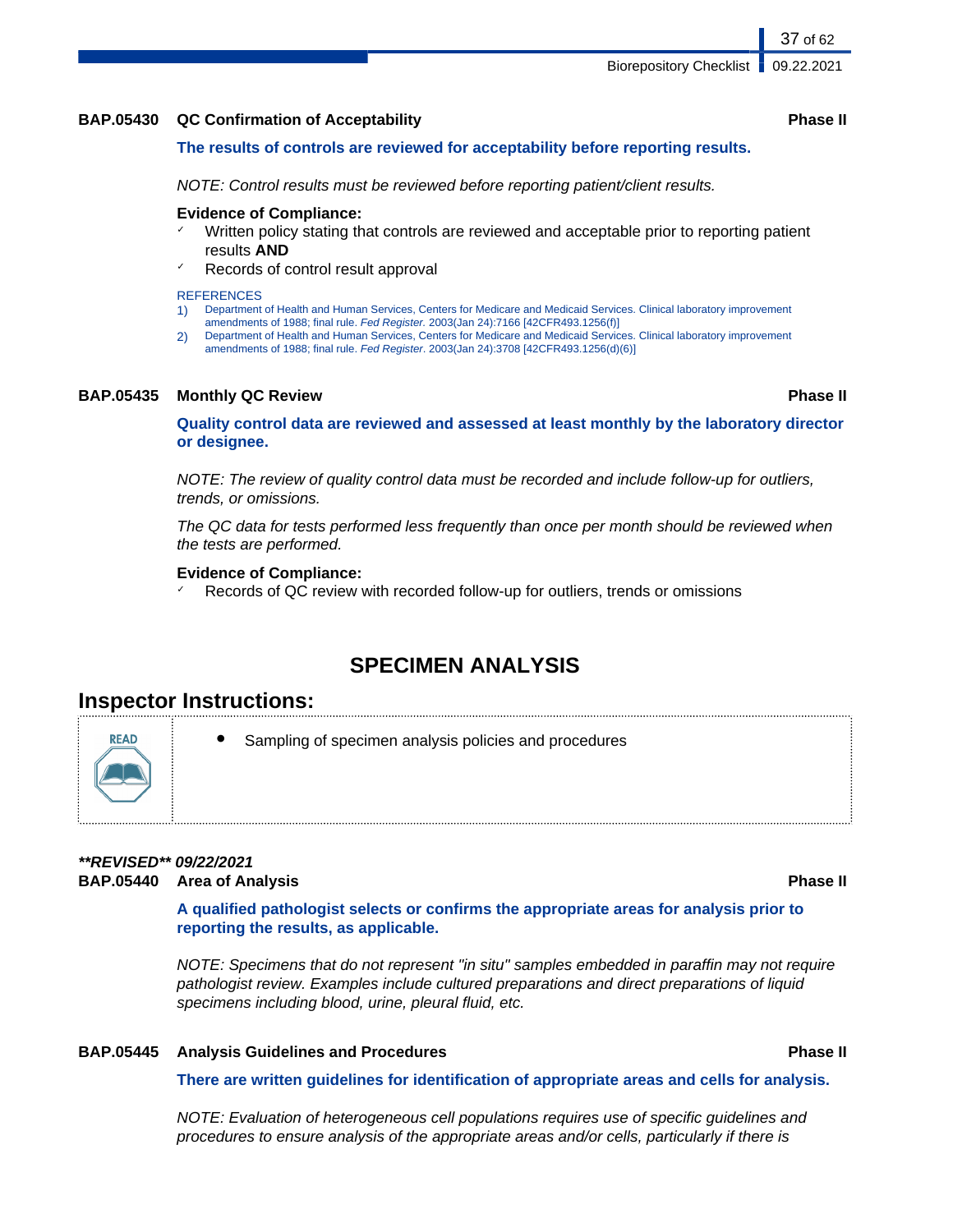38 of 62

background or nonspecific staining, or if there is cell debris, endogenous pigment, and/or artifacts of aging, sectioning or preparation.

Test results may be affected by fixation parameters, including time of fixation, type of fixative used, hemorrhage, necrosis, and autolysis of tissue.

# **PERSONNEL**

# **Inspector Instructions:**

**READ** 



# **BAP.05450 Testing Personnel Qualifications Phase II**

**Personnel who are responsible for evaluating the imaging system data are qualified as high-complexity testing personnel.**

NOTE: Refer to the Laboratory General Checklist for high complexity testing personnel (GEN.54750) and general supervisor (GEN.53600) qualifications. Additional information for assessing personnel qualifications is available at the following link: [CAP Personnel Requirements](http://www.cap.org/apps/docs/laboratory_accreditation/build/pdf/personnel_requirements_by_testing_complexity.pdf) [by Testing Complexity](http://www.cap.org/apps/docs/laboratory_accreditation/build/pdf/personnel_requirements_by_testing_complexity.pdf).

## **Evidence of Compliance:**

- Records of qualifications including diploma, transcript(s), primary source verification report, equivalency evaluation, or current license (if required) **AND**
- Work history in related field

### **REFERENCES**

1) Department of Health and Human Services, Centers for Medicare and Medicaid Services. Clinical laboratory improvement amendments of 1988; final rule. Fed Register. 2003(Oct 1):1070-1071 [42CFR493.1489]

# **TISSUE MICROARRAY (TMA)**

TMA technology helps expedite discovery of the novel targets important in disease treatment by providing a tool for high-throughput screening of multiple tissues using immunohistochemical, in situ hybridization, and fluorescent in situ hybridization (FISH) analyses. (Reference: [https://ccrod.cancer.gov/confluence/display/](https://ccrod.cancer.gov/confluence/display/CCRTARP/About) [CCRTARP/About\)](https://ccrod.cancer.gov/confluence/display/CCRTARP/About)

# **Inspector Instructions:**



- Sampling of tissue microarray policies and procedures
- Records of methods selected for region of interest of tissue and communication with the microarray technologist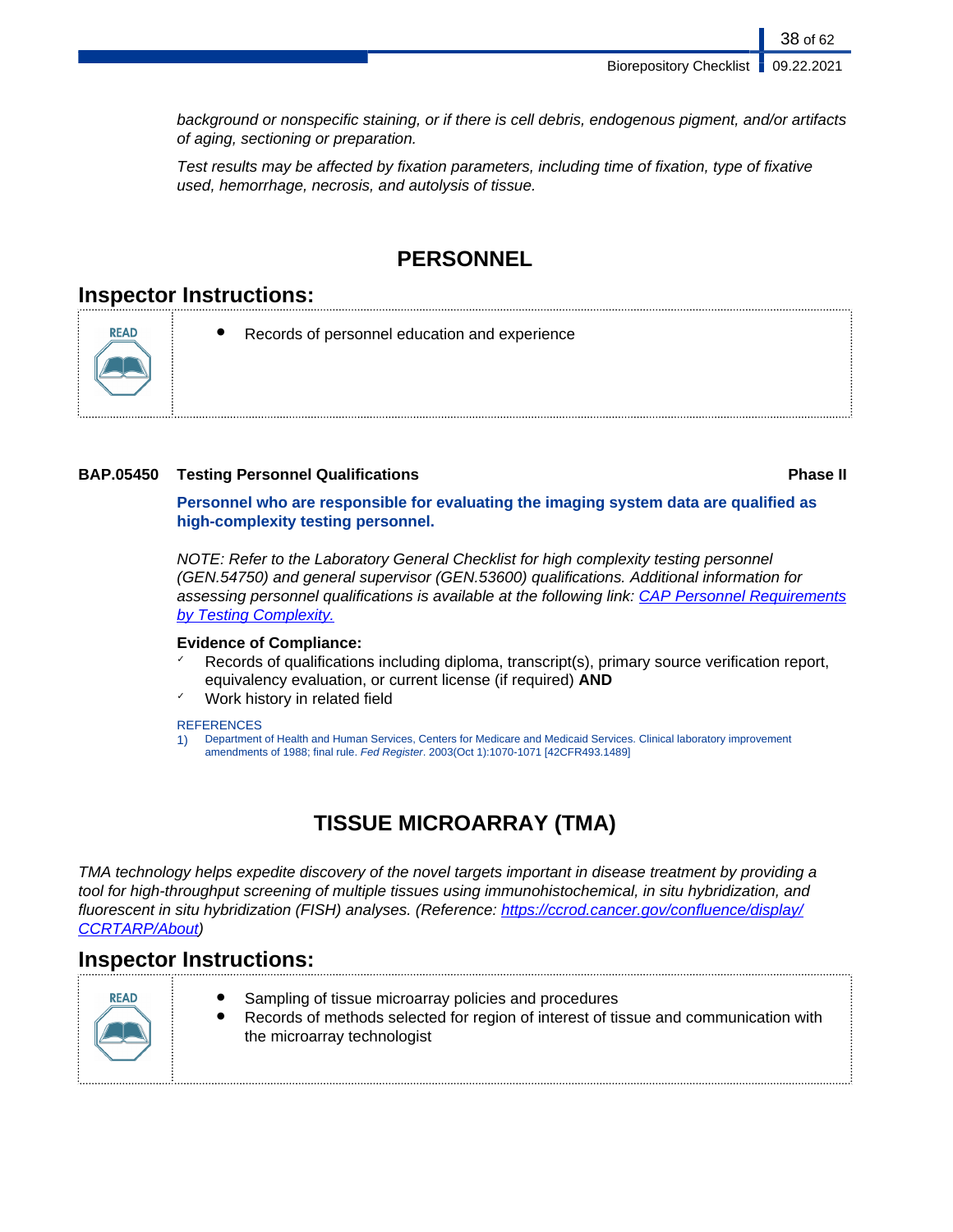39 of 62

| <b>OBSERVE</b>  | System to positively identify specimens, specimen types and aliquots throughout the<br>process                                                      |
|-----------------|-----------------------------------------------------------------------------------------------------------------------------------------------------|
|                 | Who is responsible for selecting tissues and performing analysis for tissue<br>microarray?<br>How are the selection and number of cores determined? |
| <b>DISCOVER</b> | Follow a tissue specimen for TMA from processing to final analysis. Observe<br>specimen identification, core selection and analysis.                |

### **BAP.05500 Specimen Identification - Tissue Microarray Phase II**

**There is a system to positively identify all participant specimens, specimen types, and aliquots through all phases of the analysis.**

NOTE: The phases include, but are not limited to:

- 1. Specimen receipt
- 2. Specimen ID key
- 3. Tissue core selection from parent paraffin block
- 4. Location and identification within the new tissue microarray recipient tissue block
- 5. Preparation of records
- 6. Utilization (number of times sectioned)
- 7. Storage

### **BAP.05600 Preparation Procedures - Tissue Microarray Phase II**

**There are records describing the tissue types and purpose for the TMA, including the size and placement of the tissue cores as well as control tissue cores.**

NOTE: Criteria for selection and records of the tissue cases are required. The usefulness and analysis of tissue microarray cores can be affected by the location (edges versus center) and loss of tissue cores as the tissue microarray block is thin sectioned. Consideration of size, frequency, and location of cores therefore, should be considered and recorded to match the intended use of the tissue microarray. Examples of the intended purpose of the TMA include, but are not limited to, disease-specific TMA, disease-progression TMA, tissue staining control TMA, cell line TMA, etc.

# **BAP.05700 Original Paraffin Tissue Block - Tissue Microarray Phase II Policies are in place to determine to what extent the original paraffin tissue block lesion can be removed.**

**BAP.05800 Tissue Core Selection - Tissue Microarray Phase II Tissues selected (paraffin block and tissue region of interest) to make a TMA must be selected by a qualified anatomic pathologist.**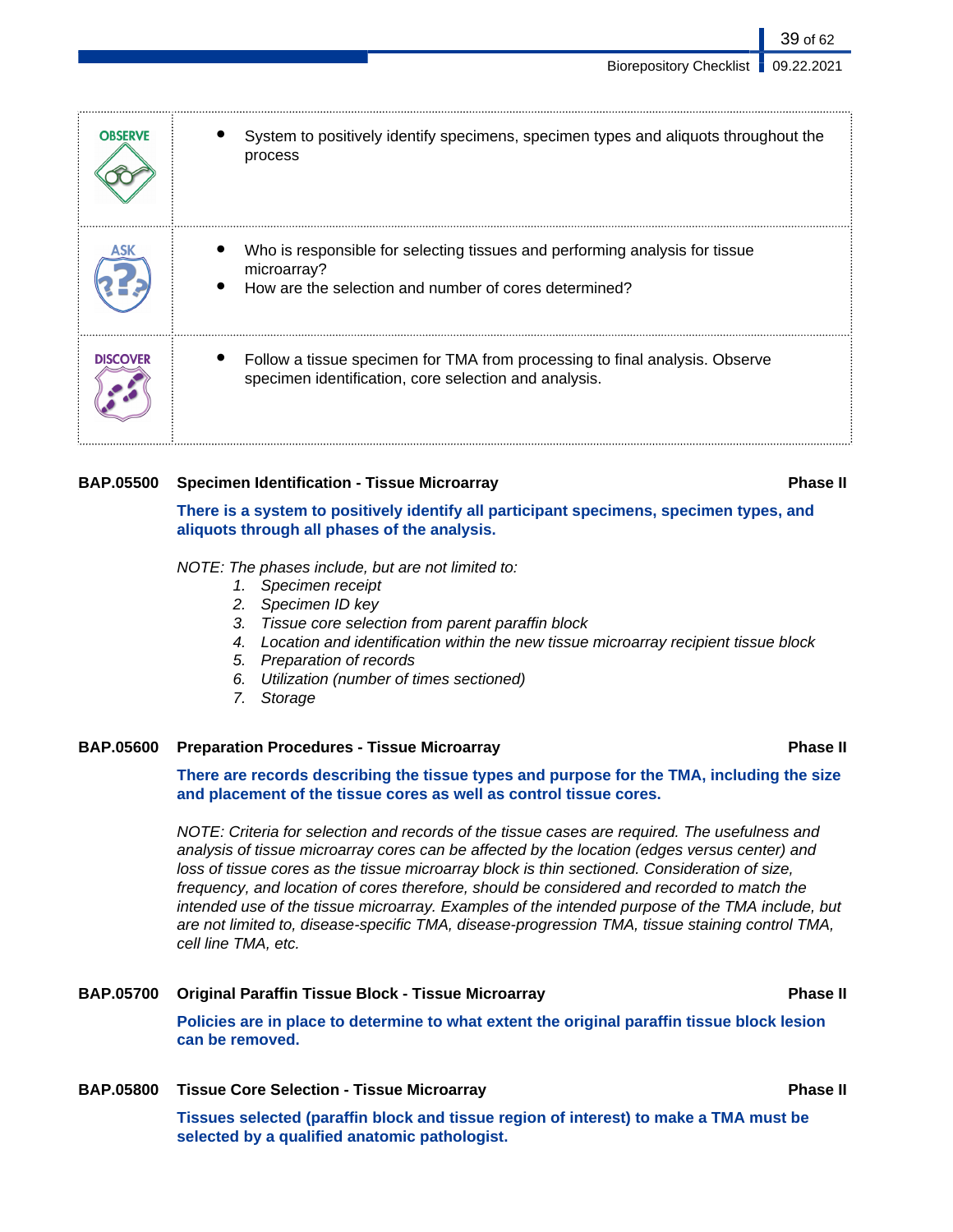## **BAP.05900 Method of Core Selection - Tissue Microarray Phase II**

**There is a written procedure for selecting the regions of interest in the tissue, and records communicate clearly the instructions to the tissue microarray technologist.**

## **BAP.06000 Number of Cores - Tissue Microarray Phase II**

**Methods for determining the relevant number of cores to accurately represent the parent tissue block must be recorded.**

NOTE: There is a written procedure to determine the optimum number of cores required per TMA as dictated by each study protocol.

### **BAP.06100 Tissue Microarray Procedure Phase II**

**There is a procedure to ensure that the correct tissue is placed in the correct location of the TMA, for example, a TMA map (tissue type, key ID, and location in the TMA).**

NOTE: This would include the placement and location of tissue controls and orientation markers.

There is software available to manage the map of a TMA. This resource is very useful in helping the pathologist evaluate and read results from the TMA after it has been stained.

#### **REFERENCES**

1) Clinical and Laboratory Standards Institute. Fluorescence in Situ Hybridization Methods for Clinical Laboratories; Approved Guideline. 2<sup>nd</sup> ed. CLSI Document MM07-A2. Clinical and Laboratory Standards Institute, Wayne, PA; 2013.

#### **BAP.06200 TMA Evaluation Phase I**

**Analysis of TMAs are performed by an anatomic pathologist and recorded.**

NOTE: The analysis may include software-assisted analysis or manual reading by a pathologist.

# **LASER CAPTURE MICRODISSECTION (LCM)**

LCM "captured" cells can be used in a wide range of downstream assays such as loss of heterozygosity (LOH) studies, gene expression analysis at the mRNA level or in a wide range of proteomic assays such as 2D gel analysis, Western blotting, reverse phase protein array, and surface-enhanced laser desorption ionization (SELDI) protein profiling. Commercial kits for the isolation of RNA and DNA are available and adaptable to the micro samples obtained by LCM.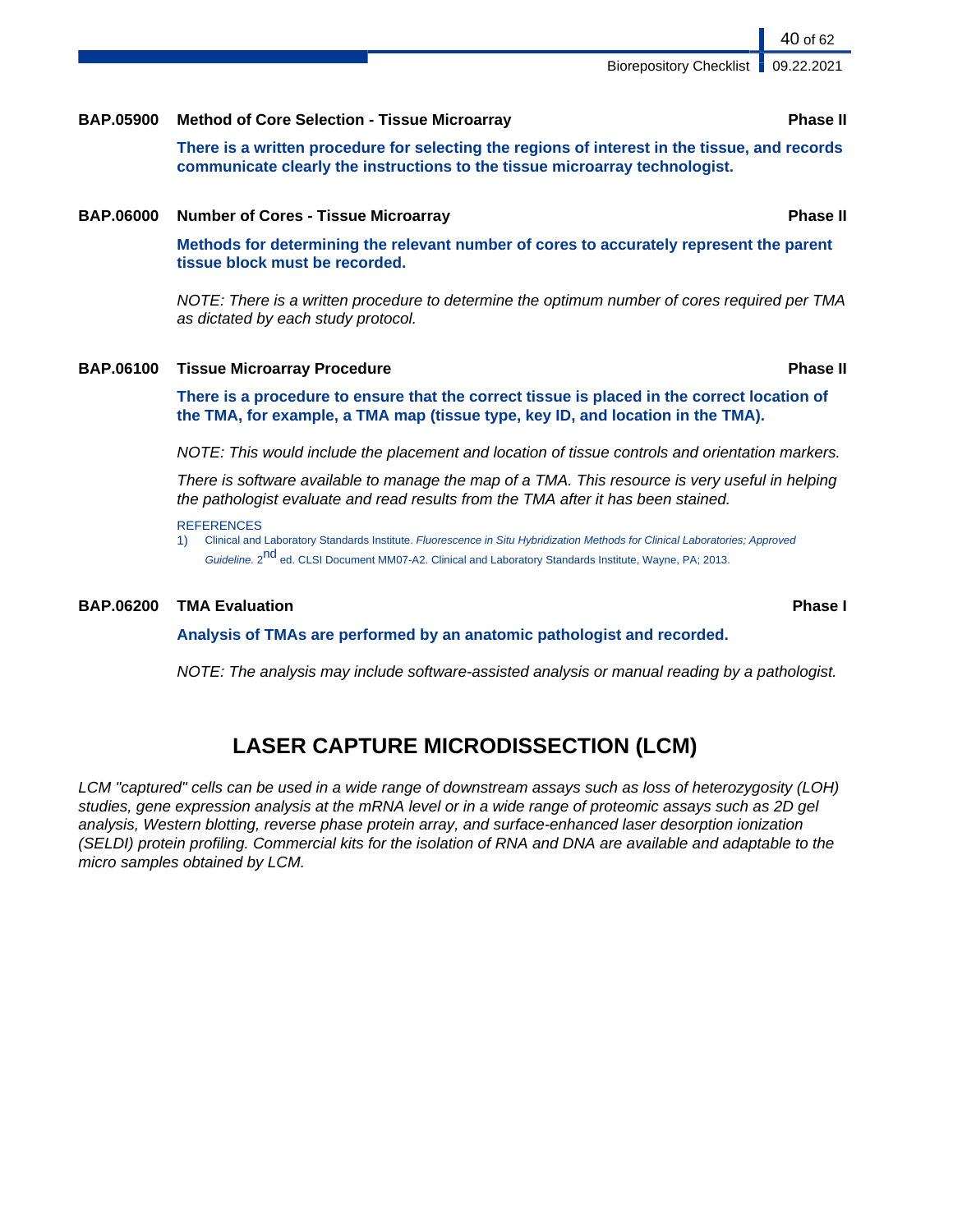| <b>READ</b>    | Sampling of LCM policies and procedures<br>Records of LCM laser focus and alignment            |
|----------------|------------------------------------------------------------------------------------------------|
| <b>OBSERVE</b> | System to positively identify specimens, specimen types and aliquots throughout the<br>process |
|                | How is the quality of LCM tissue material ensured?                                             |

# **Inspector Instructions:**

# **BAP.06300 Specimen Identification - LCM Phase II**

**There is a system to positively identify all participant specimens, specimen types, and aliquots through all phases of the microdissection and processing procedures to the point of storage or use.**

## **BAP.06400 LCM Procedures Phase II**

**There is a written procedure to monitor and record the LCM process.**

NOTE: LCM tissues are derivative of a parent block and condition of tissue management is important for the quality outcome of tissue components. This is especially important if the collection is from frozen tissue.

#### REFERENCES

1) Clinical and Laboratory Standards Institute. Collection, Transport, Preparation, and Storage of Specimens for Molecular Methods; Approved Guideline. CLSI Document MM13-Ed2. Clinical and Laboratory Standards Institute, Wayne, PA; 2005.

# **BAP.06500 LCM Equipment Phase II**

**The LCM Laser focus and alignment is maintained and recorded to ensure optimal performance.**

NOTE: Maintenance records related to the critical components of the LCM as noted by the manufacturer are required.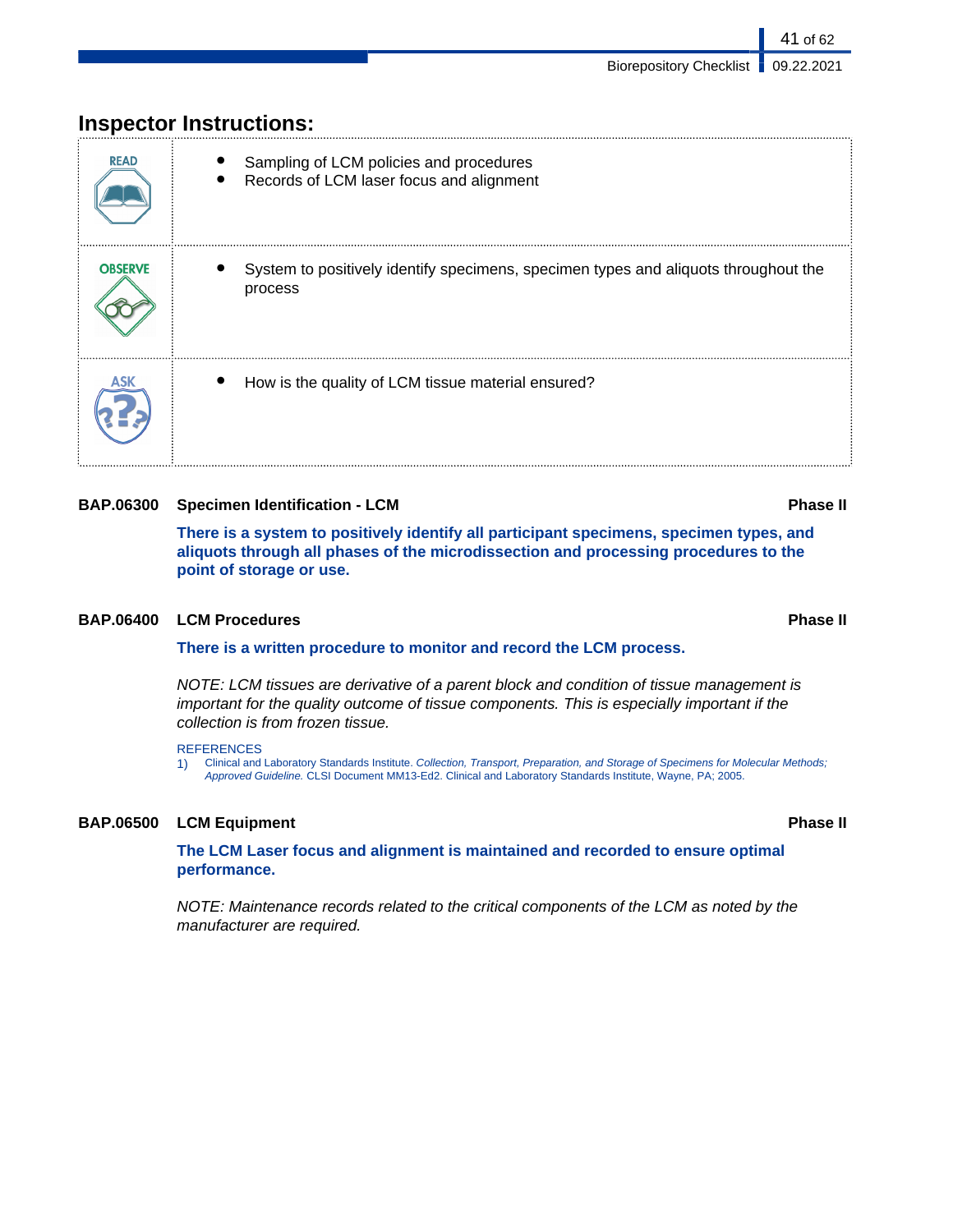# **MOLECULAR METHODS**

# **ELECTROPHORESIS**

# **Inspector Instructions:**

| <b>READ</b>    | Sampling of electrophoresis policies and procedures                                                  |
|----------------|------------------------------------------------------------------------------------------------------|
| <b>OBSERVE</b> | Autoradiographs/gel photographs (sufficient resolution/quality)                                      |
|                | How does your laboratory prevent degradation of the nucleic acid sample used for<br>electrophoresis? |

# **BAP.06510 Loading Nucleic Acids Phase I**

**Standard amounts of nucleic acid are loaded on analytical gels, when possible.**

# **BAP.06520 Molecular Weight Markers Phase II**

**Known molecular weight markers that span the range of expected bands are used for each electrophoretic run.**

# **Evidence of Compliance:**

✓ Records of appropriate markers with each run

# **BAP.06530 Visual/Fluorescent Markers Phase II**

**Visual or fluorescent markers are used to determine the endpoint of gel electrophoresis.**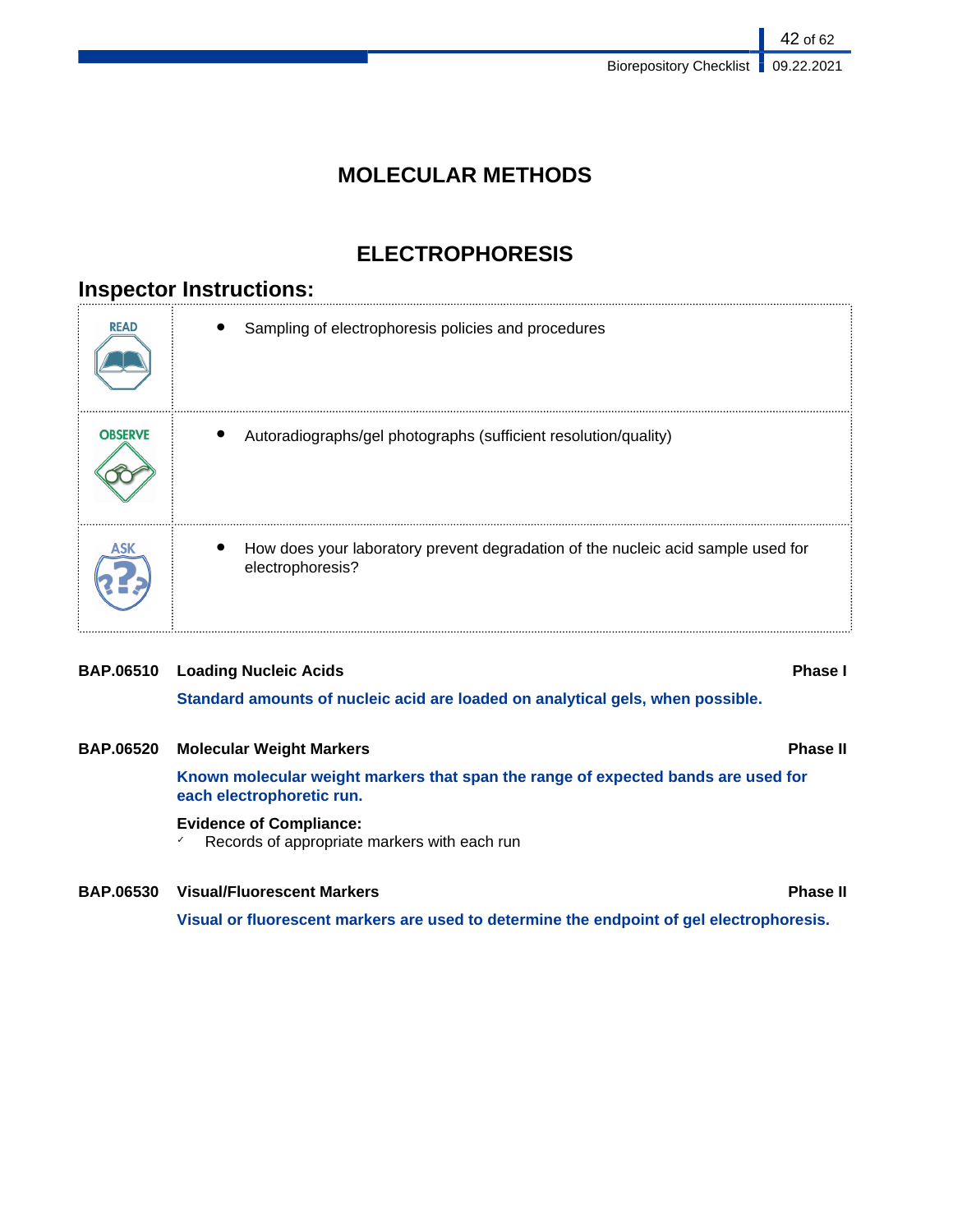# **TARGET AMPLIFICATION/POLYMERASE CHAIN REACTION (PCR)**

# **Inspector Instructions:**

| <b>READ</b>    | Sampling of amplification/PCR policies and procedures                                                                           |
|----------------|---------------------------------------------------------------------------------------------------------------------------------|
| <b>OBSERVE</b> | Physical containment practices (frequent glove change, separate manipulation of pre-<br>and post-specimens, dedicated pipettes) |
|                | How does your laboratory distinguish a true negative from a false negative result?                                              |

# **BAP.06610 Carryover - Nucleic Acid Amplification Phase II**

**Nucleic acid amplification procedures (eg, PCR) are designed to minimize carryover (false positive results) using appropriate physical containment and procedural controls.**

NOTE: This item is primarily directed at ensuring adequate physical separation of pre- and postamplification samples to avoid amplicon contamination. The extreme sensitivity of amplification systems requires that the laboratory take special precautions. For example, pre- and postamplification samples should be manipulated in physically separate areas; gloves must be worn and frequently changed during processing; dedicated pipettes (positive displacement type or with aerosol barrier tips) must be used; and manipulations must minimize aerosolization. Enzymatic destruction of amplification products is often helpful, as is real-time measurement of products to avoid manual manipulation of amplification products.

## **Evidence of Compliance:**

Written procedure that defines the use of physical containment and procedural controls as applicable to minimize carryover

### **REFERENCES**

- 1) Kwok S, Higuchi R. Avoiding false positives with PCR. Nature 1989;339:237-238
- 2) Clinical and Laboratory Standards Institute (CLSI). Establishing Molecular Testing in Clinical Laboratory Environments: CLSI document MM19-A (ISBN 1-56238-773-1). Clinical and Laboratory Standards Institute, 940 West Valley Road, Suite 1400, Wayne, Pennsylvania 19087-1898 USA, 2011.

## **BAP.06620 Internal Controls - Nucleic Acid Amplification Phase II**

**In all nucleic acid amplification procedures, internal controls are run to detect a false negative reaction secondary to extraction failure or the presence of an inhibitor, when appropriate.**

NOTE: The laboratory should be able to distinguish a true negative result from a false negative due to failure of extraction or amplification. Demonstration that another sequence can be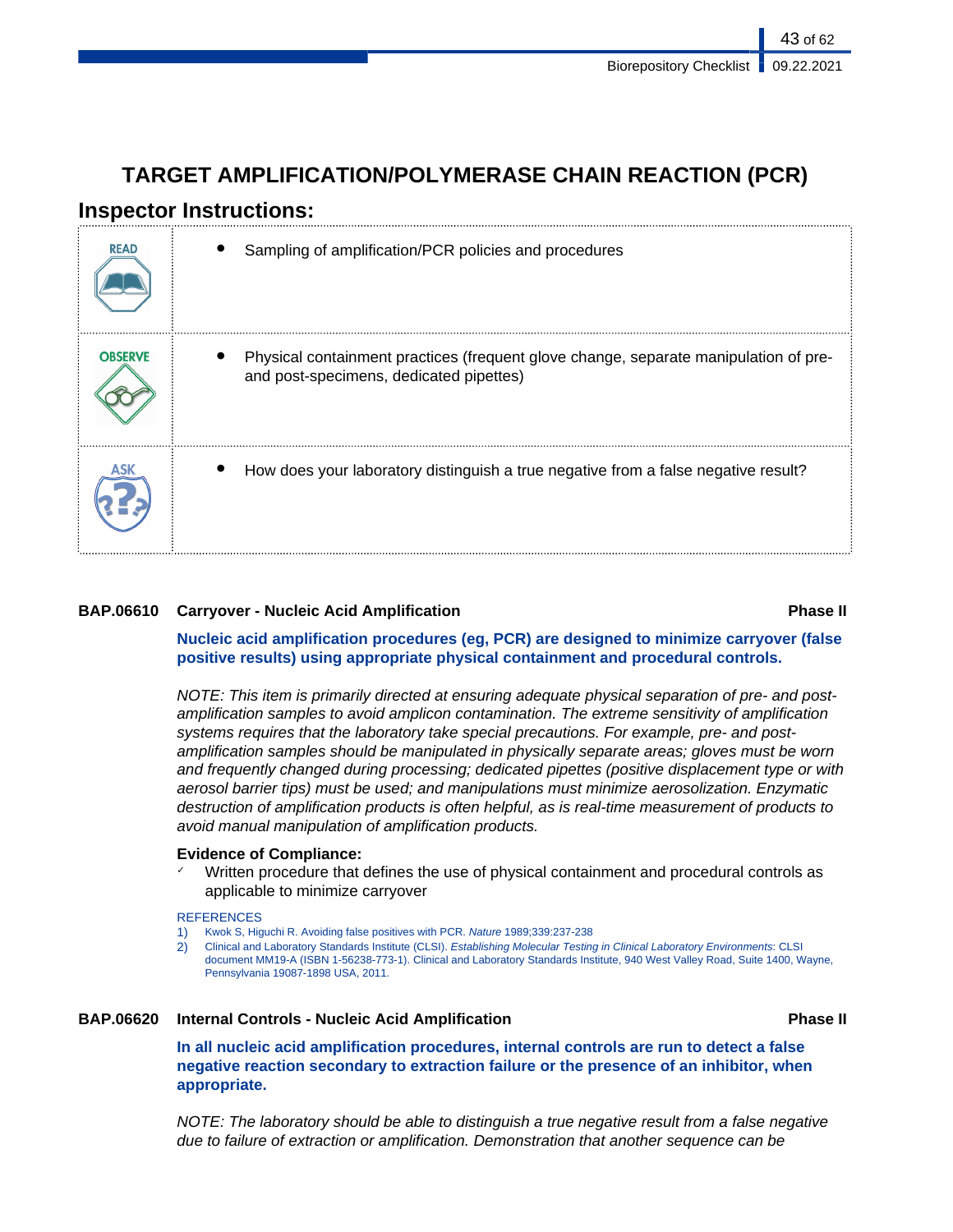successfully amplified in the same specimen should be sufficient to resolve this issue. For quantitative amplification assays, the effect of partial inhibition must also be addressed.

The internal control should not be smaller than the target amplicon. There are some rare exceptions to this rule due to sequence length and design. In this situation the internal control should not be more than 10% smaller than the target amplicon and the use of a smaller internal control should be justified.

### **Evidence of Compliance:**

✓ Written procedure defining use of internal controls **OR** records of assay validation and monitoring statistics for test result trends

## **BAP.06630 Melting Temperature Phase I**

44 of 62

**For tests that generate a result based on a Tm, appropriately narrow temperature ranges (+/- 2.5°C) are defined and recorded each day of use.**

# **IN SITU HYBRIDIZATION (ISH)**

The use of the term in situ hybridization (ISH) in this section applies to all ISH methods, including fluorescence (FISH), chromogenic (CISH), silver (SISH), and brightfield (BRISH) in situ hybridization.

Please refer to the Definition of Terms section in the All Common (COM) Checklist for definitions of analytical validation and analytical verification.

# **Inspector Instructions:**

| <b>READ</b> | Sampling of ISH policies and procedures<br>Sampling of probe validation/verification records<br>Sampling of QC records<br>Sampling of patient test reports                                                                                        |
|-------------|---------------------------------------------------------------------------------------------------------------------------------------------------------------------------------------------------------------------------------------------------|
|             | How are ISH cut-off values established?<br>How does your laboratory validate/verify assay performance prior to test<br>implementation?<br>What is your course of action when a probe does not produce an internal control<br>$\bullet$<br>signal? |

## **BAP.06710 ISH Probe Validation/Verification Phase II**

**There are policies, procedures, and records of validation /verification of all in situ hybridization probes.**

NOTE: Additional requirements for test method validation/verification are in the All Common Checklist.

# **Evidence of Compliance:**

Written procedure for validation/verification of ISH probes

**REFERENCES** 

- 1) American College of Medical Genetics, Standards and Guidelines for Clinical Genetics Laboratories, 2018 edition, Revised 01/2018.
- 2) Clinical and Laboratory Standards Institute (CLSI). Fluorescence In Situ Hybridization Methods for Clinical Laboratories; Approved Guideline—Second Edition. CLSI document MM07-A2 (ISBN 1-56238-885-1] Clinical and Laboratory Standards Institute, 940 West Valley Road, Suite 2500, Wayne, Pennsylvania 19087-1898 USA, 2013.
- 3) Lawrence Jennings, Vivianna M. Van Deerlin, Margaret L. Gulley (2009) Recommended Principles and Practices for Validating Clinical Molecular Pathology Tests. Archives of Pathology & Laboratory Medicine: Vol. 133, No. 5, pp. 743-755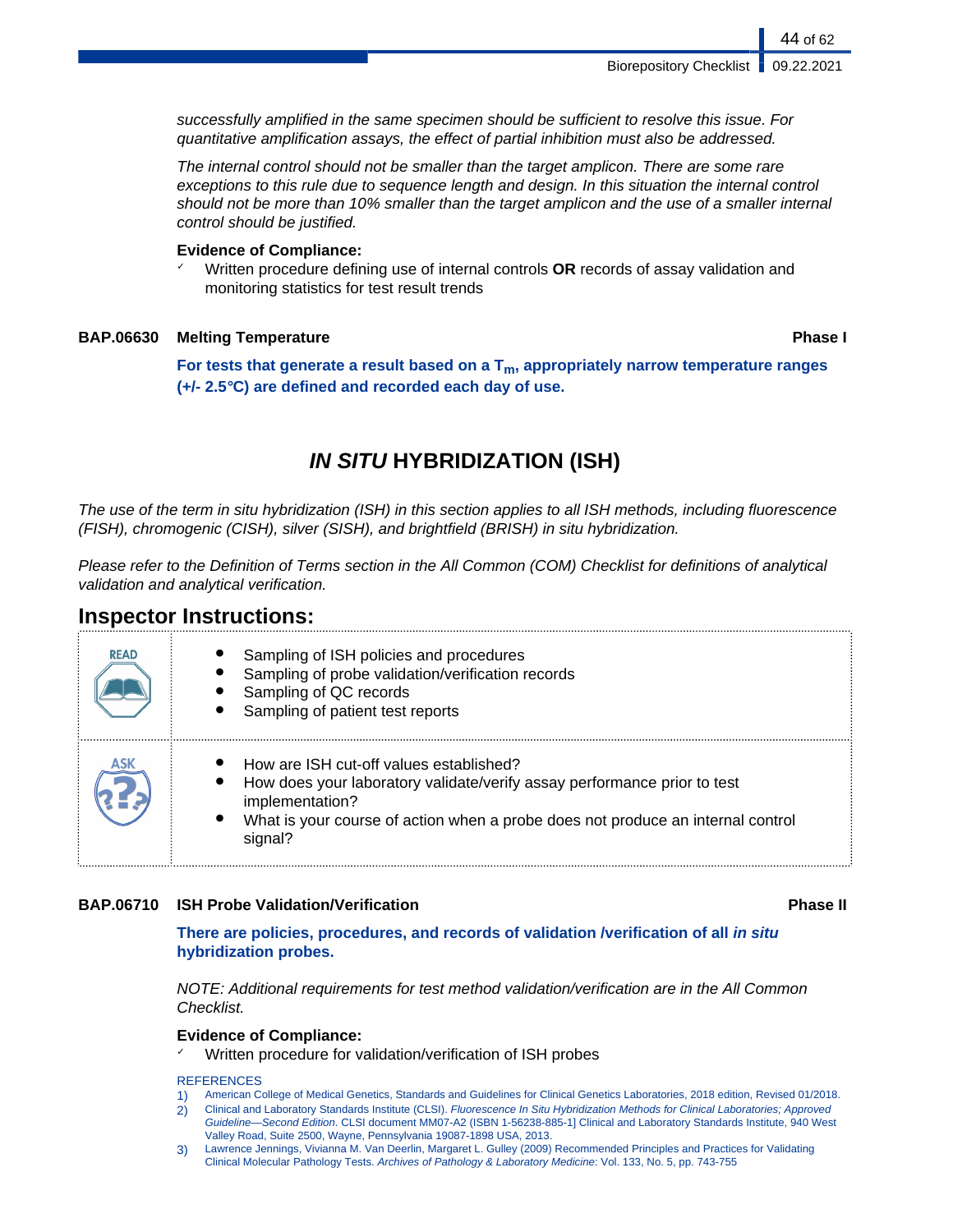- 4) Wiktor AE, Van Dyke DL, Stupca PJ, et al. Preclinical validation of fluorescence in situ hybridization assays for clinical practice. Genetics in Medicine 8:16-23, 2006.
- 5) Weremowicz S, Sandstrom DJ, Morton CC, Miron PM. Validation of DNA probes for preimplantation genetic diagnosis (PGD) by fluorescence in situ hybridization (FISH) R1. Prenat Diagn. 2006 Nov;26(11):1042-50.
- 6) Saxe DF, Persons DL, Wolff DJ, Theil, KS; Cytogenetics Resource Committee of the College of American Pathologists. Validation of fluorescence in situ hybridization using an analyte-specific reagent for detection of abnormalities involving the mixed lineage leukemia gene. Arch Pathol Lab Med. 2012; 138(1):47-52.

## **BAP.06720 Interphase ISH - Cut-off Value Phase II**

**For interphase in situ hybridization (ISH), the laboratory establishes a normal cut-off value for results for each probe used, when applicable.**

NOTE: Refer to the All Common Checklist for specific test method validation/verification requirements. Cut-off values are usually required when ISH testing uses locus-specific probes against nuclear DNA.

### **Evidence of Compliance:**

- ✓ Written procedure for establishing normal cut-off values **AND**
- Records from cut-off value studies

#### **REFERENCES**

- 1) American College of Medical Genetics, Standards and Guidelines for Clinical Genetics Laboratories, 2018 edition, Revised 01/2018.
- 2) Clinical and Laboratory Standards Institute. Fluorescence In Situ Hybridization Methods for Clinical Laboratories; Approved
	- Guideline. 2<sup>nd</sup> ed. CLSI Document MM07-A2. Clinical and Laboratory Standards Institute, Wayne, PA; 2013.

### **BAP.06740 ISH Assay Performance Phase I**

### **There are records of in situ hybridization (ISH) performance for each assay.**

NOTE: Assay performance should include monitoring hybridization efficiency, probe signal intensity and overall assay results, including controls, as applicable.

#### **Evidence of Compliance:**

- ✓ Written procedure defining acceptance criteria for ISH assay performance **AND**
- Records of QC monitoring of ISH assay performance at defined frequency

### **BAP.06750 ISH Probe Intended Target Phase I**

**There is a system in place to ensure that the in situ hybridization (ISH) probe used is for the intended target.**

NOTE: Examples can include (but may not be limited to): 1) concurrent analysis of any available metaphase cells in an interphase cell analysis; 2) inclusion of an internal or external target that results in a positive signal for each hybridization; 3) written protocols that ensure the respective probe is applied to the intended specimen.

#### **Evidence of Compliance:**

- ✓ Written policy defining the system for ensuring use of the appropriate ISH probe **AND**
- Records confirming intended target

### **BAP.06760 ISH Scoring Phase II**

**When applicable, there are written procedures for scoring in situ hybridization (ISH) results, including the number of cells scored and all analyses are scored according to these procedures.**

#### **REFERENCES**

- 1) American College of Medical Genetics, Standards and Guidelines for Clinical Genetics Laboratories, 2018 edition, Revised 01/2018.
- 2) Clinical and Laboratory Standards Institute (CLSI). Fluorescence In Situ Hybridization Methods for Clinical Laboratories; Approved Guideline—Second Edition. CLSI document MM07-A2 (ISBN 1-56238-885-1] Clinical and Laboratory Standards Institute, 940 West Valley Road, Suite 2500, Wayne, Pennsylvania 19087-1898 USA, 2013.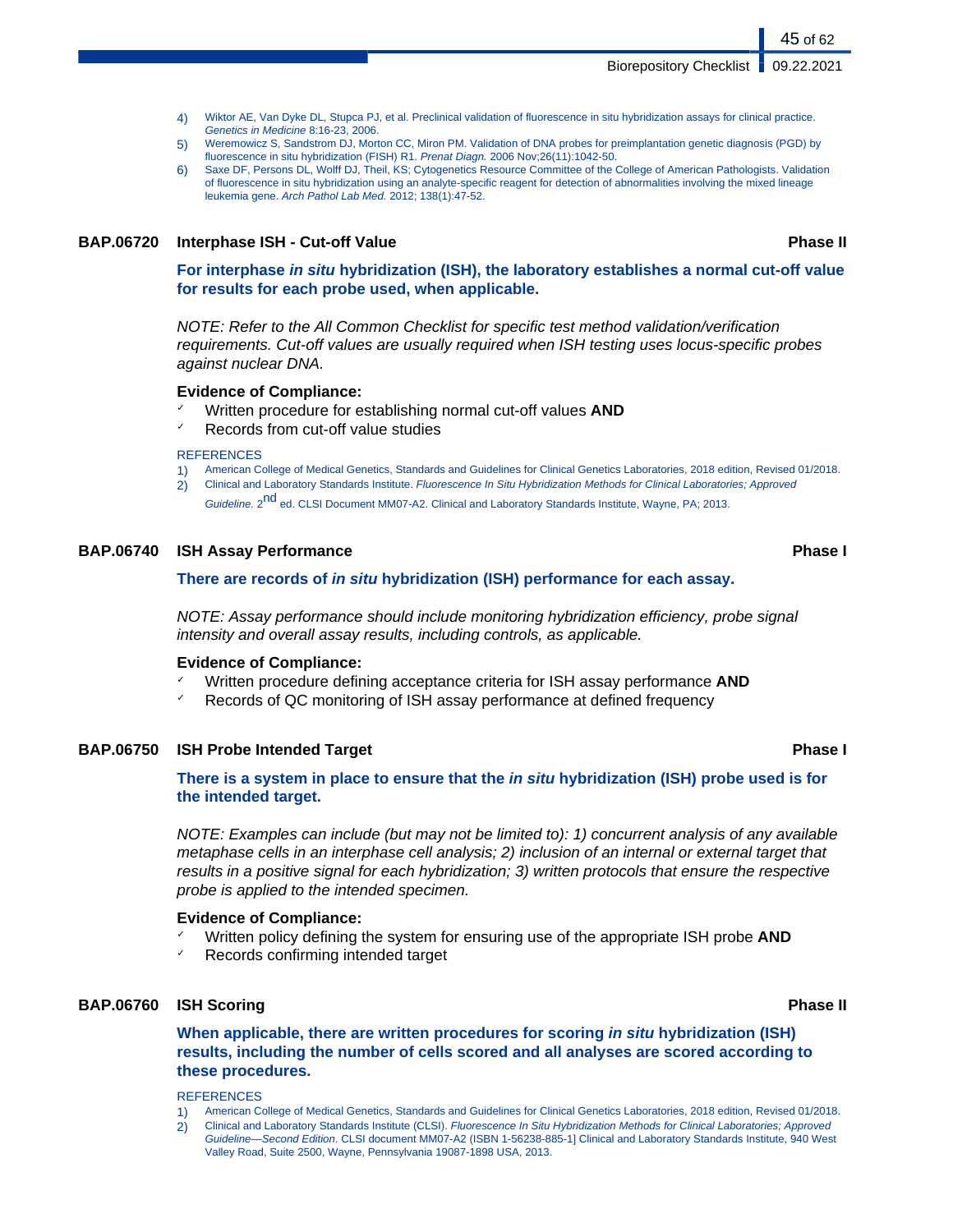### **BAP.06770 ISH Controls Phase II**

# **Controls (internal and/or external) are used and recorded for each in situ hybridization (ISH) analysis.**

NOTE: What functions as a control depends on the specific assay, signal pattern present, and sample type. For example, assays designed to detect deletions may use internal controls that include both the probe of interest and a control locus probe, both of which map to the same chromosome. In this situation, there are two internal controls, the signal for the probe of interest on the normal homolog and the control locus signals on both the normal and deleted homolog. For a dual fusion assay, the probe signals on each of the normal homologs function as internal controls. If a probe is used that does not produce an internal control signal (eg, a Y chromosome probe in a female), another sample that is known to have the probe target must be run in parallel as an external control with the patient sample. In addition, many ISH assays use an external control(s). For FDA-cleared or approved ISH assays, laboratories must follow manufacturer's instructions for quality control at minimum.

#### **Evidence of Compliance:**

- Written policy defining use of control loci with each ISH analysis **AND**
- ✓ Records of QC results

#### **REFERENCES**

- 1) American College of Medical Genetics, Standards and Guidelines for Clinical Genetics Laboratories, 2018 edition, Revised 01/2018.
- 2) Clinical and Laboratory Standards Institute (CLSI). Fluorescence In Situ Hybridization Methods for Clinical Laboratories; Approved Guideline—Second Edition. CLSI document MM07-A2 (ISBN 1-56238-885-1] Clinical and Laboratory Standards Institute, 940 West Valley Road, Suite 2500, Wayne, Pennsylvania 19087-1898 USA, 2013.
- 3) Stupca P, Meyer RG, Dewald GW. Using controls for molecular cytogenetic testing in clinical practice. J Assoc Genet Tech. 2005;31:4-8.

#### **BAP.06780 Image and Slide Retention - ISH Phase II**

**Photographic or digitized images or permanent slides are retained of all in situ hybridization (ISH) assays for an appropriate period.**

NOTE: Images or permanent slides of ISH assays for neoplastic disorders must be retained for 10 years; images or permanent slides of ISH assays for constitutional disorders must be retained for 20 years. For an ISH assay with a normal result, retain an image of at least one cell illustrating the normal probe signal pattern. For an ISH assay with an abnormal result, retain images of at least two cells illustrating each relevant abnormal probe signal pattern.

There is no retention requirement for retaining images of slide preparations when the source slides remain readable for the required retention period.

#### **Evidence of Compliance:**

Written retention policy

#### **\*\*REVISED\*\* 06/04/2020 BAP.06790 ISH Interpretation Phase II**

**If an in situ hybridization (ISH) study requires consultation with a qualified pathologist and/or a cytogeneticist for an accurate interpretation, the appropriate expert is consulted and their involvement is recorded.**

# **INSTRUMENTS AND EQUIPMENT**

A variety of instruments and equipment are used to support the biorepository. All instruments and equipment should be properly operated, maintained, serviced, and monitored to ensure proper performance. The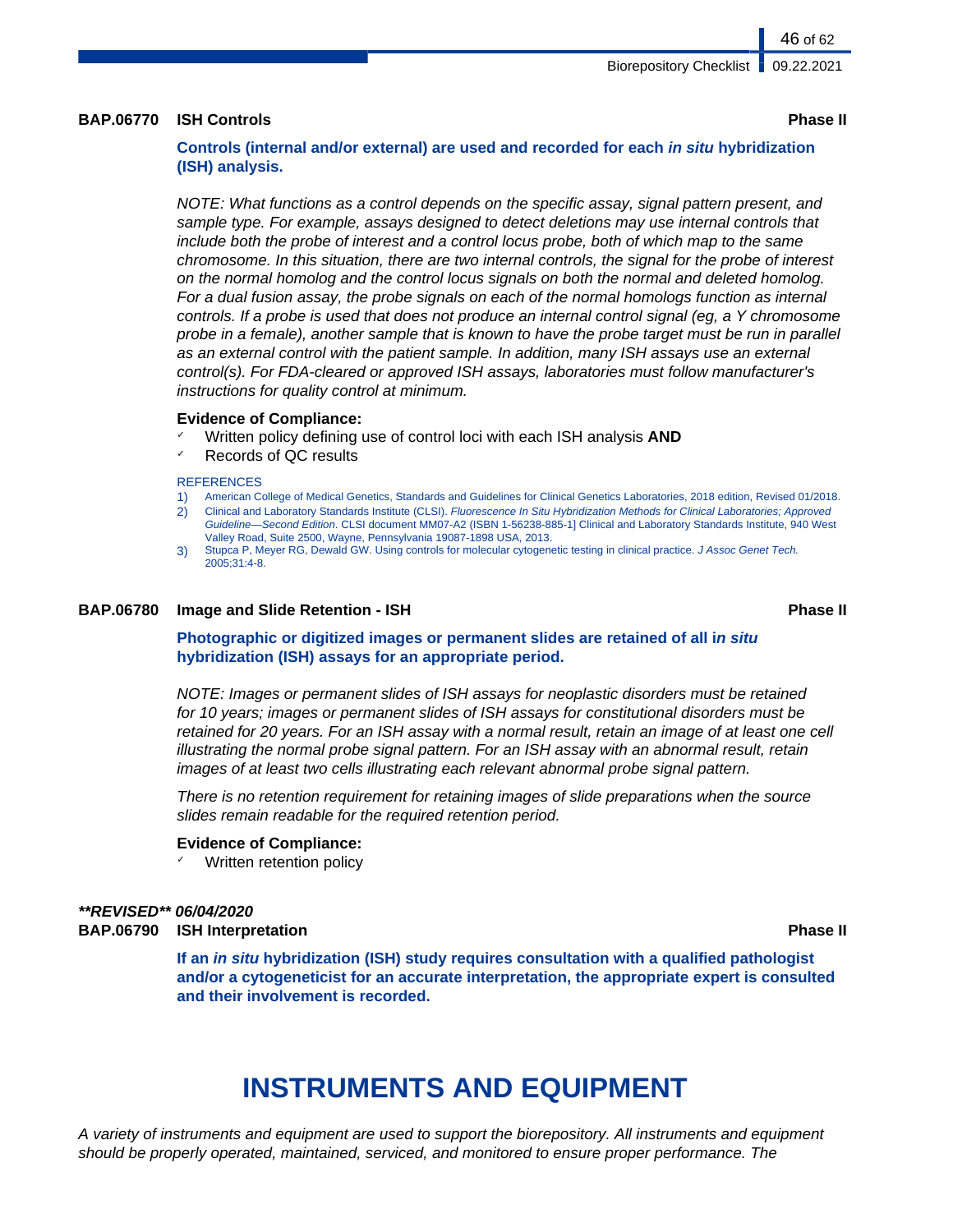procedures and schedules for instrument maintenance and function checks must be as thorough and as frequent as specified by the manufacturer. Examples of equipment include, but are not limited to centrifuges, microscopes, incubators, heat blocks, biological safety cabinets, fume hoods, microwaves, etc.

The checklist requirements in this section should be used in conjunction with the requirements in the All Common Checklist relating to instruments and equipment.

# **Inspector Instructions:**

| <b>READ</b>    | Sampling of histology safety policies and procedures<br>Sampling of microwave reproducibility and ventilation checks<br>Records of biological safety cabinet certification<br>Sampling of thermocycler monitoring records                                                                                                                                                                               |
|----------------|---------------------------------------------------------------------------------------------------------------------------------------------------------------------------------------------------------------------------------------------------------------------------------------------------------------------------------------------------------------------------------------------------------|
| <b>OBSERVE</b> | Location of automated tissue processor<br>Storage cabinets<br>Use of UV protective shielding, if applicable                                                                                                                                                                                                                                                                                             |
| ASK            | How frequently do you change solutions in the tissue processor? How is the<br>timeframe for changing solutions determined?<br>How does your laboratory prevent cross-contamination of paraffin sections in the<br>flotation bath?<br>How often do you decontaminate your cryostat?<br>How does your laboratory ensure the individual wells of the thermocycler are<br>maintaining accurate temperature? |

## **BAP.06844 Automated Tissue Processor Phase II**

**Each open (ie, generative of flammable vapors into the ambient workspace) automated tissue processor is operated at least five feet (1.5 m) from the storage of combustible materials and from the paraffin dispenser.**

NOTE: Tissue processors that operate as a closed system confine ignitable vapor hazards within the processor and thus do not pose a hazard requiring five feet of separation.

Each open (ie, generative of flammable vapors into the ambient workspace) automated tissue processor must be located at least five feet from the storage of combustible materials unless separated by one-hour fire-resistive construction. Flammable and combustible liquids must not be positioned near sources of heat or ignition. At least five feet must separate each open system tissue processor from the paraffin dispenser.

# **BAP.06846 Microtome Knife Storage Phase II**

**Microtome knives are stored in original containers or by some other means to avoid personnel injury or equipment damage.**

# **BAP.06851 Microtome Maintenance Phase I**

**Microtomes and microtome knives are clean and well-maintained.**

NOTE:

Microtomes must be clean, properly lubricated, and without excessive play in the advance mechanism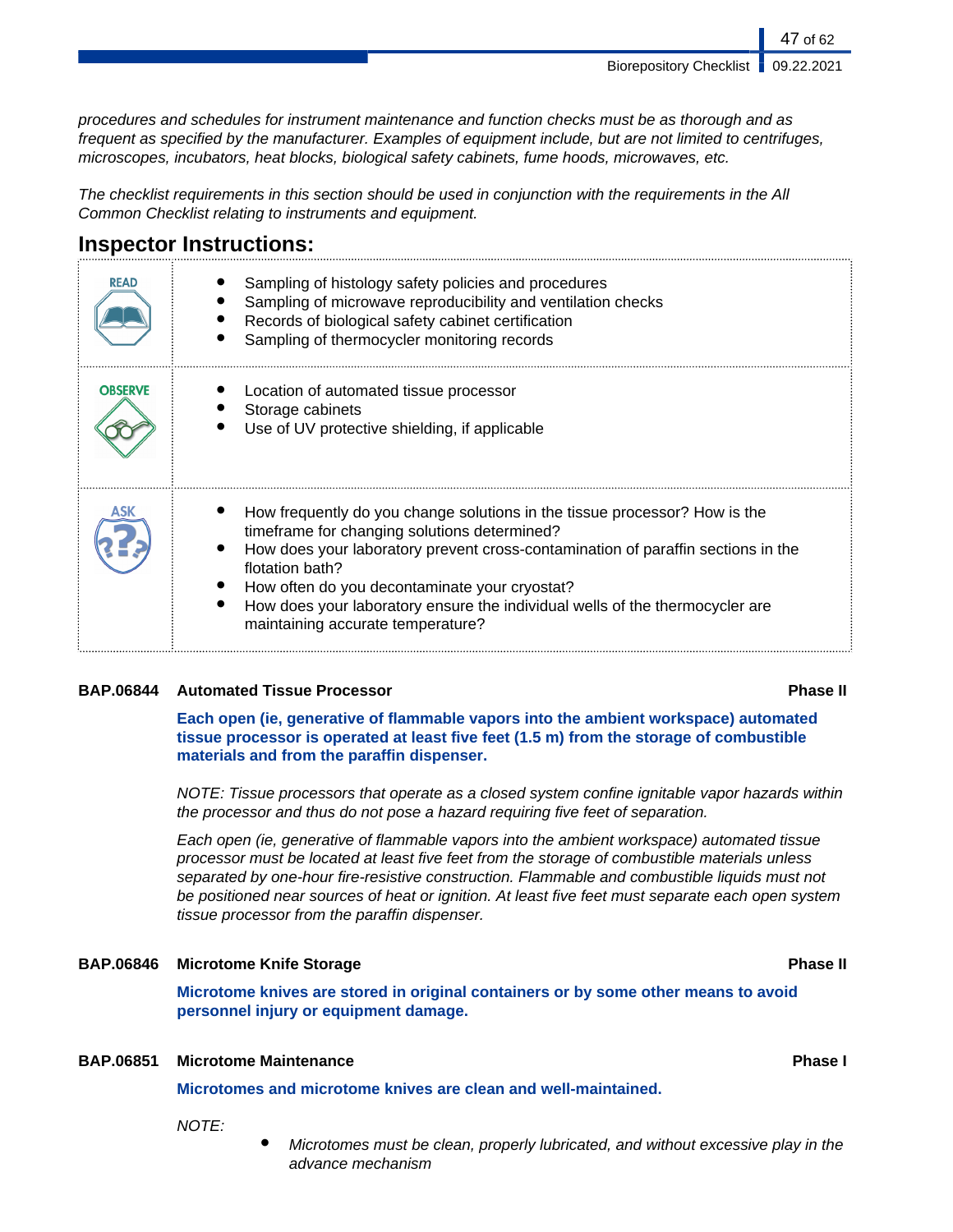Knives must be sharp and free of nicks

NOTE: The following four requirements apply to microwave devices used in the histology section.

#### **BAP.06854 Microwave Usage Phase I**

**Microwave devices are used in accordance with manufacturer's instructions.**

NOTE: Microwave devices should be used in accordance with manufacturer's instructions, unless CAP requirements are more stringent.

#### **Evidence of Compliance:**

Written procedure for microwave usage

### **BAP.06856 Microwave Monitoring Phase I**

### **Microwave devices are at least annually monitored for reproducibility.**

NOTE: "Reproducibility" is defined as consistency in diagnostic quality obtained from microwave equipment and procedures. For some devices, reproducibility may be evaluated by monitoring the temperatures of identical samples after microwave processing. For those microwave devices (particularly those incorporated into histology processing equipment) that use temperatureindependent methods to evaluate reproducibility, the biorepository should have a written procedure for monitoring reproducibility that follows instrument manufacturer's instructions. Information on such procedures is given in the reference to this checklist requirement (see below).

The microwave device should be tested for radiation leakage if there is visible damage to the device.

### **Evidence of Compliance:**

Written procedure for monitoring the diagnostic quality of specimens processed using microwaves

## **BAP.06858 Microwave Container Venting Phase I**

### **All containers used in microwave devices are vented.**

NOTE: Venting of containers is necessary so that processing occurs at atmospheric pressure, to prevent explosion. For procedures using pressure above that of the atmosphere, specialized containers must be used, with strict adherence to manufacturer's instructions.

#### **Evidence of Compliance:**

Written policy for the use of appropriately vented containers

### **BAP.06865 Microwave Venting Phase I**

### **Microwave devices are properly vented.**

NOTE: This checklist item does not apply to microwave devices that are designed by the manufacturer to operate without venting.

Microwave devices should be placed in an appropriate ventilation hood to contain airborne chemical contaminants and potentially infectious agents. Before operation of the microwave device, flammable and corrosive reagents should be removed from the hood, to prevent fire or chemical damage to the electronic components of the device. Microwave devices used outside a fume hood should have an integral fume extractor certified by the manufacturer for use in a clinical laboratory.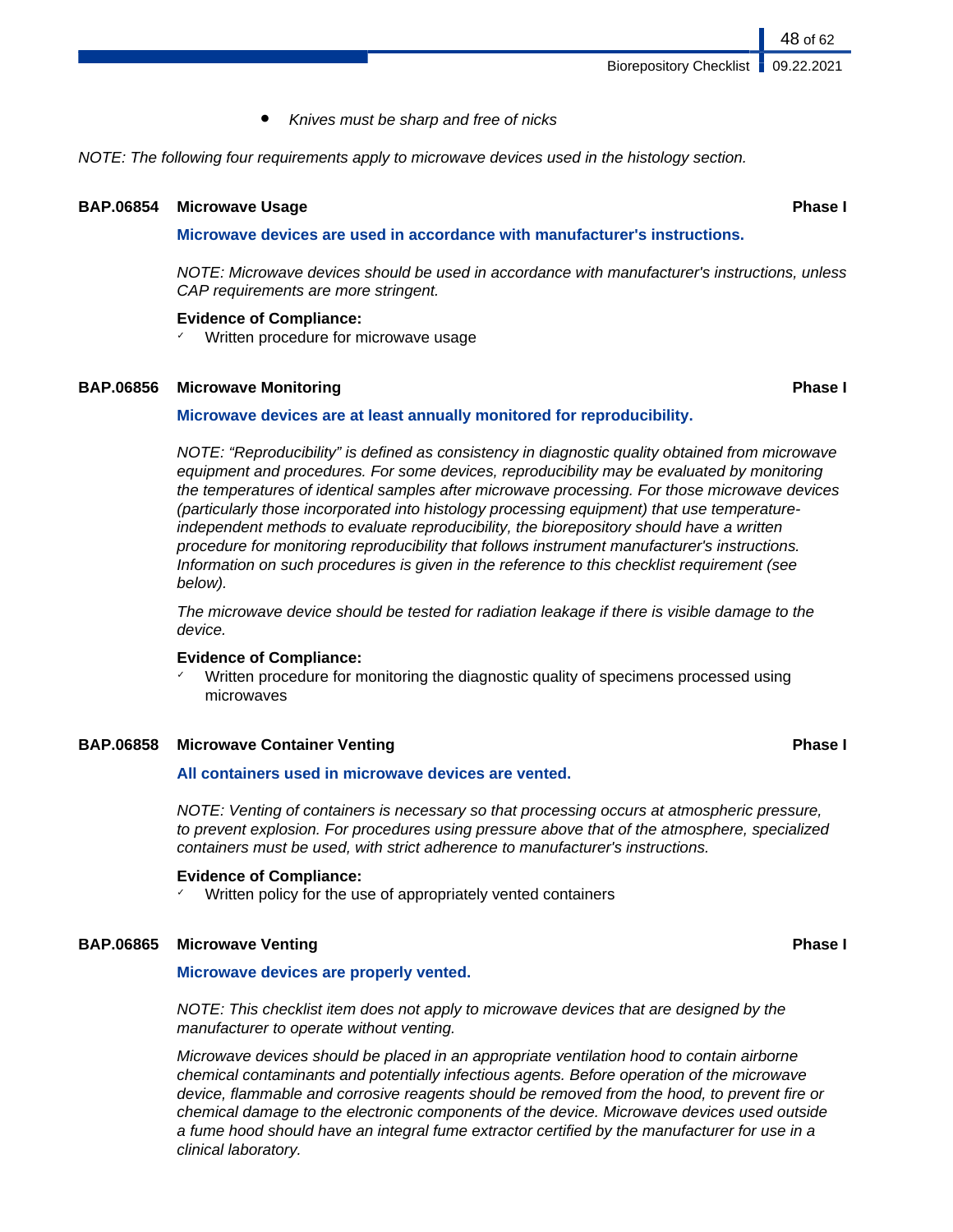The effectiveness of ventilation should be monitored at least annually.

This checklist requirement does not apply if only non-hazardous reagents (and non-infectious specimens) are used in the device (eg, water, certain biological stains, paraffin sections). The biorepository should consult the safety data sheets (formerly MSDS) received with reagents and stains to assist in determining proper handling requirements and safe use.

### **Evidence of Compliance:**

Records of annual evaluation of ventilation effectiveness

#### **BAP.07110 Automated Stainer Phase II**

#### **There is a schedule to change the solutions in automated stainers.**

NOTE: Solutions must be changed at intervals appropriate for the biorepository's workload. Cleaning of the stainers should be recorded when performed.

#### **Evidence of Compliance:**

- ✓ Written procedure defining frequency of changing staining solutions **AND**
- $\sqrt{a}$  QC records that record compliance with the procedure

## **BAP.07120 Incubator QC Phase II**

#### **Incubators are monitored for temperature, CO2 level, and humidity on each day of use.**

NOTE: The procedure manual must specify the allowable limits for each type of culture. Readings must be recorded each day that cultures are incubated. There must be records of corrective action if the allowable limits are exceeded.

#### **Evidence of Compliance:**

Instrument QC records

## **\*\*REVISED\*\* 09/22/2021**

### **BAP.07200 Tissue Processor Solutions Phase II**

### **Tissue processor solutions are changed at intervals appropriate for the workload.**

NOTE: When solutions are changed, they must be entirely replaced with new solution and not just "topped off."

#### **Evidence of Compliance:**

- Written policy defining frequency for changing tissue processor solutions based on workload **AND**
- Records of solution changes at defined frequency

#### **REFERENCES**

1) Compton CC, Robb JA, Anderson MW, et al. Preanalytics and Precision Pathology: Pathology Practices to Ensure Molecular Integrity of Cancer Patient Biospecimens for Precision Medicine. Arch Pathol Lab Med. 2019;143(11)1346-63.

## **BAP.07210 Tissue Processing Programs Phase II**

#### **Tissue processing programs are validated.**

NOTE: To validate new processing programs, the biorepository should run tissue samples of the same size, thickness and fixation in duplicate. Reagents on the processor(s) should be comparable, eg, all fresh reagents. Process, embed, cut, and stain slides at the same time and evaluate the quality of the blocks, eg, firmness, ease of cutting. The slides should be evaluated by the pathologist without knowledge of which processing program was used and graded on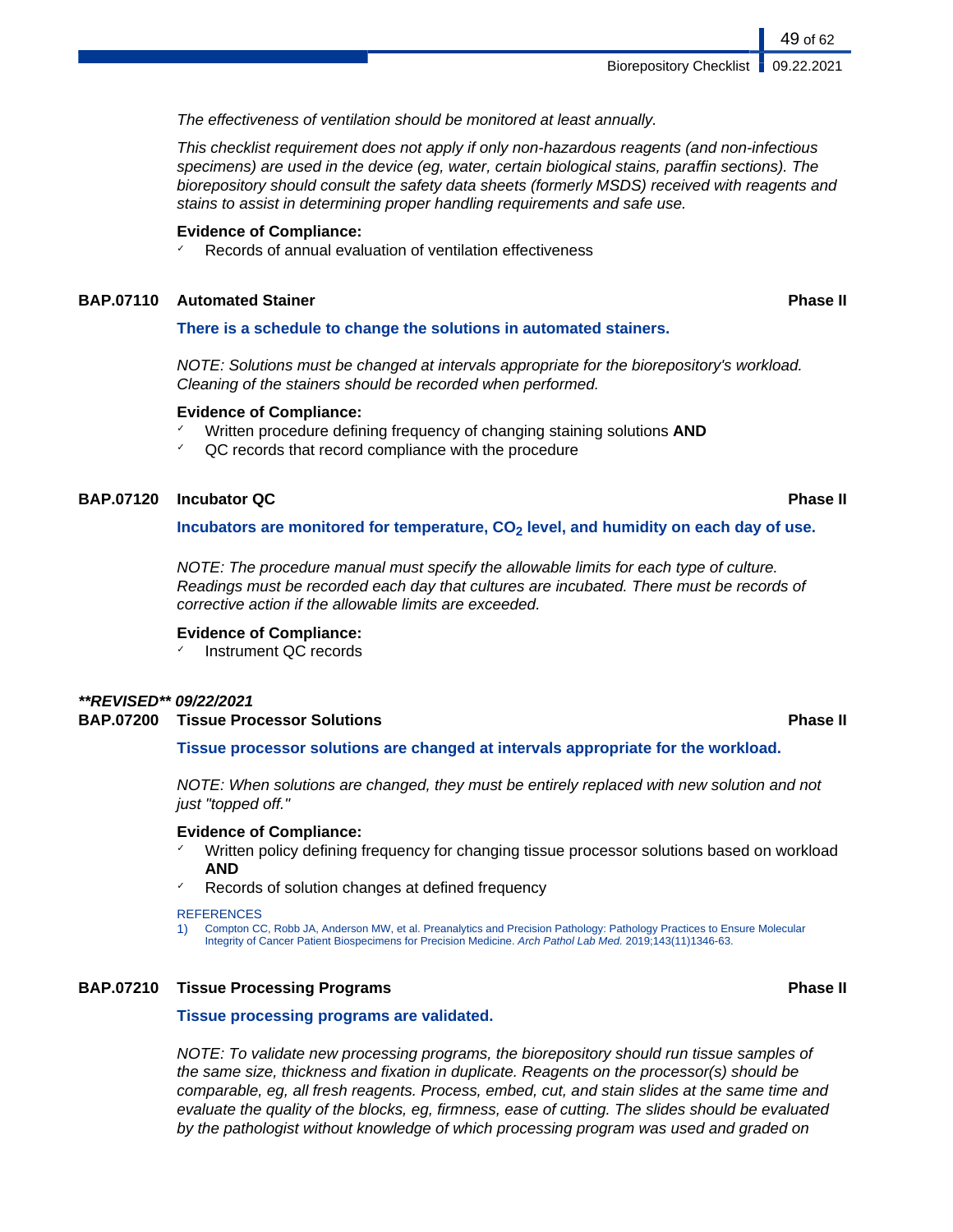quality of section and staining. The new processing program must be of equal or better quality before being put into use.

This method may also be used to verify a routine processing program before putting a new processor into production.

#### **Evidence of Compliance:**

- Written procedure for validation of new tissue processing programs **AND**
- Records of validation

## **BAP.07220 Tissue Processing Programs Phase I**

50 of 62

**Specific tissue processing programs are available for different types and sizes of specimens.**

NOTE: To achieve acceptable results for diagnostic purposes, processing programs may be needed for different sizes and types of specimens. Biopsy specimens may be processed on a shorter schedule than larger specimens; large, dense or fatty specimens and brain specimens will not process adequately on a shorter schedule. A variety of processing programs should be used to achieve good processing results.

# **Evidence of Compliance:**

Written procedure defining processing programs for various types and sizes of specimen tissues

### **\*\*REVISED\*\* 09/22/2021**

## **BAP.07400 Paraffin Baths, Flotation Baths, and Embedding Stations Phase II**

**Paraffin baths, flotation baths, and embedding stations are clean, controlled and wellmaintained.**

NOTE: Instruments must be clean and well-maintained (eg, tissue processors, embedding centers, dispensers, flotation baths, stain lines, coverslipping equipment).

The temperature of the paraffin dispenser and paraffin baths must be correct for the type of paraffin used. At a minimum, the equipment must be maintained according to the manufacturer's instructions and paraffin temperatures recorded.

The CAP recommends the use of high-quality paraffin with a melting point of  $<60^{\circ}$ C. The benefit of low-melt paraffin is that it is removed more efficiently during de-paraffinization and/or antigen retrieval. Efficient paraffin removal is essential for all molecular analyses.

Written procedures must include required water type, fill volume, and optimal temperature range for the type of paraffin used for tissue blocks. Inappropriate temperatures may affect the downstream use of the biospecimen.

#### **Evidence of Compliance:**

- ✓ Records of maintenance **AND**
- Records of temperature checks

#### **REFERENCES**

1) Compton CC, Robb JA, Anderson MW, et al. Preanalytics and Precision Pathology: Pathology Practices to Ensure Molecular Integrity of Cancer Patient Biospecimens for Precision Medicine. Arch Pathol Lab Med. 2019;143(11)1346-63.

### **BAP.07600 Cryostat Decontamination Phase II**

**There is a written procedure for the decontamination of the cryostat at defined intervals and under defined circumstances, and decontamination records are retained.**

NOTE: The cryostat must be defrosted and decontaminated by wiping all exposed surfaces with tuberculocidal disinfectant. The cryostat should be at room temperature during decontamination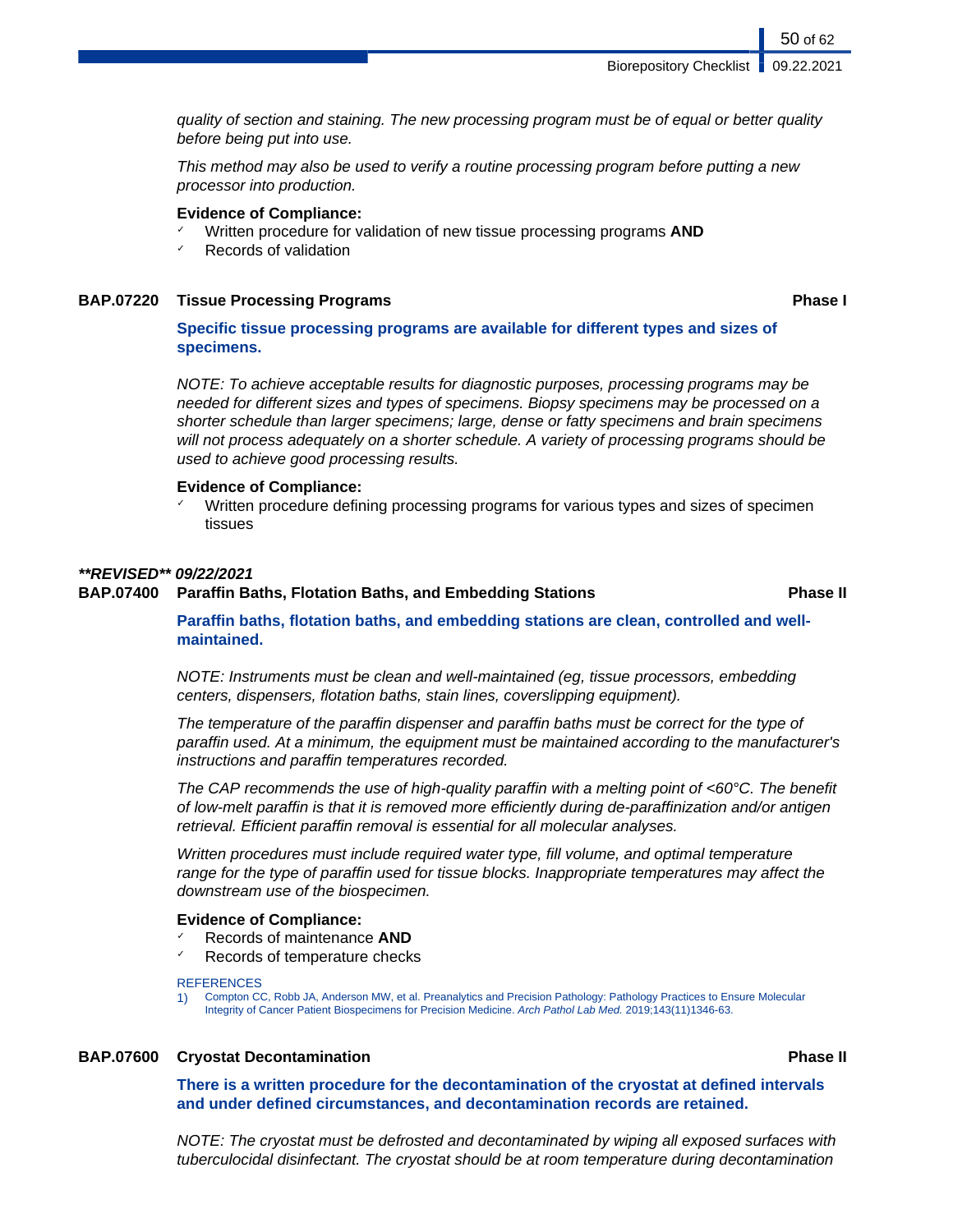unless otherwise specified by the manufacturer. This should be done at an interval appropriate for the institution; this must be weekly for instruments used daily. Trimmings and sections for tissue that accumulate inside the cryostat must be removed during decontamination. Although not a requirement, cut-resistant gloves should be worn when changing knife blades.

#### **REFERENCES**

- 1) Clinical and Laboratory Standards Institute. Protection of Laboratory Workers From Occupationally Acquired Infections; Approved Guideline. 4<sup>th</sup> ed. CLSI Document M29-A4. Clinical and Laboratory Standards Institute, Wayne, PA; 2014.
- 2) US Environmental Protection Agency: Antimicrobials Products Tested or Pending Testing. [https://www.epa.gov/pesticide-registration/](https://www.epa.gov/pesticide-registration/antimicrobials-products-tested-or-pending-testing) [antimicrobials-products-tested-or-pending-testing](https://www.epa.gov/pesticide-registration/antimicrobials-products-tested-or-pending-testing) Accessed April 19, 2018.

#### **BAP.07610 Biological Safety Cabinet Phase II**

**A biological safety cabinet (or hood) is available, when appropriate, and is certified at least annually to ensure that filters function properly and that airflow rates meet specifications.**

#### **Evidence of Compliance:**

- Maintenance schedule of BSC function checks **AND**
- Records of testing and certification

#### **REFERENCES**

- 1) Classification of etiologic agents on the basis of hazard; US Department of Health, Education, and Welfare, PHS, Centers for Disease Control, Office of Biosafety. Atlanta, GA. Reprinted September, 1976
- 2) Department of Health and Human Services. Biosafety in Microbiological and Biomedical Laboratories. 5<sup>th</sup> ed. Washington Publishing No. (CDC) 21-1112; December 2009, DC: Publishing No. (CDC) 21-1112, December 2009 HHS.

## **BAP.07620 UV Protection Phase II**

#### **If ultraviolet light sources are used, proper protective shielding is available to users.**

#### **Evidence of Compliance:**

Written policy including precautionary measures when UV light source are utilized

#### **REFERENCES**

1) Clinical and Laboratory Standards Institute (CLSI). Establishing Molecular Testing in Clinical Laboratory Environments: CLSI document MM19-A (ISBN 1-56238-773-1). Clinical and Laboratory Standards Institute, 940 West Valley Road, Suite 1400, Wayne, Pennsylvania 19087-1898 USA, 2011.

## **BAP.07630 Thermocycler Temperature Checks Phase II**

**Individual wells (or a representative sample thereof) of thermocyclers are checked for temperature accuracy before being placed in service and at least annually thereafter.**

NOTE: A downstream measure of well-temperature accuracy (such as productivity of amplification) may be substituted to functionally meet this requirement. For closed systems this function should be performed as a component of the manufacturer-provided preventive maintenance.

#### **Evidence of Compliance:**

- ✓ Written procedure for verification of thermocycler accuracy **AND**
- Records of thermocycler verification

#### **REFERENCES**

- 1) Saunders GC, et al. Interlaboratory study on thermal cycler performance in controlled PCR and random amplified polymorphic DNA analyses. Clin Chem. 2001;47:47-55
- Saunders GC, et al. Interlaboratory study on thermal cycler performance in controlled PCR and random amplified polymorphic DNA analyses. Clin Chem. 2001;47:47-55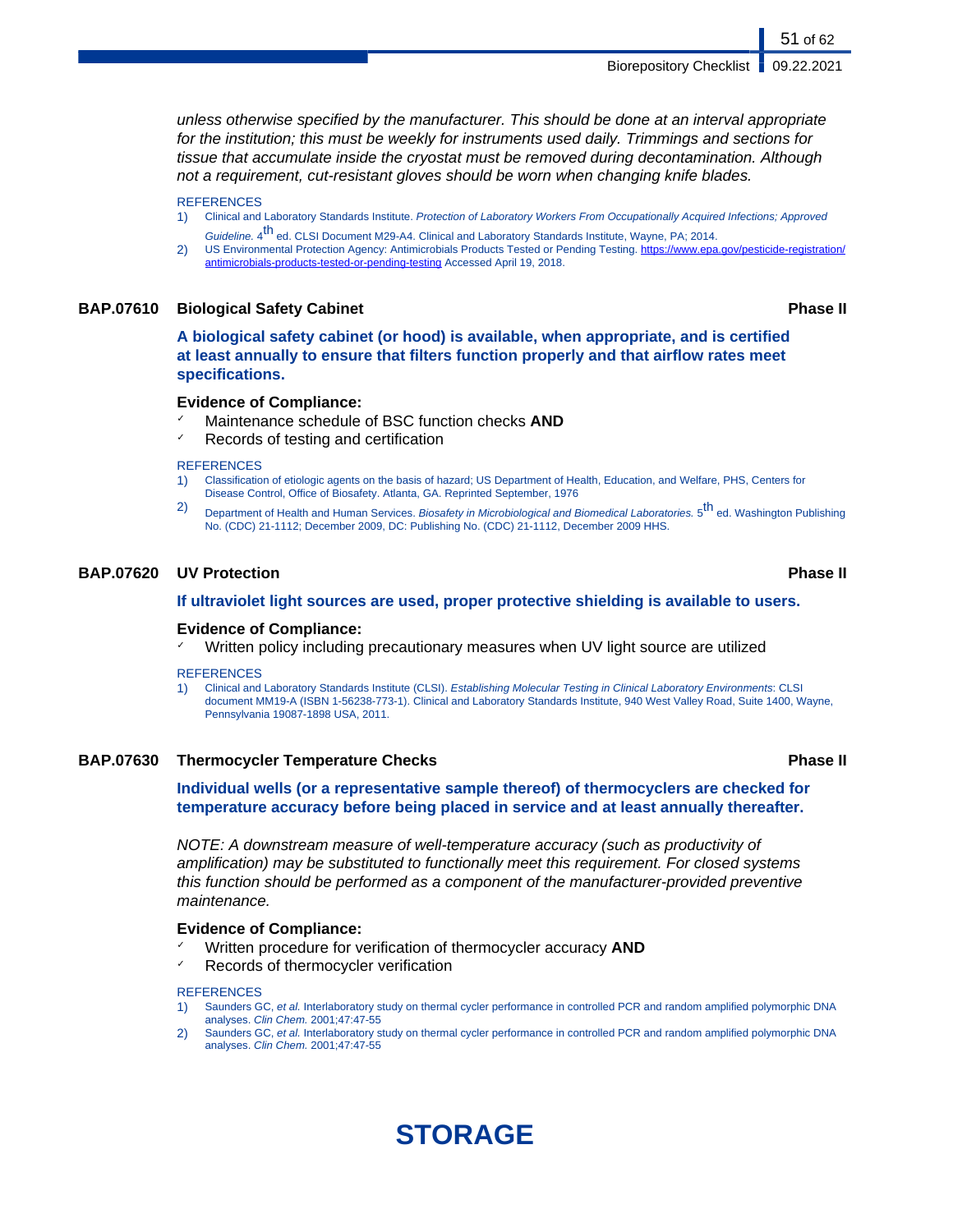52 of 62

This section of storage for a biorepository should be based on the type of equipment, the type of specimen(s) to be stored, the length of time in storage, and the intended use of the specimen(s).

# **TEMPERATURE DEPENDENT STORAGE EQUIPMENT**

# **Inspector Instructions:**

| READ            | Sampling of specimen storage policies and procedures<br>Sampling of preventive and corrective maintenance procedures<br>Records of storage container calibrations and calibration verifications<br>Sampling of temperature monitoring records<br>Sampling of temperature set points |
|-----------------|-------------------------------------------------------------------------------------------------------------------------------------------------------------------------------------------------------------------------------------------------------------------------------------|
| <b>OBSERVE</b>  | Adequate space for storage containers<br>Active alarm systems in place<br>Walk-in storage environment<br>Liquid nitrogen tanks usage monitoring and storage, if applicable                                                                                                          |
|                 | What do you do in the event of freezer breakdown?<br>How do you prevent overflow of storage containers?                                                                                                                                                                             |
| <b>DISCOVER</b> | Have you ever suffered a significant loss of samples? How did you address this and<br>what were the corrective actions that became policy as a result?                                                                                                                              |

# **BAP.07800 Storage Equipment Calibration/Calibration Verification Phase II**

**There is a procedure for calibration and calibration verification for all applicable storage equipment.**

NOTE: The records of calibration and calibration verification include:

- 1. Date calibration was performed
- 2. Identity of person who ran the calibration
- 3. Records of results
- 4. Name of the device used against which instrument was calibrated

## **Evidence of Compliance:**

✓ Records of calibration/calibration verification **OR** manufacturers' certification of calibration

## **BAP.07900 Temperature Set Points Phase I**

**High and low temperature set-points have been established that are appropriate for each storage environment.**

# **BAP.08000 Proper Temperature Phase I**

**There is evidence that all temperature-controlled storage units maintain the proper temperature throughout the unit.**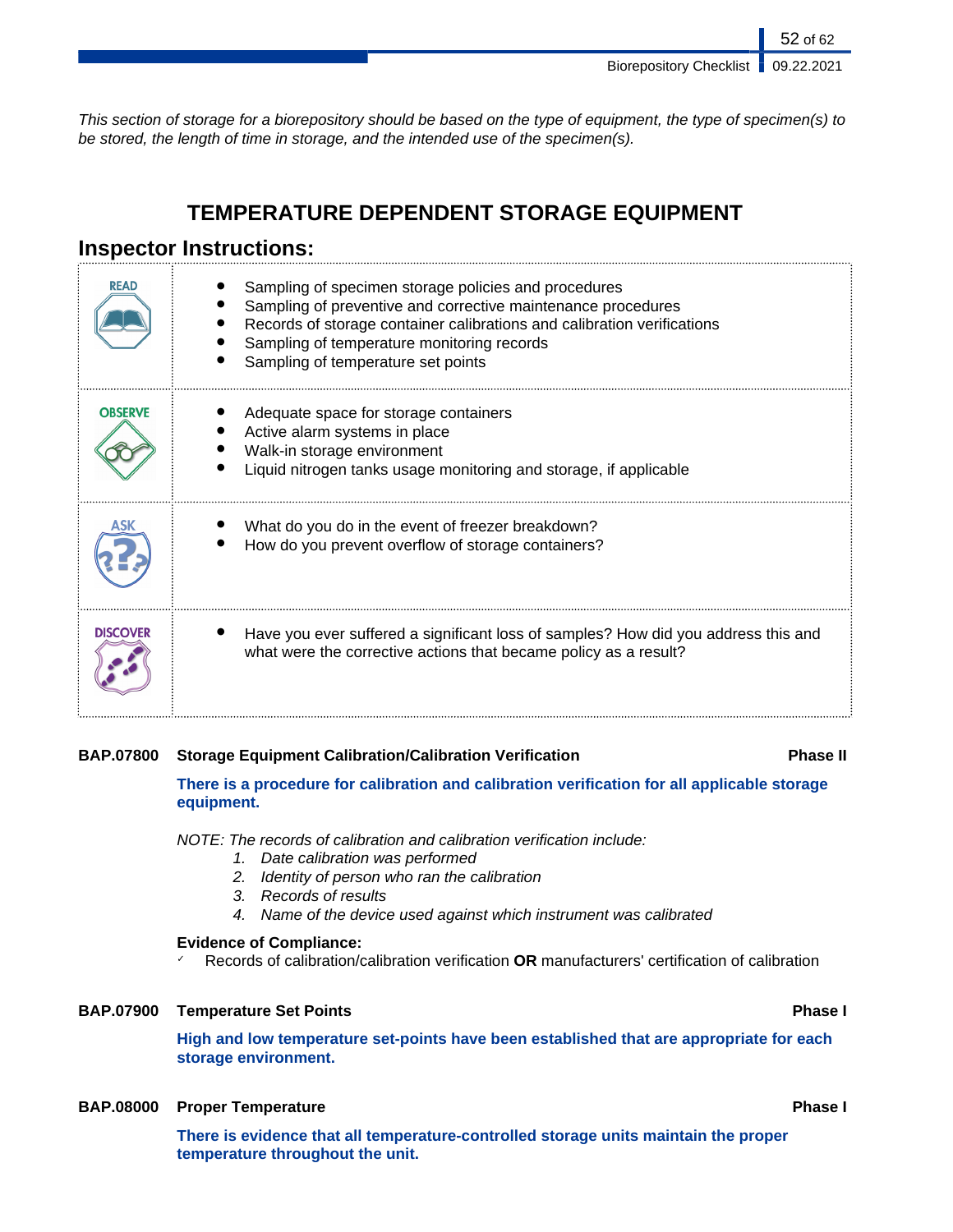NOTE: On all temperature-controlled storage units, temperature mapping must be performed on a periodic basis to ensure that the proper temperature is maintained throughout. There must be records that such readings have been taken. Unrestricted air circulation within the unit reduces the potential for warmer or colder areas that may have detrimental effects on blood/component units without detection by the monitoring system. This requirement also applies to liquid nitrogen (LN2) storage units (vapor phase only).

Temperature mapping must be performed and recorded for each new temperature controlled storage unit prior to being placed in service and periodically for freezers currently in service. The frequency of mapping is determined by the director/designee as well as the review of the data generated.

## **BAP.08100 Refrigerator/Freezer Temperature QC Phase II**

### **Refrigerator/freezer temperatures are checked and recorded daily.**

NOTE: Storage temperature of biospecimens must be appropriate for the type of tissue and its means of preservation. Failure to adhere to requirements could result in a unit not being suitable for the purpose for which it was intended.

This checklist requirement applies to refrigerators/freezers containing reagents or biological specimens. "Daily" means every day (seven days per week, 52 weeks per year). The biorepository must define the acceptable temperature ranges for these units. If temperature(s) are found to be outside of the acceptable range, the biorepository must record appropriate corrective action, which may include evaluation of contents for adverse effects.

The two acceptable ways of recording temperatures are: 1) recording the numerical temperature, or 2) placing a mark on a graph that corresponds to a numerical temperature (either manually, or using a graphical recording device). If the records are manually obtained, the identity of the individual recording the temperature(s) must be recorded (recording the initials of the individual is adequate).

The use of automated (including remote) temperature monitoring systems is acceptable, providing that biorepository personnel have ongoing immediate access to the temperature data, so that appropriate corrective action can be taken if a temperature is out of the acceptable range. There must be records showing daily functionality of the system.

### **BAP.08200 Walk-in Storage Criteria Phase II**

### **Walk-in storage systems should have:**

- **1. Dual compressors**
- **2. Internal safety release**
- **3. Non-slip floor covering**
- **4. Interior oxygen and CO2 monitoring system, when required**

## **BAP.08300 Freezer Preventive Maintenance Phase II**

#### **There is a written procedure for freezer preventive maintenance.**

NOTE: Regular preventive maintenance is required to keep units functioning properly. Routine cleaning and maintenance should be done by assigned employees according to a Preventive Maintenance Schedule. Actions should be targeted at elimination of the causes of equipment failure and unscheduled interruptions. This activity involves regular, routine cleaning, lubricating, testing, calibrating and adjusting, checking for wear and tear and eventually replacing components to avoid breakdown.

### **Evidence of Compliance:**

✓ Record of employees trained to perform preventive maintenance **AND**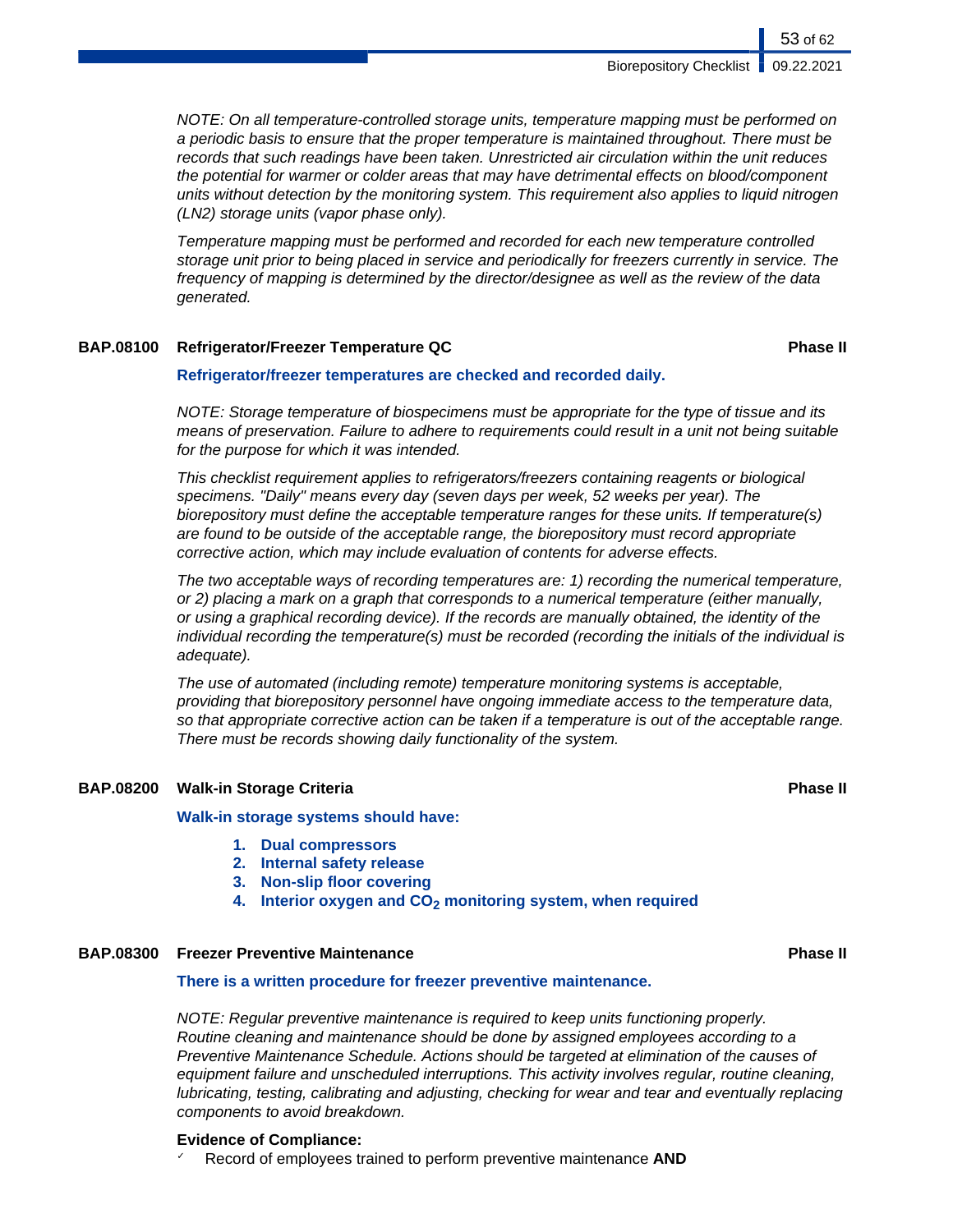Results of all preventive maintenance will be recorded

#### **BAP.08400 Emergency Response Plan Phase II**

**There is an emergency response plan if acceptable temperature ranges for refrigerators and/or freezers are exceeded.**

#### **BAP.08500 Specimen Transfer Procedure Phase II**

**There is a written procedure for maintaining appropriate temperatures in the event of a system failure.**

NOTE: There is a plan in place for transfer and back-up storage. For example, having 10% back-up storage containers would be considered best practices for each type of temperaturecontrolled unit should any one unit suffer an unrecoverable failure. Failure mode analysis should be performed to identify possible root causes of failure. Corrective actions should include service calls to providers for system repair, as applicable. Duration of failure should also be recorded, as well as any potential adverse effects to specimens.

### **Evidence of Compliance:**

- ✓ Temperature and alarm records **AND**
- ✓ Updated specimen location records **AND**
- Corrective action and preventive action records

## **\*\*REVISED\*\* 09/22/2021**

#### **BAP.08600 Liquid Nitrogen Supplies Phase II**

**Adequate liquid nitrogen (LN2) supplies are maintained securely onsite if LN2 is used as refrigerant or coolant for a storage environment.**

NOTE: In general, vapor phase storage is the preferred method over storage in the liquid phase of nitrogen because vapor phase provides sufficiently low temperatures to maintain temperatures below the Tg (glass transition temperature). Storage in the vapor stage also avoids safety hazards inherent in liquid phase storage.

Access to supply tanks stored outside of the laboratory must be limited to trained personnel and authorized individuals (eg, vendors).

#### **Evidence of Compliance:**

✓ LN2 supply storage within the restricted area of the laboratory **OR** locked supply storage area outside of the laboratory with limited key access

## **BAP.08700 LN2 Monitoring Phase II**

**LN2 daily usage and LN2 levels are monitored and recorded for each storage container.**

NOTE: The interval for monitoring of usage must be based on the requirements of the instruments.

## **Evidence of Compliance:**

Records of usage monitoring, as applicable

# **BAP.08800 Storage Containers Approval <b>Phase II Phase II Phase II**

**All specimen storage containers have been approved for use under intended storage conditions.**

NOTE: Refer to contact supplier specification sheet for valid use conditions.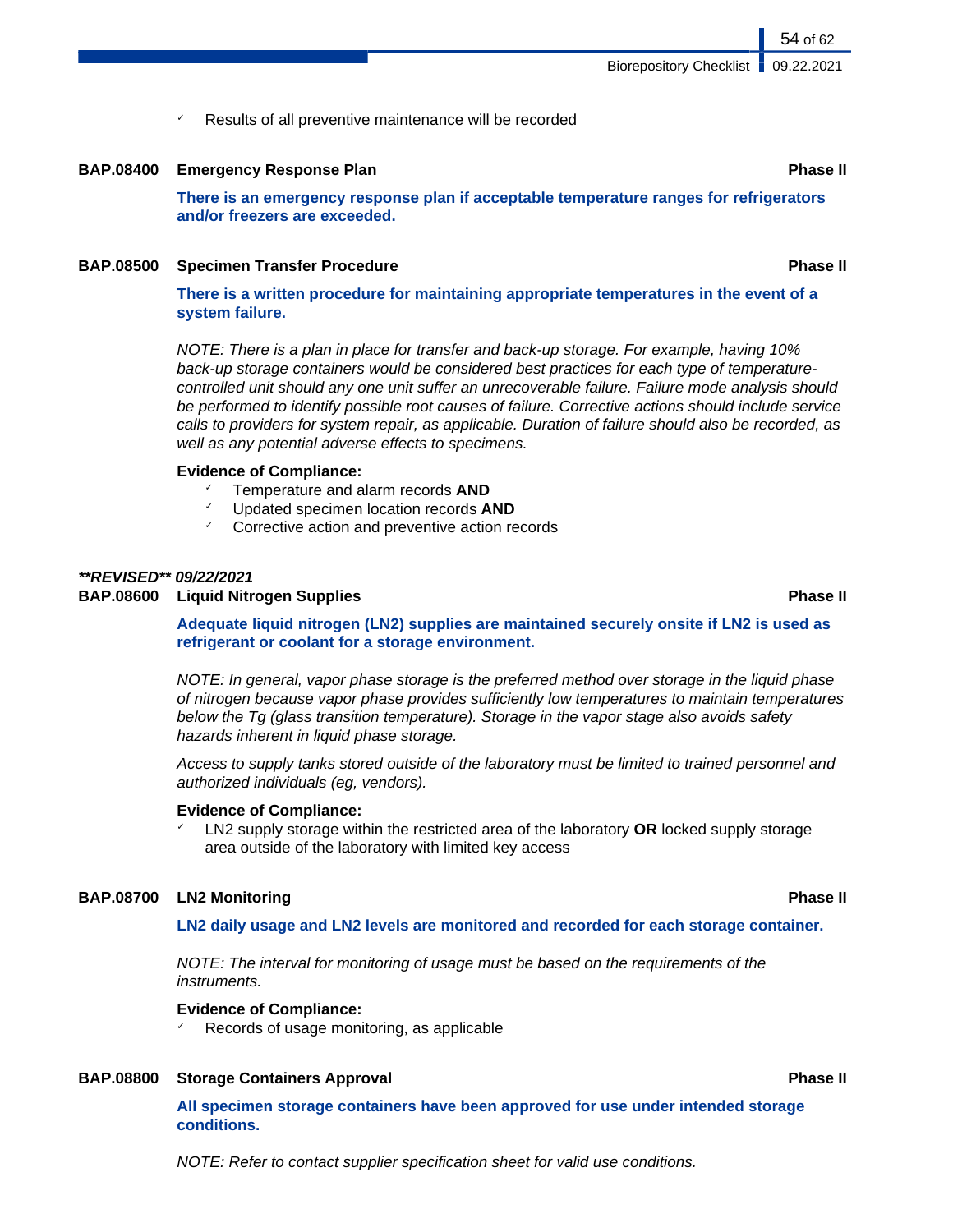55 of 62

# **TEMPERATURE MONITORING AND ALARMS**

# **Inspector Instructions:**

| <b>READ</b>     | Sampling of temperature logs<br>Sampling of records of alarm trigger response<br>Sampling of alarm system testing records                                                                               |
|-----------------|---------------------------------------------------------------------------------------------------------------------------------------------------------------------------------------------------------|
| <b>OBSERVE</b>  | Active alarm systems in place<br>Availability of emergency power supply                                                                                                                                 |
|                 | What do you do when a storage container alarm triggers?<br>What is the biorepository's contingency plan if the alarm system fails?<br>What do you do if a unit cannot maintain appropriate temperature? |
| <b>DISCOVER</b> | Select a storage container that has had a temperature failure and follow the process<br>from notification to response and final corrective action                                                       |

# **BAP.09100 Temperature Checks Phase II**

**Temperatures are checked and recorded on each day of use, specifying the unit and location for all temperature dependent instruments and equipment.**

NOTE: Controlled-temperature devices used must have temperatures recorded at least daily for units that are within the prescribed temperature range, and at least every 15 minutes if outside of that range.

The two acceptable ways of recording temperatures are: 1) recording the numerical temperature, or 2) placing a mark on a graph that corresponds to a numerical temperature (either manually, or using a graphical recording device). The identity of the individual recording the temperature(s) must be recorded (recording the initials of the individual is adequate).

The use of automated (including remote) temperature monitoring systems is acceptable, providing that biorepository personnel have ongoing immediate access to the temperature data, so that appropriate corrective action can be taken if a temperature is out of the acceptable range. There must be records showing daily functionality of the system.

# **BAP.09200 Alarm Response Time Phase I**

**Temperature limits for the alarm are established with consideration for anticipated response time.**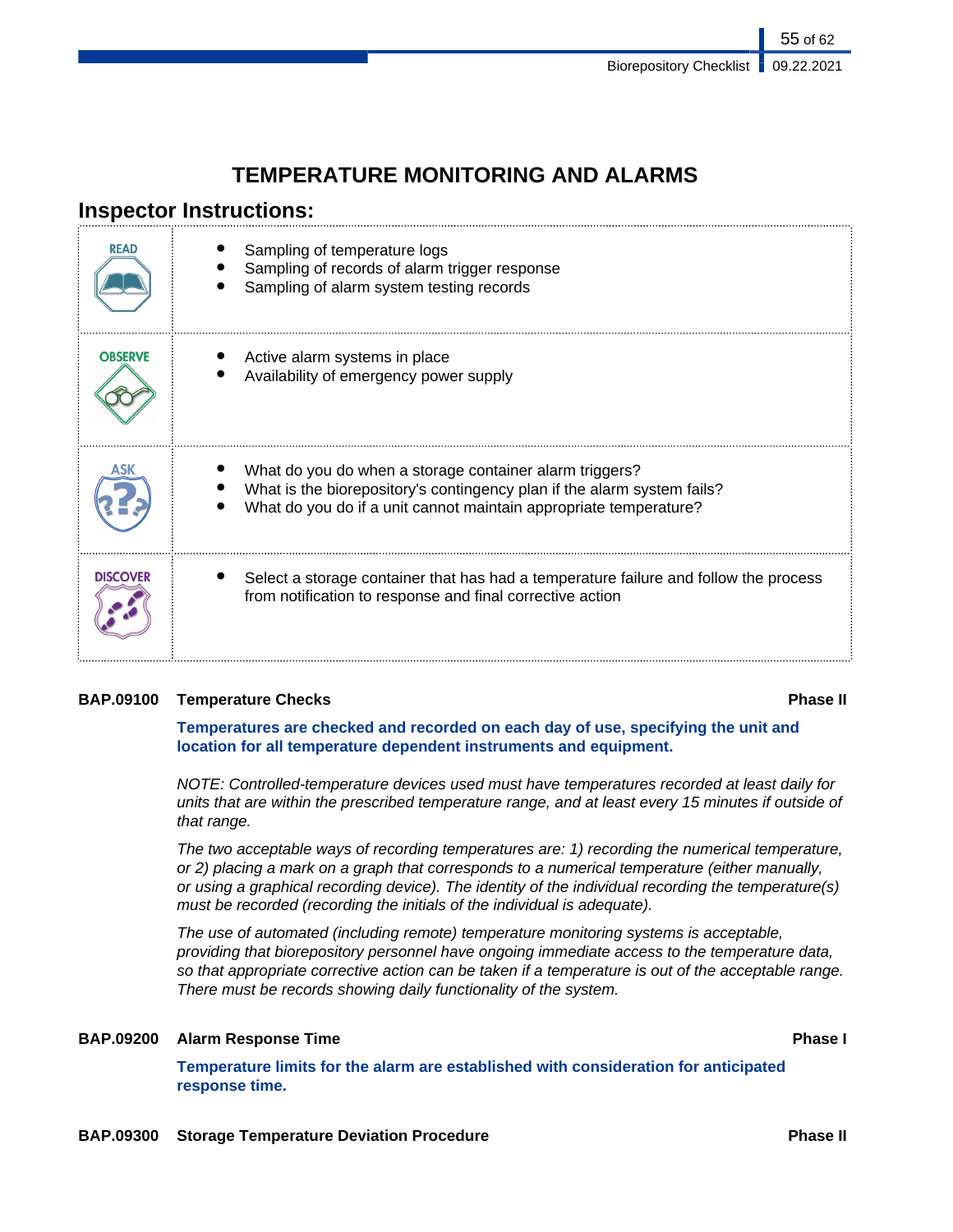## **There are written procedures to follow if there are deviations in the storage temperature limits, with an impact assessment when required.**

NOTE: Procedures for the handling of biological specimens if storage temperature limits cannot be maintained must be written and included in personnel training. The primary concern is the preservation of specimen. If there is a failure, arrangements must be made for service, and for alternative storage.

## **BAP.09400 Emergency Power Supply Phase II**

**Temperature controlled storage equipment have an emergency power supply.**

# **BAP.09500 Storage Unit Alarms Phase II**

**There is an audible alarm for each component storage unit, the alarm is continuously monitored 24 hours per day (in biorepository or remote), and the response system to an alarm has been validated.**

NOTE: The biorepository should be able to demonstrate how this system works, and that there is a process to ensure a timely response to an alarm.

#### **Evidence of Compliance:**

- ✓ Written procedure defining criteria for monitoring alarms **AND**
- $\checkmark$  Records of response time to the alarm

#### **BAP.09600 Alarm System Checks Phase II**

**Alarm system functionality is tested at least annually (eg, alarm triggers, ability to communicate, etc.) and results recorded.**

NOTE: The Biorepository Director determines the frequency of alarm system testing based on the level of risk associated with an alarm system and/or communication failure. Temperature controlled storage unit alarms should be tested without taking specimens outside of their acceptable range. Some ways to perform this testing may include: 1) electronic manipulation of freezer set points to trigger the alarm system, 2) warming or cooling the probe using external measures that do not affect the operating temperature at which the specimens are held, and other acceptable processes. This includes both individual alarms and central monitoring systems.

Records of appropriate alarm triggering and notification of personnel during normal operations may also be used as evidence of functionality.

#### **BAP.09700 Alarm Sensors To Trigger Action Needed Phase II**

**Alarms are adjusted to be triggered before the temperature falls outside the acceptable temperature range.**

NOTE: The biorepository defines the acceptable range for specimen storage.

## **Evidence of Compliance:**

- ✓ Records of trigger temperatures during alarm checks **AND**
- Records of corrective action, when appropriate

## **BAP.09800 Power Failure Back-Up Phase II**

**The alarms will continue to function if the power is interrupted.**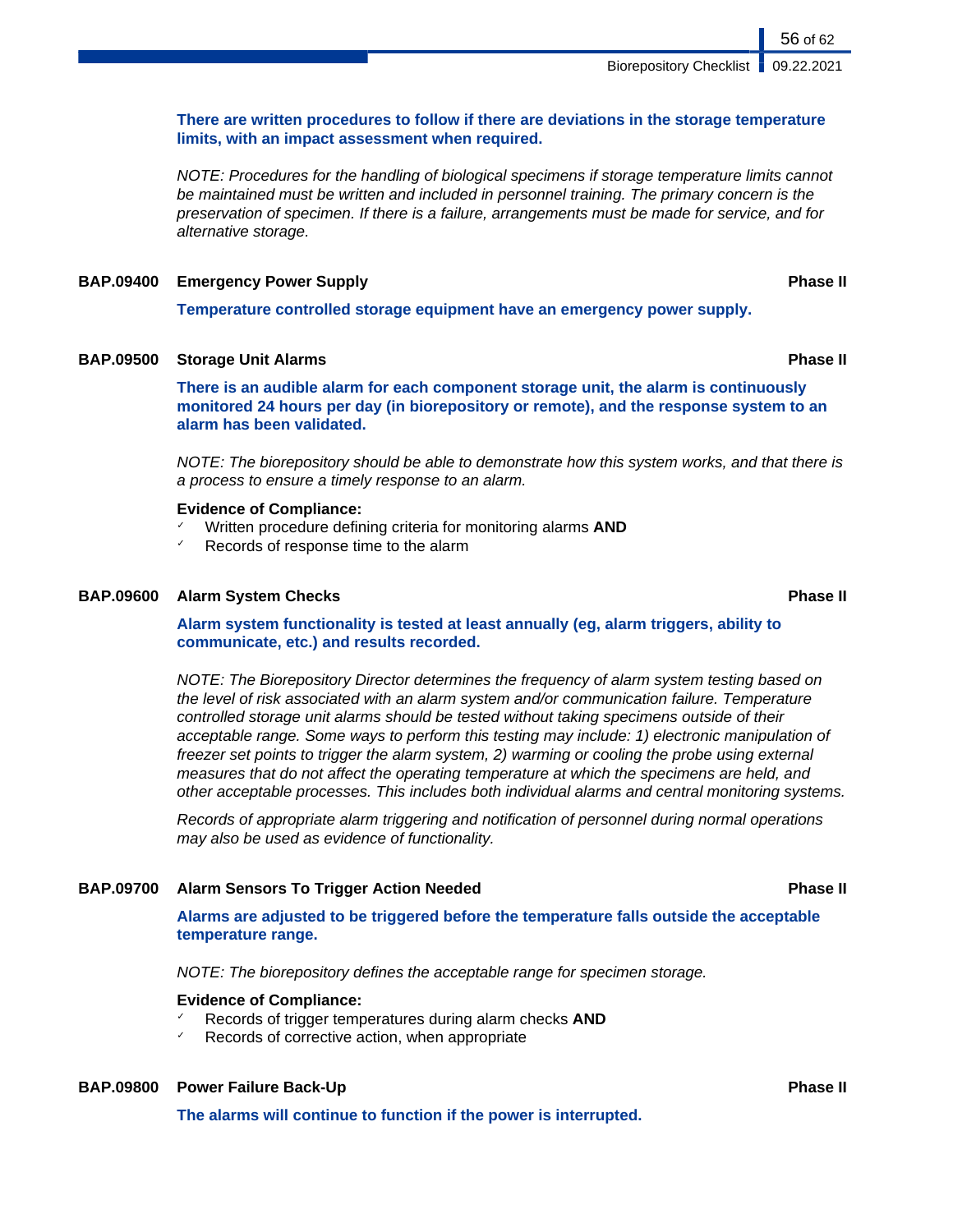NOTE: Alarm systems must continue to function during a power failure. This may be accomplished by having the alarm on a separate circuit, installing battery power back-up, or having a power failure alarm. **BAP.09900 Off-Site Notification Process Phase II If the monitoring system allows for off-site notification, there is a 1. Trained person on-call (24/7) to respond to alarm conditions 2. List of phone numbers or alternate means of contact for trained personnel in case the on-call person fails to respond BAP.10000 Back-Up Alarm QC Phase II There is a back-up alarm system in place with records of testing at defined intervals. BAP.10100 Alarm System Monitoring Phase II There is a mechanism for monitoring the alarm system. BAP.10200 Alarm System Contingency Plan Phase II There is a contingency plan in place for monitoring if the alarm system fails.** NOTE: Downtime procedures should exist and staff should be trained on these procedures. This contingency procedure should be periodically tested.

57 of 62

Biorepository Checklist | 09.22.2021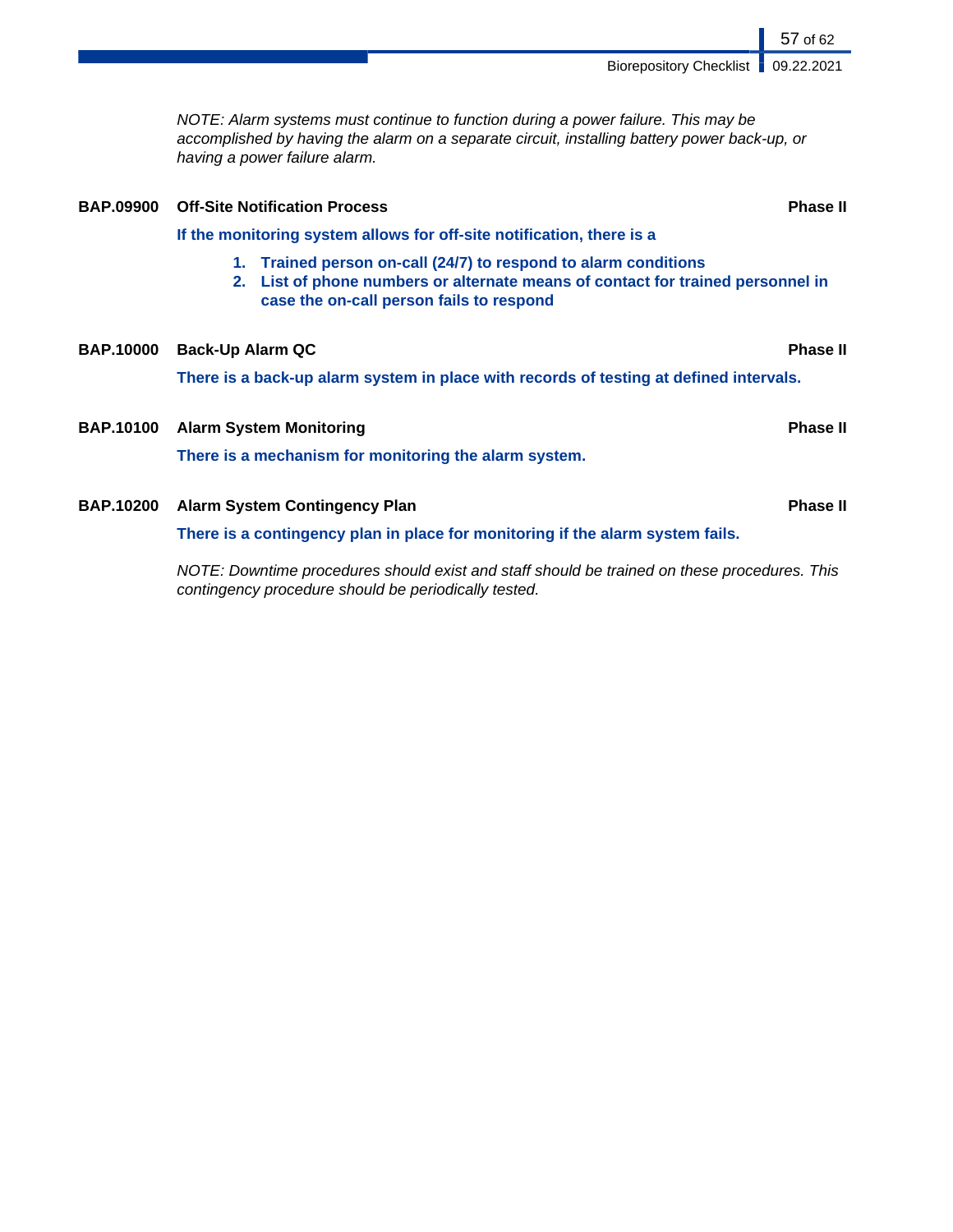58 of 62

# **INVENTORY MANAGEMENT SYSTEM**

# **INVENTORY**

# **Inspector Instructions:**

| <b>READ</b>     | Records of inventory system privilege levels for employees<br>Records of inventory system audits<br>Inventory tracking criteria                                                |
|-----------------|--------------------------------------------------------------------------------------------------------------------------------------------------------------------------------|
| <b>OBSERVE</b>  | Use of inventory tracking criteria<br>Sample being placed into inventory<br>Labeling of specimens with a unique identifier/code                                                |
|                 | How are privilege levels assigned for the inventory system?                                                                                                                    |
| <b>DISCOVER</b> | Select a specimen in storage and review the audit trail for the specimen<br>Is there a system in place to identify the exact refrigerator/freezer where a sample is<br>stored? |

# **BAP.12500 Inventory Process Phase II**

## **There is a written inventory management process.**

NOTE: Privilege levels should be set for performing specific functions in the system and for access to specific data.

# **Evidence of Compliance:**

Records of each person's level of access

# **BAP.12600 Computer-Based Inventory System Privileges Phase II If the inventory system is computer-based, the system is controlled by assigning privilege levels to the biorepository staff.**

## **BAP.12700 Computer-Based Inventory System Verification/Audits Phase II**

**If a computer-based inventory system is used, it has been verified and is subject to quality assurance audits at intervals defined by the director.**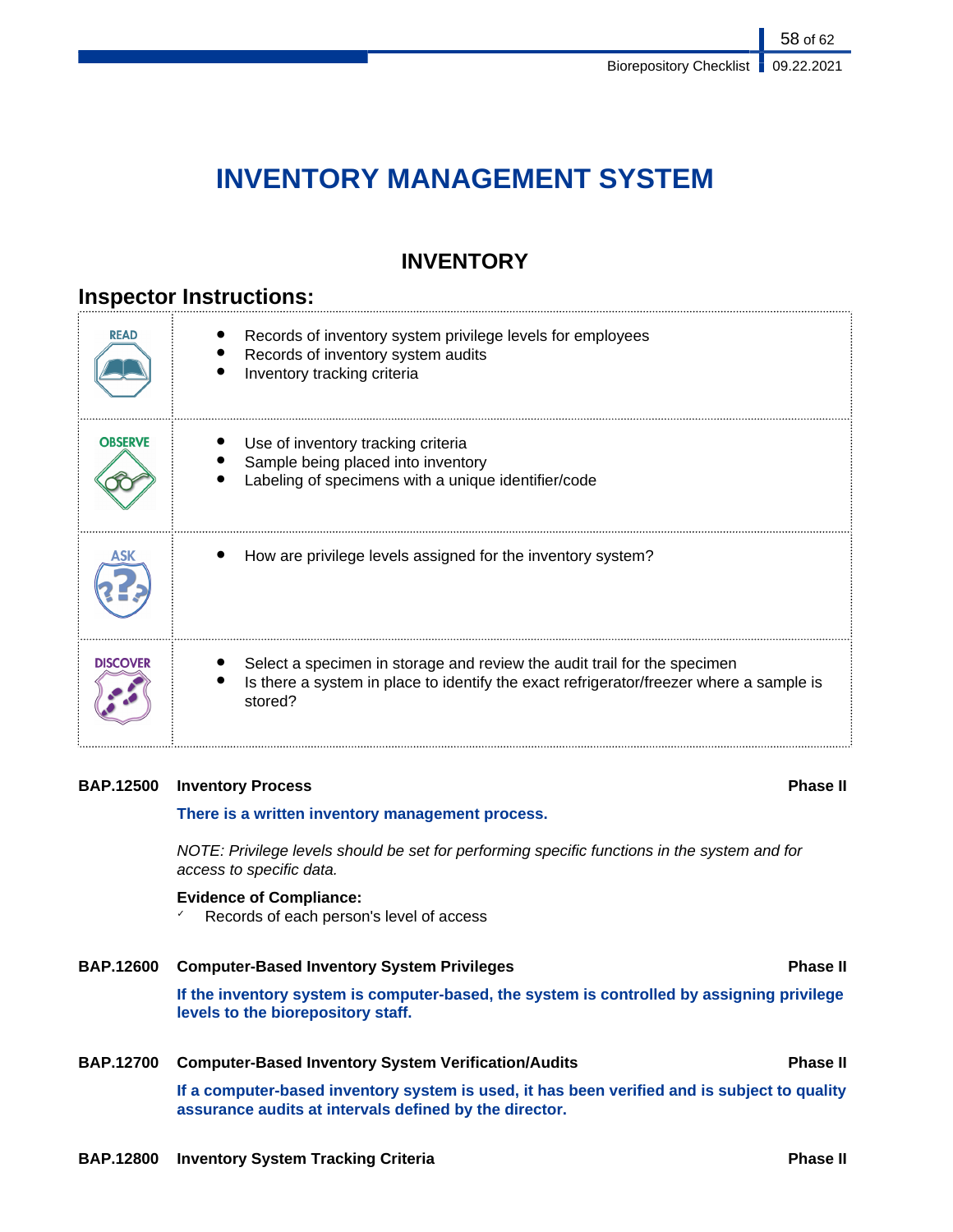**The inventory system tracks, as applicable:**

- **1. Unique identifier**
- **2. Study and study participant identifier**
- **3. Visit identifier, if applicable**
- **4. Specimen material type**
- **5. Preservatives/additives/preservation methods**
- **6. Specimen parent/child relationship, if applicable**
- **7. Specimen vial type**
- **8. Specimen volume**
- **9. Date/time of collection**
- **10. Date/time of receipt into inventory**
- **11. Date/time of processing**
- **12. Date/time and location of distribution**
- **13. Number of thaws**
- **14. Number of times sent previously for testing, if applicable**
- **15. Condition warnings (eg, partially frozen upon receipt, micro-clots present, frozen sideways, or any other relevant exceptions to the SOP)**
- **16. Clinical data, as applicable**
- **17. Biospecimen status (eg, reserved or available)**
- **18. Clinical collection site identifier, if applicable**

NOTE: If clinical data is not stored at the biorepository in the inventory tracking system, there is a method for linking the physical spec with the clinical information, as needed.

Information regarding some of these elements may not be available to the biorepository for all biospecimen collections, especially those that were procured before recent best practices for biorepositories were published or for legacy collections.

### **BAP.12900 Inventory System Audit Trail Criteria Phase II**

**The inventory system includes a full audit trail of changes made to the database to include:**

- **1. Original date**
- **2. Changed date**
- **3. Identity of who made the change**
- **4. Reason for change**
- **5. What was changed**
- **6. How the change was made**

## **BAP.12950 Specimen Quantity Warnings Phase II**

**If required by the sponsor, there is a mechanism in place to ensure minimum vial and minimum volume warnings are triggered before quantities fall below collection specified quantities.**

NOTE: The warning mechanism may be either manual or automated. The intent of the requirement is inventory based.

**BAP.13000** Inventory System Distribution Records **Phase II Phase II** 

**The inventory system keeps full records for specimens after distribution.**

**BAP.13100 Environmental Storage Areas Identifiers Phase II**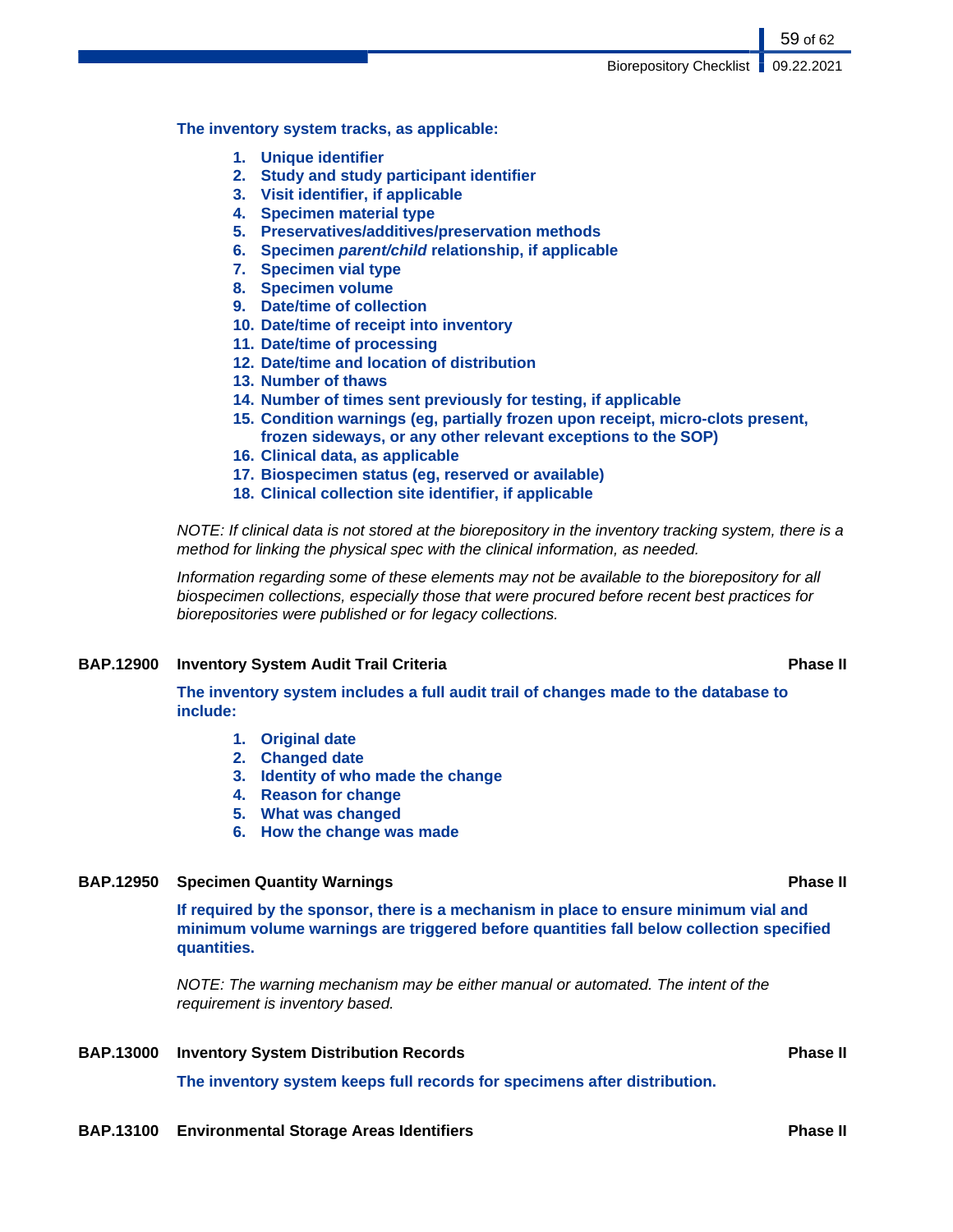**Environmental storage areas (eg, freezers and refrigerators) have their own unique identifier that includes a defined convention for numbering shelves, racks, boxes, and the location within each container.**

**BAP.13150 Missing Specimen - Inventory Update Phase II**

60 of 62

**If a specimen is missing, inventory is updated to reflect that the specimen cannot be located.**

# **SAMPLE MANAGEMENT**

# **Inspector Instructions:**

| <b>READ</b>     | Sampling of sample distribution records                                                                                                                                                                                                      |
|-----------------|----------------------------------------------------------------------------------------------------------------------------------------------------------------------------------------------------------------------------------------------|
| <b>OBSERVE</b>  | Sample being removed from inventory                                                                                                                                                                                                          |
| ASK             | What is the process if a sample entered into the inventory system cannot be located?<br>What are you looking for when performing a sample pre-distribution quality check?<br>How do you ensure personnel are available to receive shipments? |
| <b>DISCOVER</b> | Select a specimen that was shipped and review the audit trail for the specimen                                                                                                                                                               |

**BAP.13200 Shipment Acceptance Confirmation Phase II**

**Recipients are notified before shipping to ensure that appropriate personnel are available to receive the shipment.**

# **BAP.13300 Shipping Tracking Criteria Phase II Phase II Phase II**

**Tracking information for shipment of specimens includes the following, as applicable.**

- **1. Invoice/tracking number**
- **2. Recipient/source**
- **3. Date of shipment or receipt**
- **4. Courier name and ID# for each package**
- **5. Sample description**
- **6. Number of samples shipped/received**
- **7. Study name/number**
- **8. Shipping conditions (eg, dry ice, ambient temperature)**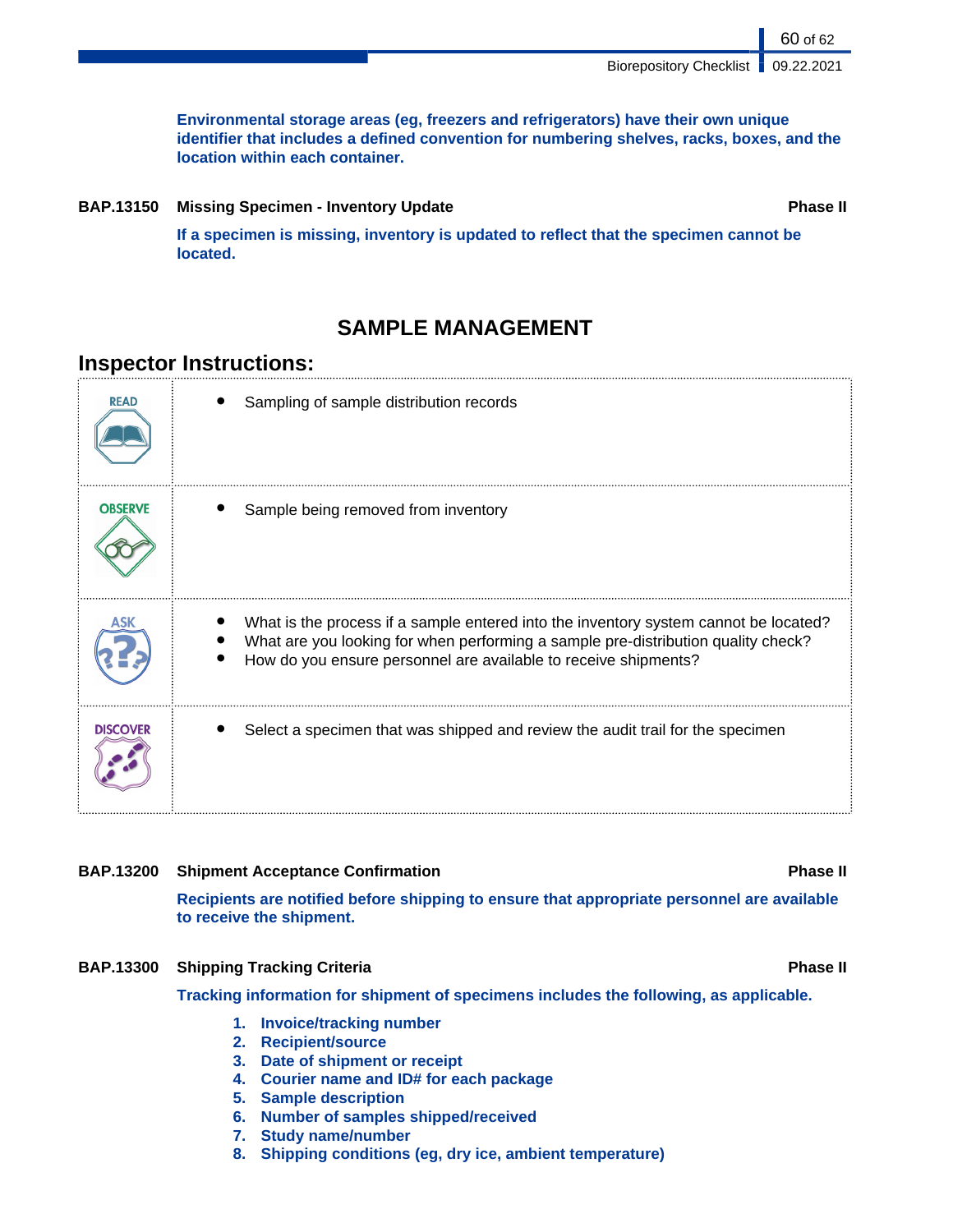- **9. Key investigators identification**
- **10. Confirmation of receipt**
- **11. Any discrepancies from manifest and actual shipment**
- **12. Specimen damage**

# **BAP.13400 Specimen/Shipping Manifest Linkage Phase II**

**Specimens are labeled with a unique identifier and/or code.**

NOTE: The intent of this requirement is to ensure that specimens arrive with accurate manifest of the contents of the shipping container.

# **BAP.13500 Reconciliation of Discrepancies Phase II**

**When specimens are retrieved from storage, any discrepancies found are recorded and reconciled prior to distribution.**

# **BAP.13600 Pre-Distribution QC Phase II**

**A quality check is performed prior to distribution.**

NOTE: Quality checks may include, but are not limited to, gross observations, labeling accuracy, condition of specimens, weight, and verification that storage temperature is appropriate for the shipping temperature.

# **RECORDS**

# **Inspector Instructions:**

**READ** 

Policy for record retention Policy for disposition of specimen and data Sampling of disposition records from the last 2 year period

# **BAP.13740 Record Retention - Biorepository Phase II**

**The biorepository must have a policy that specifies the length of time in which all records, paper and/or electronic, are retained.**

NOTE: The length of time will depend on the nature of the record and is determined by the biorepository. The records include, but are not limited to, equipment maintenance and repair records, clinical and patient information, and records pertaining to closed collections.

## **BAP.13750 Disposition of Specimens, Data and Regulatory Documents Phase II**

**There is a policy consistent with the regulations that govern the biorepository for the disposition of specimens, data, and related regulatory documents.**

NOTE: Reasons for disposition may include, but are not limited to:

- 1. Transfer or termination of collection
- 2. End of funding period
- 3. Depletion of the biospecimen
- 4. Research participant's request for discontinuation